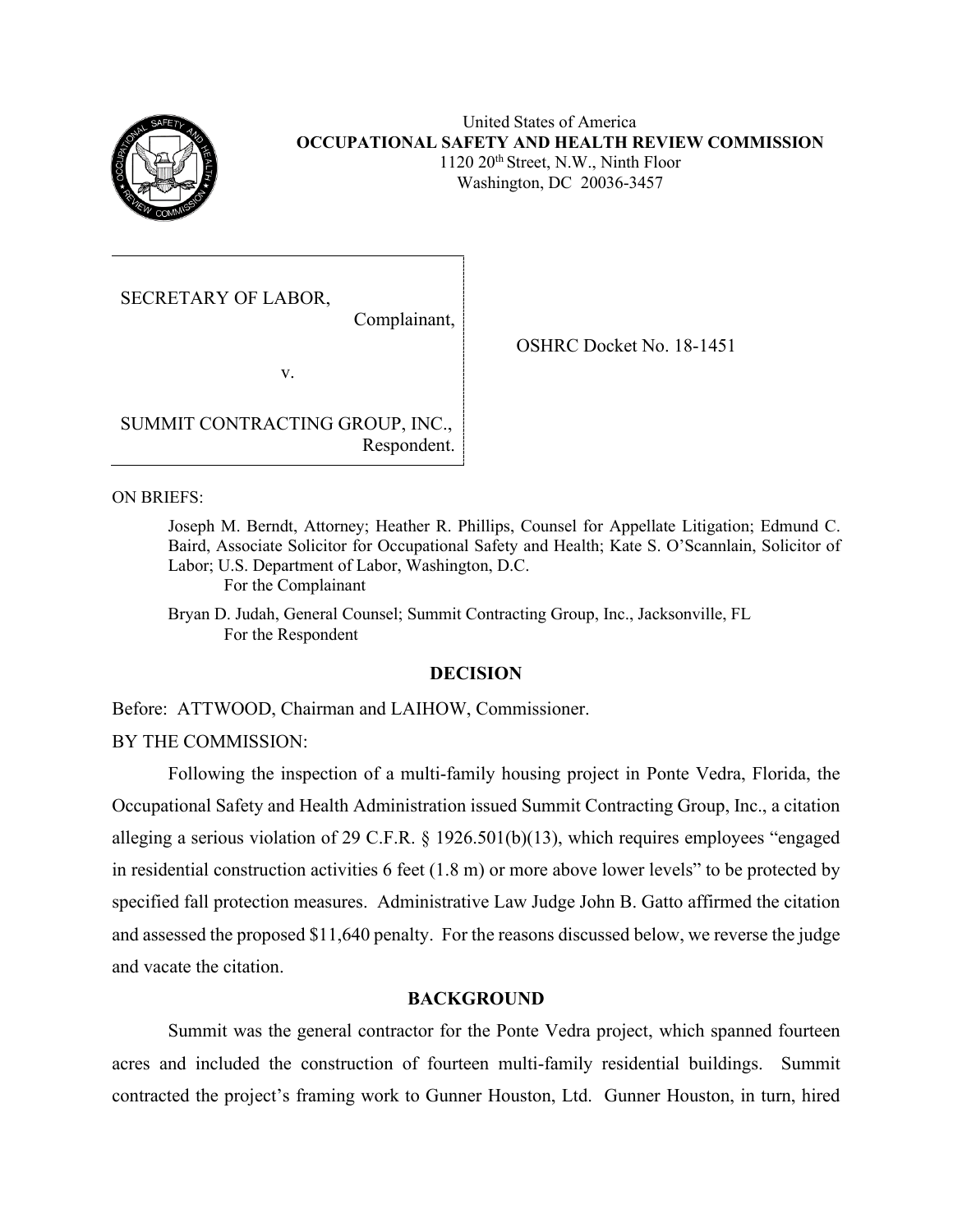three framing subcontractors to perform this work: Martin Serrano Remodeling, LLC; Elite Construction & Associates, LLC; and Superior Framing LMT, LLC. These three subcontractors did not have a direct contractual relationship with Summit.

 roofing work on a different building. Over a 10- to 15-minute period, the compliance officer exposed to falls ranging from 12 feet to 34 feet. None of Summit's or Gunner Houston's a "controlling employer" liable for the framing subcontractors' failure to use fall protection. (defining controlling employer as one "who has general supervisory authority over the worksite, including the power to correct safety and health violations itself or require others to correct them"). An OSHA compliance officer inspected the worksite on April 17, 2018. When the compliance officer arrived on site, each of the three framing subcontractors was performing observed the owner and four employees of Martin Serrano Remodeling, three employees of Elite Construction, and one employee of Superior Framing working without fall protection while employees were exposed to a fall hazard. Following the inspection, OSHA issued Summit the one-item citation under the Secretary's multi-employer citation policy, alleging that Summit was OSHA Instruction CPL 02-00-124, Multi-Employer Citation Policy ¶ X.E (Dec. 10, 1999)

### **DISCUSSION**

 argues that the Secretary's multi-employer citation policy, as well as Commission precedent assessing multi-employer liability, is invalid in the Eleventh Circuit, where this case arises.<sup>1</sup> controlling employer, had constructive knowledge of the violative conditions. For the following reasons, we reject Summit's argument that multi-employer worksite liability is invalid in the On review, Summit challenges two aspects of the judge's decision. First, the company Second, the company maintains that even if valid, the judge erred in finding that Summit, as a Eleventh Circuit but agree with the company that it lacked constructive knowledge.

# *Multi-Employer Worksite Liability*

"The grounding of the multi-employer citation policy in [section  $5(a)(2)$  of the Occupational Safety and Health Act, 29 U.S.C. § 654(a)(2)] has long been recognized by both the courts and the Commission." *Summit Contractors, Inc.*, 23 BNA OSHC 1196, 1203 (No. 05-0839, 2010), *aff'd*, 442 F. App'x 570 (D.C. Cir. 2011) (unpublished). "Under Commission precedent,

<sup>&</sup>lt;sup>1</sup> The worksite at issue and Summit's principal place of business are both in Florida, which is in the Eleventh Circuit.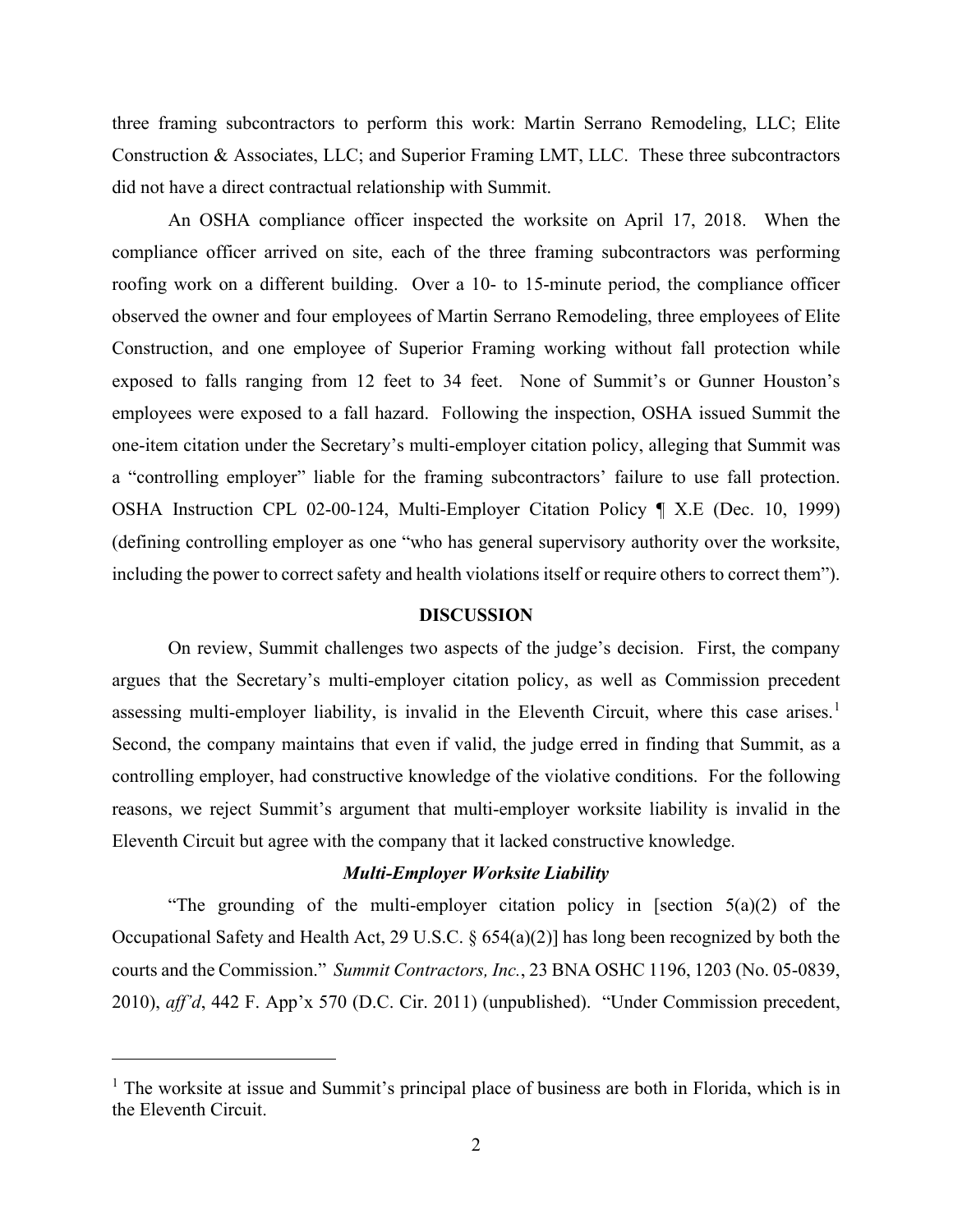and control over the worksite." *StormForce of Jacksonville, LLC*, No. 19-0593, 2021 WL an employer may be held responsible for the violations of other employers where it could reasonably be expected to prevent or detect and abate the violations due to its supervisory authority 2582530, at \*3 (OSHRC Mar. 8, 2021) (internal quotation marks and brackets omitted).

 under Eleventh Circuit precedent and, therefore, the judge erred in applying Commission precedent imposing multi-employer liability.<sup>2</sup> Summit is correct that in deciding a case, the Commission applies the precedent of the particular circuit to which that decision may be appealed. *Kerns Bros. Tree Serv.*, 18 BNA OSHC 2064, 2067 (No. 96-1719, 2000). Here, however, the decided nor directly addressed the issue of multi-employer liability." *McDevitt Street Bovis, Inc.*, On review, Summit argues that the Secretary's multi-employer citation policy is invalid Commission determined in *McDevitt Street Bovis., Inc.*, that "the Eleventh Circuit has neither 19 BNA OSHC 1108, 1110 (No. 97-1918, 2000).

 employer liability and roundly rejected the notion. 19 BNA OSHC at 1110-12. In that case, a general contractor with no exposed employees was cited for a subcontractor's OSHA violation.<sup>3</sup> multi-employer worksite doctrine was invalid in the Eleventh Circuit. *Id.* at 1110. In making this argument, McDevitt relied on the same cases now relied upon by Summit: *Southeast Contractors, Inc. v. Dunlop*, 512 F.2d 675 (5th Cir. 1975) (per curiam); *Horn v. C.L. Osborn Contracting Co.*, Indeed, in *McDevitt* the Commission addressed whether Eleventh Circuit precedent precludes the Commission from applying its own multi-employer precedent on controlling *Id.* at 1108-09. McDevitt, like Summit here, argued that the citation must be vacated because the 591 F.2d 318 (5th Cir. 1979); and *Barrera v. E. I. Du Pont de Nemours & Co.*, 653 F.2d 915 (5th

 $2^2$  The Commission will generally apply its own precedent when an issue has not been decided or directly addressed by the relevant circuit court. *See, e.g., Angel Bros. Enters., Ltd.,* No. 16- 0940, 2020 WL 4514841, at \*3 (OSHRC July 28, 2020), *aff'd*, 18 F.4th 827 (5th Cir. 2021).

<sup>&</sup>lt;sup>3</sup> In an attempt to distinguish *McDevitt* from the circumstances of the instant case, Summit incorrectly asserts that the Commission in *McDevitt* found "liability for an employer who exposed his own employees to hazardous violative conditions . . . ." In fact, the Commission stated in the decision's first paragraph, after describing the violative conditions, that "[i]t is undisputed that McDevitt did not create these conditions and none of its own employees were exposed to them." *McDevitt*, 19 BNA OSHC at 1108.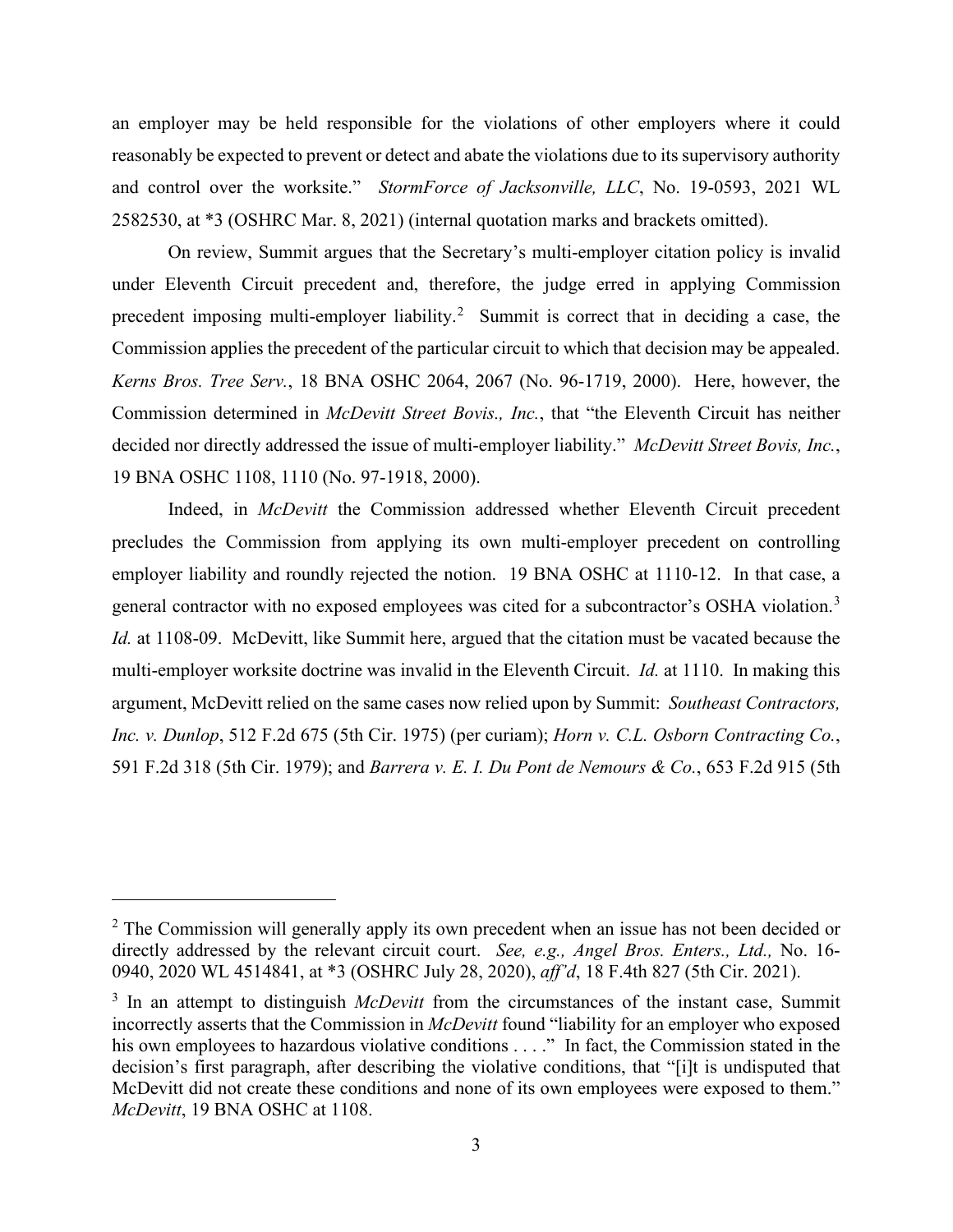Cir. 1981). <sup>4</sup>*McDevitt*, 19 BNA OSHC at 1110. The Commission considered McDevitt's argument and explained why none of these cases are controlling. *Id.* at 1110-12.

 In the first case, *Southeast Contractors*, the Fifth Circuit stated in a one-paragraph per 675. The Commission found in *McDevitt* that although "originally a Commission proceeding, the multi-employer doctrine[.]" *McDevitt*, 19 BNA OSHC at 1112. As for *Horn* and *Barrera*, the context of a case before the Commission is questionable." *Id.* In addition, the Commission  Commission decisions on multi-employer liability since the Commission adopted the doctrine." curiam opinion that it agreed with the dissent of former Chairman Robert D. Moran in the underlying Commission decision—"especially with that portion pertaining to the general rule that a contractor is not responsible for the acts of his subcontractors or their employees." 512 F.2d at [*Southeast Contractors*] was summarily decided and issued before the Commission even adopted Commission found neither controlling because, as tort cases, their "precedential value in the observed that neither the Fifth Circuit nor the Eleventh Circuit had, at that point, "reviewed any *Id.*; *Access Equip. Sys., Inc.*, 18 BNA OSHC 1718, 1725-26 n.12 (No. 95-1449, 1999).

 In the more than twenty years since *McDevitt* was decided, the Eleventh Circuit has not clarified its position on the multi-employer worksite doctrine.<sup>5</sup> In 2018, however, the Fifth Circuit

 Circuit precedent. *McDevitt*, 19 BNA OSHC at 1110 n.8. <sup>4</sup> All three cases were decided in the Fifth Circuit, before the circuit split to form the Eleventh Circuit, and therefore are considered Eleventh Circuit precedent. *Bonner v. City of Prichard, Ala.*, 661 F.2d (11th Cir. 1981) ("We hold that the decisions of the United States Court of Appeals for the Fifth Circuit . . , as that court existed on September 30, 1981, handed down by that court prior to the close of business on that date, shall be binding as precedent in the Eleventh Circuit, for this court, the district courts, and the bankruptcy courts in the circuit."). Summit also relies on another Fifth Circuit case, *Melerine v. Avondale Shipyards, Inc.*, 659 F.2d 706 (5th Cir. 1981), but as noted in *McDevitt*, this decision was issued *after* the Fifth Circuit split and, therefore, is not Eleventh

 $5$  On review, the Secretary claims three Eleventh Circuit decisions show that the circuit has, in fact, spoken to the issue of multi-employer liability by affirming citations issued under the Secretary's citation policy: *Pace Construction Corp. v. Sec'y of Labor*, 840 F.2d 24 (11th Cir. 1988) (unpublished table decision); *Calloway v. PPG Industries, Inc.*, 155 F. App'x 450, 455 (11th Cir. 2005) (unpublished); and *Southern Pan Services Co.*, 685 F. App'x 692, 695 (11th Cir. 2017) (unpublished). All of these decisions, however, are unpublished and, therefore, are not binding precedent in the Eleventh Circuit. 11th Cir. R. 36-2 ("Unpublished opinions are not considered binding precedent, but they may be cited as persuasive authority."). Moreover, *Southern Pan*  concerns an exposing employer rather than a controlling employer. 685 F. App'x at 695. *Calloway*—like *Horn* and *Barrera*—is a tort case*.* 155 F. App'x at 455. And *Pace Construction*  is an unpublished table decision that affirms an administrative law judge's order without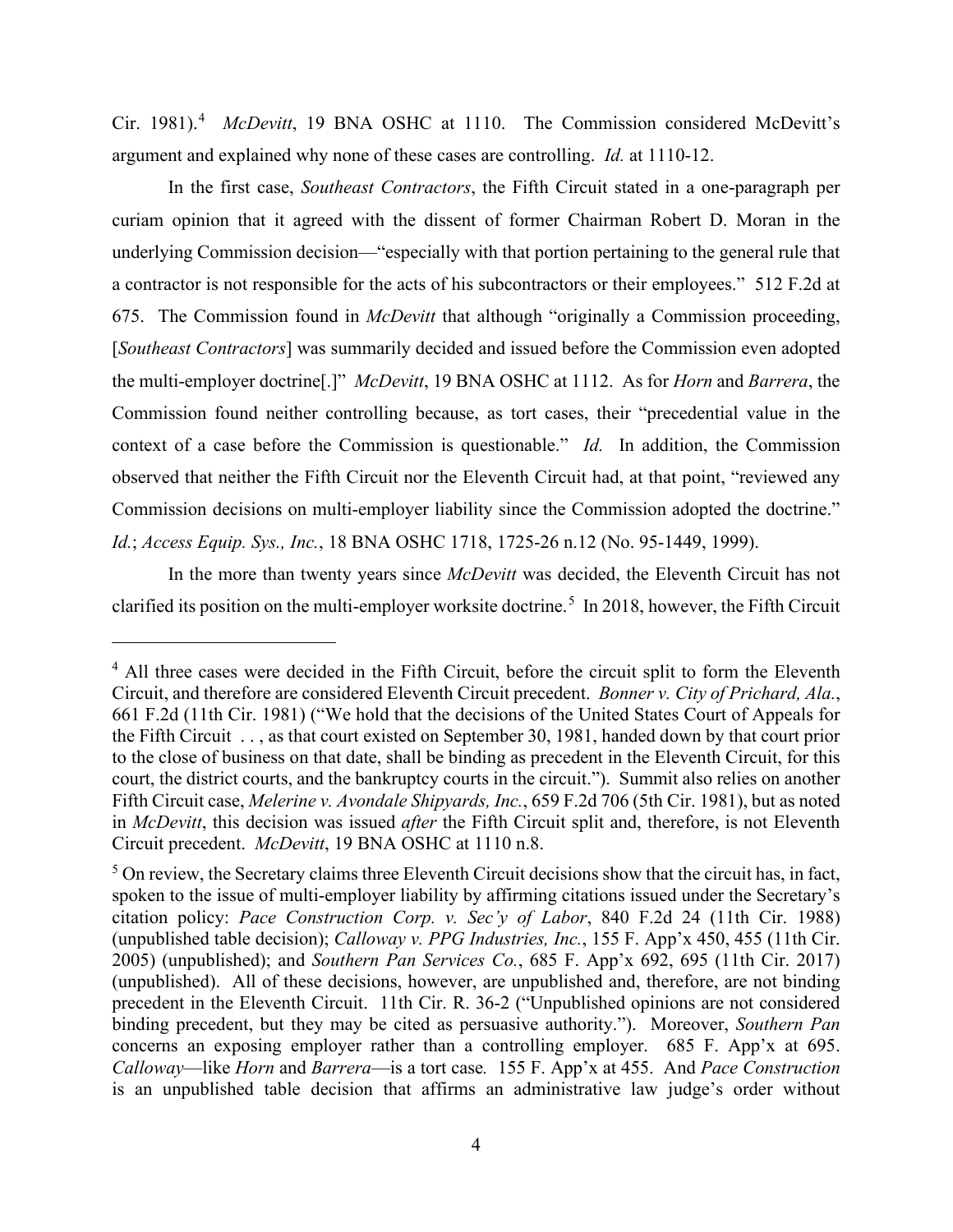of appeals to "adopt[] the principles associated with multi-employer liability."<sup>6</sup>*McDevitt*, 19 BNA of [section 5(a)(2) of the OSH Act], but on an interpretation of [the cited construction standard]." *Id.* at 740. According to the court, its holding in that decision was "limited to its facts [as they related to] the meaning of the [cited] regulation. Nothing more." *Id.* at 741. The Fifth Circuit "merely approved of the 'general rule that a contractor is not responsible for the acts of his [section 5(a)(2)]." *Id.*  in *Hensel Phelps Construction Co.*, 909 F.3d 723 (5th Cir. 2018), became the eighth circuit court OSHC at 1111 & n.11. In rejecting Hensel Phelps' challenge to the Secretary's multi-employer citation policy, the Fifth Circuit examined its past precedent on this issue. *Hensel* Phelps, 909 F.3d at 737-42. The court explained that *Southeast Contractors* "turned, not on any interpretation therefore held that when it agreed with the reasoning of former Chairman Moran's dissent, it had subcontractors or their employees,' " but "did not tether that approval to any interpretation of

 has the authority under the [OSH] Act to cite a controlling employer for violating an occupational safety and health standard." *Id.* at 741-42. The court declared *Barrera* "wholly irrelevant" to the issue at hand, concluding that "[t]he decision has no force here." *Id.* at 742. Although *Hensel Phelps* is not Eleventh Circuit precedent, the Fifth Circuit's reading of its own decisions is highly In *Hensel Phelps*, the Fifth Circuit also readily dispensed with *Horn* and *Barrera*. As to *Horn*, the court found that the decision "does not carry the day" and explained it would be inappropriate to "apply a broad general statement of law regarding the scope and application of the [OSH] Act contained in a [tort case] to the entirely different question of whether the Secretary persuasive, particularly to the extent that the court's analysis stands directly at odds with Summit's claim that these decisions "unambiguously" preclude assessing multi-employer worksite liability here.

explanation. 840 F.2d 24. Thus, the Eleventh Circuit has neither expressly accepted nor rejected the multi-employer worksite doctrine as it pertains to controlling employer liability.

 6 In addition to the Fifth Circuit in *Hensel Phelps*, seven other circuit courts have adopted these *New England Tel. & Tel. Co. v. Sec'y of Labor*, 589 F.2d 81, 81-82 (1st Cir. 1978); *Brennan v.*  principles. *Solis v. Summit Contractors, Inc.*, 558 F.3d 815, 820 (8th Cir. 2009); *Universal Constr. Co. v. OSHRC*, 182 F.3d 726, 731 (10th Cir. 1999); *United States v. Pitt-Des Moines, Inc.*, 168 F.3d 976, 983 (7th Cir. 1999); *R.P. Carbone Constr. Co. v. OSHRC*, 166 F.3d 815, 817-19 (6th Cir. 1998); *Beatty Equip. Leasing, Inc. v. Sec'y of Labor*, 577 F.2d 534, 536-37 (9th Cir. 1978); *OSHRC,* 513 F.2d 1032, 1038 (2d Cir. 1975).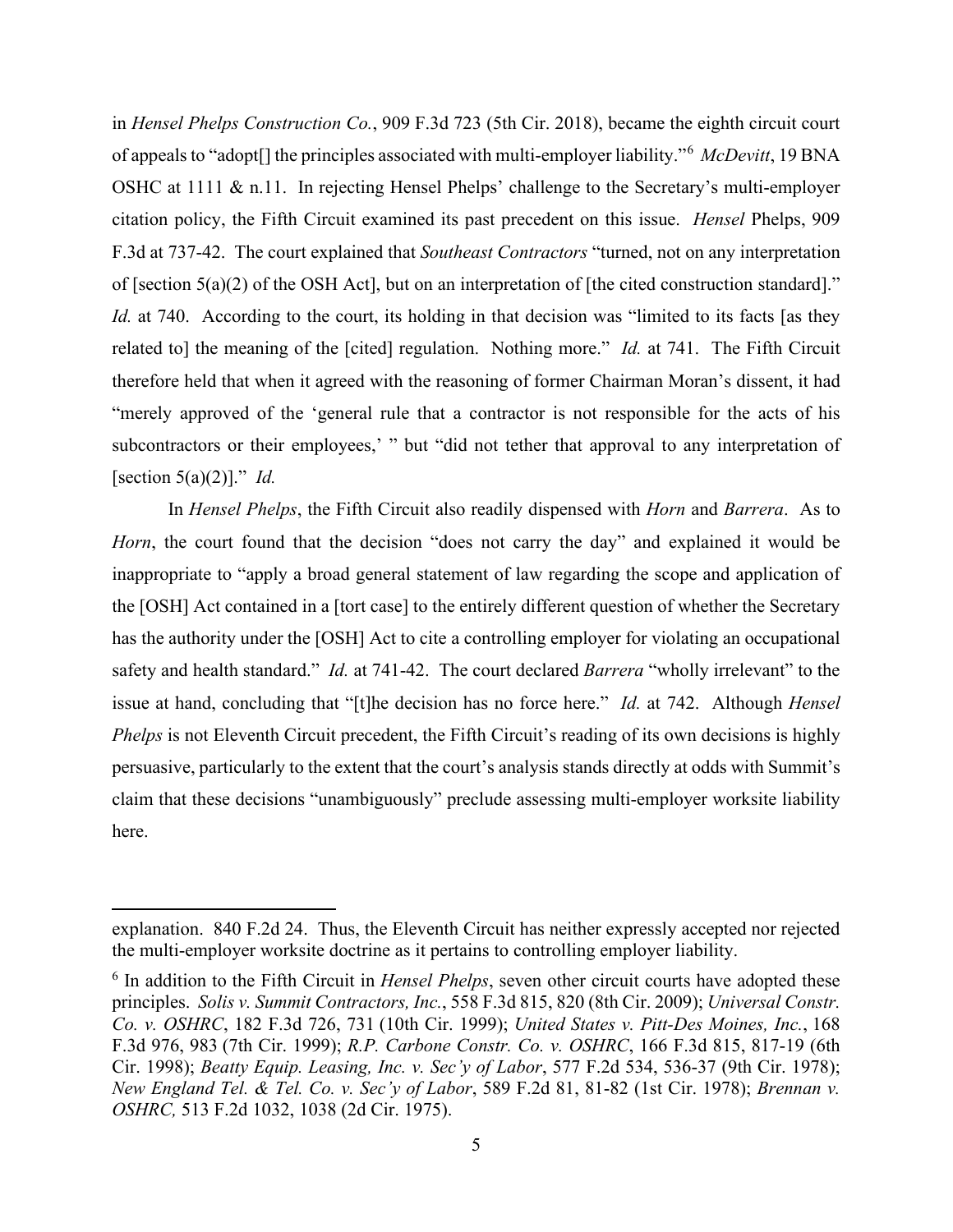We thus reaffirm the Commission's holding in *McDevitt* that Eleventh Circuit precedent is unsettled on the issue of multi-employer liability.<sup>7</sup> Accordingly, we apply Commission precedent to the circumstances of this case.

## *Reasonable Care*

 Summit does not dispute that it was a controlling employer at the Ponte Vedra worksite. employer has a duty to take reasonable measures to obtain abatement of that violation." with other onsite employers. *Suncor Energy (U.S.A.) Inc.*, No. 13-0900, 2019 WL 654129, at \*\*5- 9 (OSHRC Feb. 1, 2019); *StormForce*, 2021 WL 2582530, at \*\*8-10. It is clear that "a controlling respect to protecting its own employees." *StormForce*, 2021 WL 2582530, at \*6 (internal "If a controlling employer has actual knowledge of a subcontractor's violation, the controlling *StormForce*, 2021 WL 2582530, at \*6. In the absence of actual knowledge, the pertinent inquiry is whether the controlling employer "met its obligation . . . to 'exercise reasonable care,' i.e., to take 'reasonable measures' to 'prevent or detect' the violative conditions." *Id.* at \*8. This inquiry requires an assessment of "the nature, location, and duration" of the violative conditions, as well as "objective factors" relating to the controlling employer's role at the worksite and its relationship employer's duty to exercise reasonable care is less than what is required of an employer with

 argument has been explicitly addressed and rejected in a prior Commission case. *Summit*, 23 BNA reason to revisit this issue.  $<sup>7</sup>$  Summit raises two additional arguments with respect to multi-employer liability. First, Summit</sup> claims that the Secretary's citation policy is inconsistent with 29 C.F.R. § 1910.12(a). This OSHC at 1199-1203 (concluding "that the plain meaning of § 1910.12(a) does not invalidate the Secretary's multi-employer citation policy as it applies to a controlling employer on a construction site," and agreeing with Eighth Circuit's analysis of issue in *Summit*, 558 F.3d 815). We find no

 of section 5(a)(2) of the OSH Act, 29 U.S.C. § 654(a)(2), under *Chevron U.S.A. Inc. v. Natural Johnson Co.*, 4 BNA OSHC 1193, 1199 (No. 3694, 1976) (consolidated))). We therefore reject Second, Summit raises concerns about the propriety of deferring to the Secretary's interpretation *Resources Defense Council, Inc.*, 467 U.S. 837 (1984). The Commission, however, has never relied on the Secretary's interpretation of section  $5(a)(2)$  to find that this statutory provision allows for the multi-employer worksite doctrine. Rather, the Commission's precedent on this issue is based on the provision's plain meaning, which the Commission has reaffirmed multiple times in decisions issued after *Chevron*. *See, e.g., Summit*, 23 BNA OSHC at 1203 (recognizing that "[t]he grounding of the multi-employer citation policy in [section] 5(a)(2) of the [OSH] Act has long been recognized by both the courts and the Commission"); *McDevitt*, 19 BNA OSHC at 1109 ("Under Commission precedent, an employer who either creates or controls the cited hazard has a duty under [section]  $5(a)(2)$  of the Act, 29 U.S.C. § [654](a)(2), to protect not only its own employees, but those of other employers 'engaged in the common undertaking.' " (citing *Anning*this argument.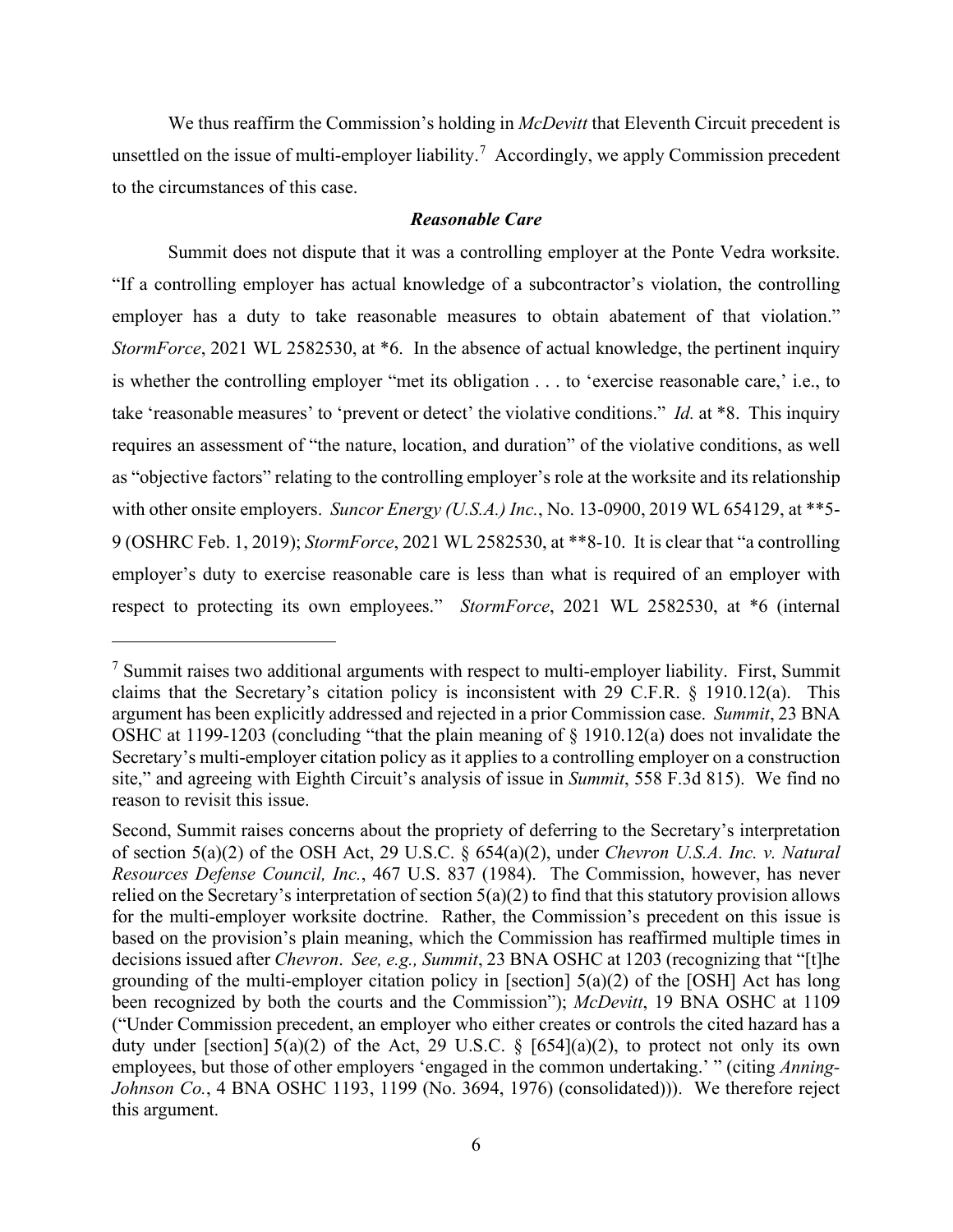that the controlling employer has a "secondary safety role" at the worksite. *Suncor*, 2019 WL quotation marks omitted). In other words, in assessing the extent of a controlling employer's duty to detect violative conditions not involving its own employees, the Commission takes into account 654129, at \*\*6-7.

 Here, there is no dispute that the only Summit employees present at the time of OSHA's framing subcontractors' failure to use fall protection. The judge concluded that Summit superintendents "could have uncovered" these violative conditions because they were in "plain inspection—the superintendent and assistant site superintendent—lacked actual knowledge of the nonetheless had constructive knowledge, finding that with the exercise of reasonable diligence, its view." In reaching this conclusion, the judge found Summit's worksite inspections were inadequate, especially in light of the company's awareness that fall protection violations had previously occurred on the Ponte Vedra project.

subcontractors that " 'surely were in view' of [the controlling employer's] representatives since *Id.* The Secretary responds that *David Weekley* is factually distinguishable because, in contrast to On review, Summit argues that the judge's conclusion is contrary to the Commission's holding in *David Weekley Homes*, in which the Commission reversed a judge's finding that a controlling employer had constructive knowledge of "substantive violations" committed by onsite they were seen by [the] compliance officer."<sup>8</sup> 19 BNA OSHC 1116, 1119-20 (No. 96-0898, 2000). Specifically, the Commission concluded that the Secretary failed to establish that the controlling employer could have discovered the violative conditions with the exercise of reasonable diligence. that case, the record here shows that Summit failed to exercise reasonable care to detect the framers' lack of fall protection.

We find that the record in this case falls short of establishing that Summit failed to exercise reasonable diligence. First, although the compliance officer was able to observe the violative

diligence or care is assessed for a controlling employer whose own employees are not exposed." to *Summit* and the Secretary's own [Multi-Employer Citation Policy]" because "a controlling respect to protecting its own employees.' " *Id.* (cited authority omitted). 8 Summit further argues that the judge should not have relied on *Kokosing Construction Co.*, 17 BNA OSHC 1869 (No. 92-2596, 1996), to support his finding of constructive knowledge because that case involved an employer that failed to observe *its own* employees' violations. We agree that the judge erred in relying "on exposing employer precedent as the benchmark for how reasonable *Suncor*, 2019 WL 654129, at \*6. As explained in *Suncor*, relying on such precedent is "contrary employer's duty to exercise reasonable care 'is less than what is required of an employer with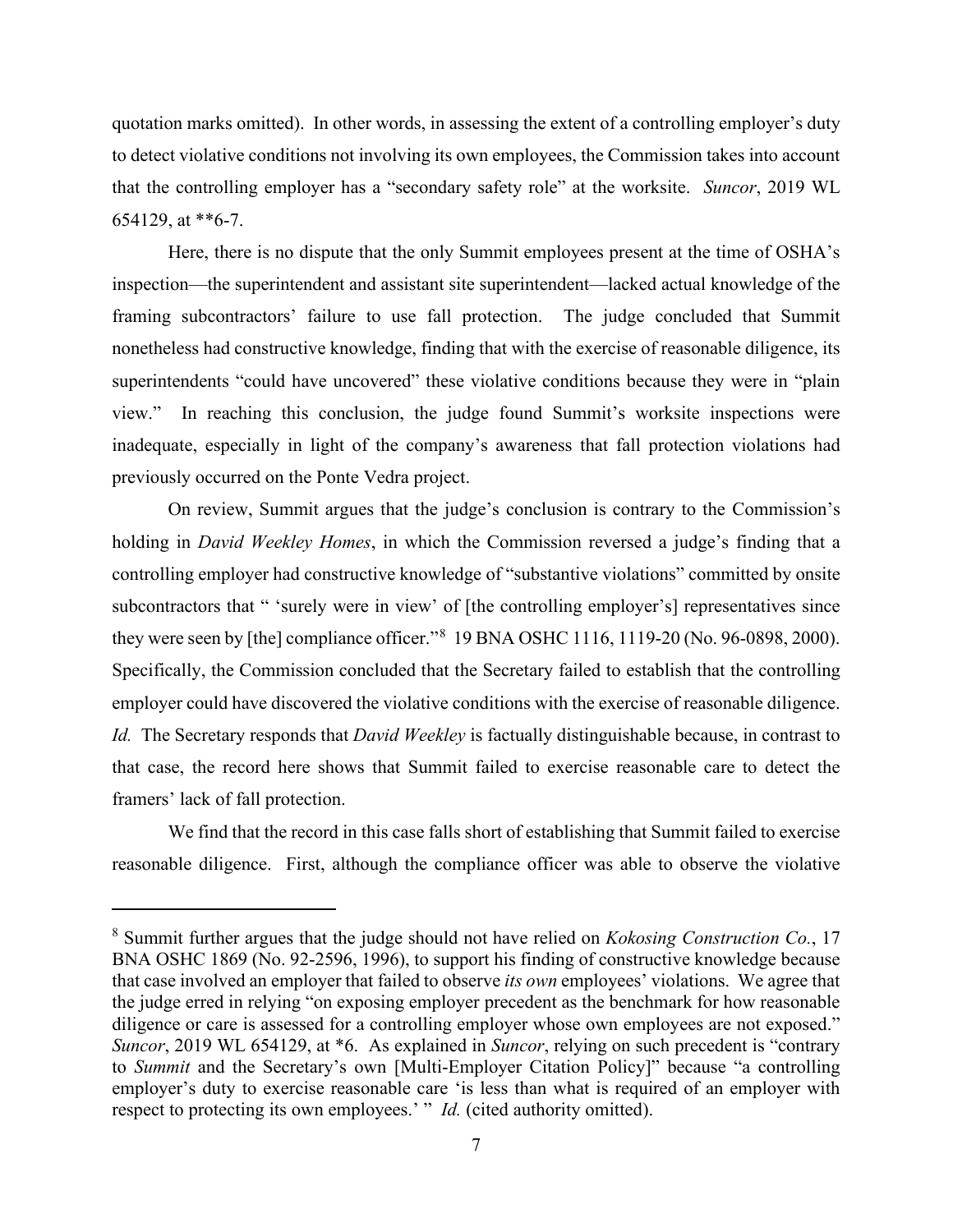conditions from ground level,  $9$  the record establishes that these conditions existed for only 10 to 15 minutes. Thus, Summit would likely have had to continuously monitor the framers' work to extended to even an *exposing* employer. *See, e.g., N.Y. State Elec. & Gas Corp.*, 19 BNA OSHC director inspected 75 to 95 percent of worksites daily). Moreover, it is not clear from the record office first arrived, he gave no specific testimony about what he could see from his vantage point discover the violative conditions during that limited timeframe, an obligation that we have never 1227, 1231 (No. 91-2897, 2000) (finding safety monitoring adequate where foreman inspected worksite twice daily and conducted occasional unannounced audits, and noting Second Circuit's "admonition that we cannot impose a requirement for continuous, full-time monitoring"); *Kerns Bros.*, 18 BNA OSHC at 2069-70 (finding safety monitoring adequate where co-owner or safety that at the time of the compliance officer's inspection, either Summit supervisor was in a position to observe the violative conditions—the superintendent was at a meeting in the office trailer, and although the assistant site superintendent was walking around the worksite when the compliance that day while performing his various responsibilities at the worksite.

 evidence to establish that Summit's monitoring of the framers was inadequate. Remarkably, supervising framing activities at the worksite—was not called to testify at the hearing. And without further evidence, we cannot evaluate the adequacy of the assistant framing Second, regardless of the violative conditions' short duration, the record lacks sufficient Summit's assistant framing superintendent—the Summit official specifically charged with although the record establishes that he was at offsite training during the compliance officer's inspection, the record shows that he typically conducted daily walkaround inspections. Put simply, superintendent's monitoring efforts on the day of the inspection.

Each of the other two superintendents also conducted daily inspections.<sup>10</sup> The superintendent in charge of the worksite testified that he walked around to check the progress of

<sup>&</sup>lt;sup>9</sup> Summit's contention on review that the compliance officer could observe the violative conditions only with the assistance of a zoom lens on his camera is not supported by the record. The compliance officer never testified that his observations were possible only with the aid of a zoom lens, and Summit's counsel did not ask the compliance officer to further clarify his otherwise straightforward testimony that he saw workers with no fall protection exposed to fall hazards.

 framers] were tied off and further that there was no specific schedule for those walks." This  $10$  Relying on testimony from Summit's superintendent, the judge found that on the day of the OSHA inspection, "no one from Summit went around in the morning or afternoon to see if [the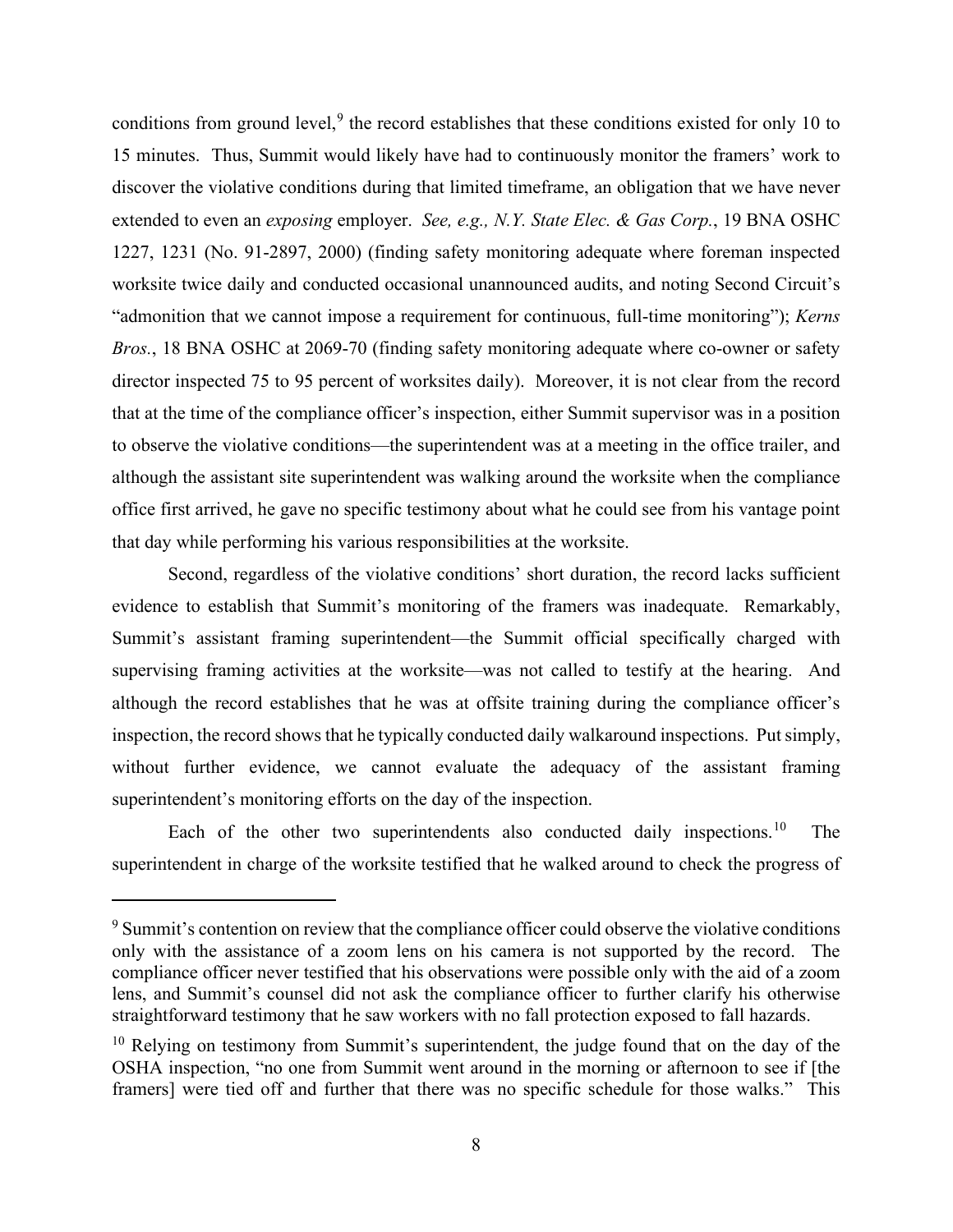on the ground activities for which he was responsible.<sup>11</sup> In addition to these daily walkarounds, document safety violations at the worksite. all work at the site and, at times, directed subcontractors to correct safety violations. The assistant site superintendent also conducted such inspections, though his inspections were primarily focused Summit hired a safety consultant to, among other things, conduct monthly inspections and

their own employees. Nothing in the record shows that this reliance was unreasonable.<sup>12</sup> Suncor, not have been aware of the framing subcontractors' safety history, the record is also silent on To supplement these inspection efforts, Summit's superintendent testified that the company relied on Gunner Houston and the three framing subcontractors to ensure the safety of 2019 WL 654129, at \*\*7, 9-10 (considering safety history and experience of contractors to determine extent of controlling employer's secondary safety role). Summit's superintendent testified that Gunner Houston had been the framing contractor on every job he worked on during his eight years with Summit, suggesting that Summit was aware of Gunner Houston's safety record, at least at Summit's worksites. The record, however, is silent on Gunner Houston's history of safety compliance. And while Summit's superintendent acknowledged that the company would whether Gunner Houston vetted its framing subcontractors for safety compliance and, if so,

 day of OSHA's inspection, before the compliance officer arrived. mischaracterizes the superintendent's testimony, who explained that on a typical day, Summit's superintendents "don't monitor everyone getting up on the roof," but they do "walk the site" after "tak[ing] care of [their] business in the morning." While he acknowledged that Summit had no "designated schedule" for making certain the workers were tied off "first thing in the morning" and "after lunch," he did not say—and was not asked—whether he or one of the two assistant superintendents had conducted a walkaround inspection at some point during the morning of the

 duties between the two assistant superintendents, however, the record does not show that the  $11$  The assistant site superintendent handled delivery logistics and directed the work of landscapers, irrigation, utilities, and road and sidewalk construction. The judge emphasized the fact that this assistant superintendent "focused on groundwork" during his daily walks. Given the division of assistant site superintendent failed to exercise reasonable care by focusing on the work activities for which he was responsible.

 a demonstrated history of compliance and sound safety practices." *Suncor*, 2019 WL 654129, at  $12$  "[L]ess frequent inspections by a controlling employer may be appropriate if its contractor has \*9. More frequent inspections may be necessary, however, "if the controlling employer knows that the other employer has a history of non-compliance" or, "especially at the beginning of the project, if the controlling employer had never before worked with this other employer and does not know its compliance history." Instruction CPL 02-00-124, Multi-Employer Citation Policy ¶ X.E.3.d.; *Suncor*, 2019 WL 654129, at \*9 (citing to Multi-Employer Citation Policy and quoting ¶ X.E.3.d in parenthetical).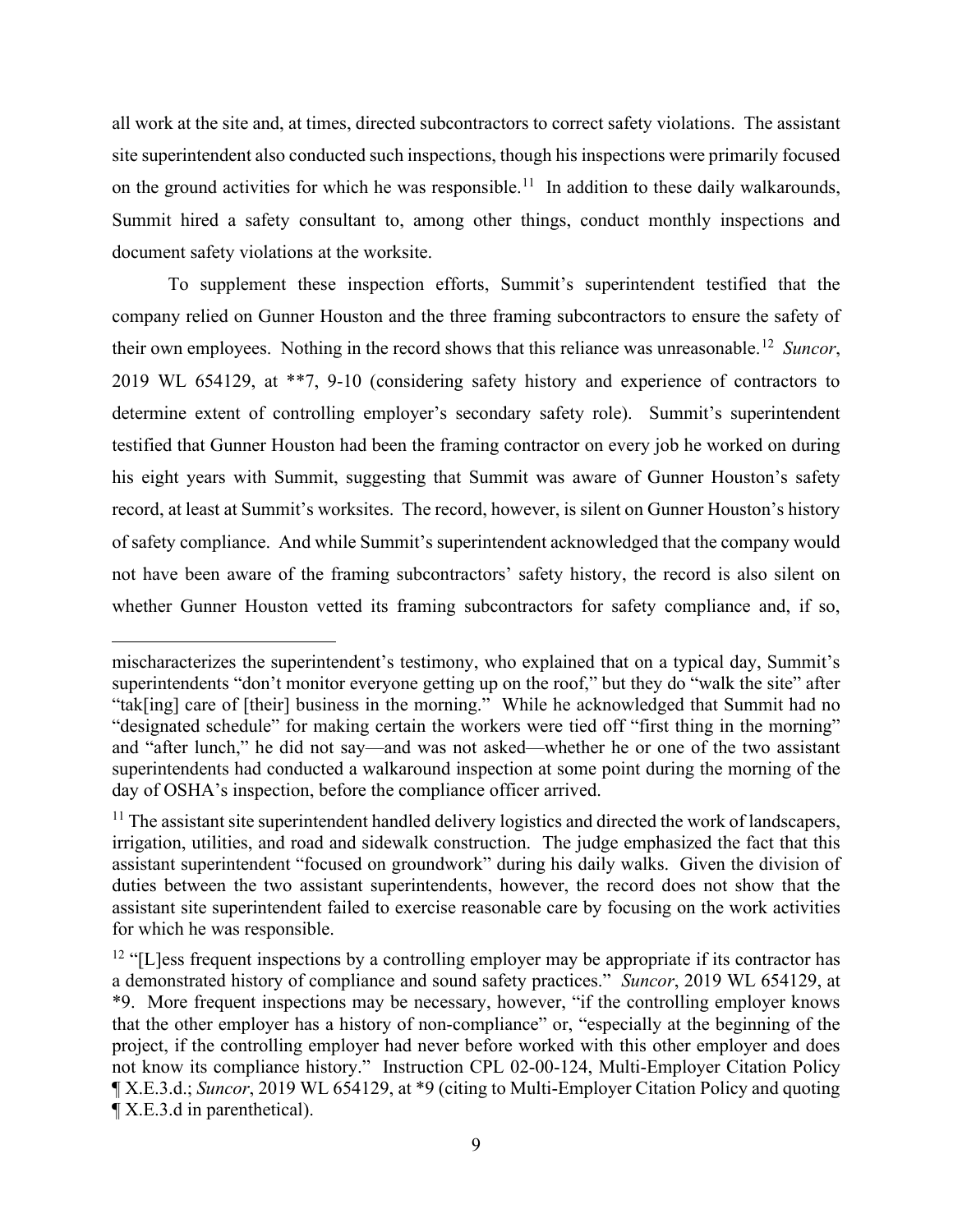whether Summit was aware that Gunner Houston performed this function. What the record does those employees, and had its own superintendents conduct safety inspections at the worksite. In  the framing subcontractors was unreasonable. *Cf. R.P. Carbone Constr. Co.*, 166 F.3d 815, 820 show is that the three framing subcontractors had a contractual relationship with Gunner Houston, not Summit, and that Gunner Houston had its own safety consultant, utilized its own fall protection plan, held safety meetings with its subcontractors' employees, provided fall protection training to short, there is insufficient evidence to conclude that Summit's reliance on Gunner Houston and (6th Cir. 1998) (general contractor's reliance on its subcontractor's safety efforts was unjustified because general contractor failed to inform itself as to what safety measures subcontractor had implemented and violation was in plain view for two weeks).

 framers had previously failed to use fall protection at the Ponte Vedra worksite. The record does superintendent was aware that someone visiting the site had recently commented on fall protection Summit's inspection practices were inadequate. *See StormForce*, 2021 WL 2582530, at \*6; Finally, as to Summit's monitoring of the framers, we reject the Secretary's claim that Summit should have inspected them more frequently because the company was aware that the show that Summit's safety consultant reported to the company that framers had been spotted without fall protection during two monthly inspections preceding the compliance officer's visit, the superintendent was aware of previous fall protection violations at the site, and the assistant site violations. There is, however, no evidence in the record regarding what specific measures Gunner Houston and the framing subcontractors took to ensure that the exposed employees were consistently tied off. Thus, there is little basis upon which we could conclude that Summit's response to these instances of noncompliance—including its consultations with the subcontractors whenever such instances were observed—was unreasonable. Given Summit's secondary safety role at the worksite, we find the limited evidence in the record does not support a finding that *Suncor*, 2019 WL 654129, at \*\*6-7.

 therefore, has not met his burden of proving knowledge.<sup>13</sup>*Compare StormForce*, 2021 WL For all these reasons, we conclude the Secretary has not established that Summit failed to exercise the reasonable care required of a controlling employer in a secondary safety role and,

<sup>&</sup>lt;sup>13</sup> The judge found that Summit lacked an adequate safety program and this failure "independently" establishes Summit's constructive knowledge of the violative conditions. With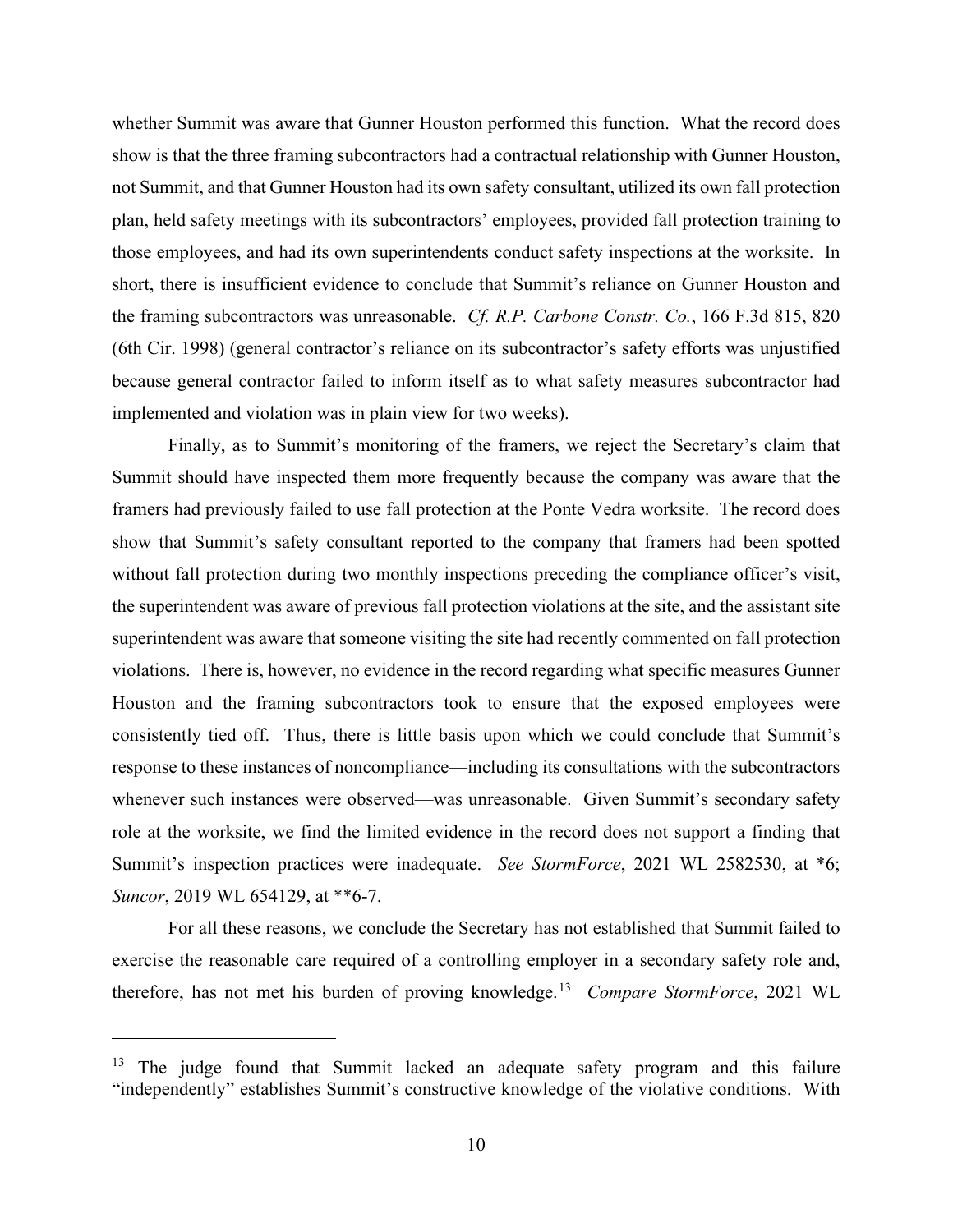company's foreman followed inspection procedures and procedures were adequate, no evidence diligence), *with McDevitt*, 19 BNA OSHC at 1110 (controlling employer's knowledge established 92-0851, 1994) (controlling employer's knowledge established where inadequate guardrails and exercise of reasonable diligence"). 2582530, at \*\*8-10 (controlling employer's knowledge not established where it is undisputed that shows foreman observed subcontractor's fall protection violation, and "more than a 'short[]' period of time passed between" foreman's and compliance officer's inspections), *and David Weekley*, 19 BNA OSHC at 1119-20 (controlling employer's knowledge not established where subcontractor violations "were of brief or indeterminate duration" and Secretary failed to show that controlling employer could have discovered their existence with exercise of reasonable where subcontractor's noncompliant scaffold was in plain view and had been erected for "significant period of time"), *and Centex-Rooney Constr. Co.*, 16 BNA OSHC 2127, 2130 (No. uncovered floor openings created by subcontractors were in plain view, had existed for "significant period of time," and controlling employer "could have ascertained their existence through the

 to adequately monitor compliance with safety program). But neither the Commission nor the respect to exposing employers, a theory of constructive knowledge based on an employer's inadequate safety program is well-established in Commission precedent, including in cases arising in the Eleventh Circuit. *See, e.g., MasTec N. Am., Inc.*, No. 15-1574, 2021 WL 2311875, at \*2 (OSHRC Mar. 2, 2021) ("[I]n the Eleventh Circuit, the Secretary may establish employer knowledge '... through the employer's ... failure to implement an adequate safety program.' " (citing *Quinlan v. Sec'y*, 812 F.3d 832, 837 (11th Cir. 2016))); *Burford's Tree, Inc.*, 22 BNA OSHC 1948, 1950-51 (No. 07-1899, 2010) (finding constructive knowledge based on employer's failure Eleventh Circuit has ever relied on that theory to determine whether a *controlling* employer had constructive knowledge of violative conditions to which only another employer's employees were exposed on a multi-employer worksite. Moreover, doing so here would be concerning given that Summit lacked a direct contractual relationship with the three framing subcontractors whose employees were exposed to the fall hazards. *Cf. David Weekley*, 19 BNA OSHC at 1117-18 (vacating safety program violation alleged under 29 C.F.R. § 1926.20(b)(1), where cited controlling employer lacked contractual relationship with three framing contractors who employed exposed workers, and record did not show controlling employer's "conduct was insufficient, particularly in light of the combination of its limited onsite presence and actual exercise of safety responsibilities"). While such evidence may be relevant to determining whether a controlling employer has exercised reasonable care in relation to its secondary safety role on a multi-employer worksite, we find it inappropriate to analyze the adequacy of Summit's own safety program as an independent basis for proving constructive knowledge. *Suncor*, 2019 WL 654129, at \*6.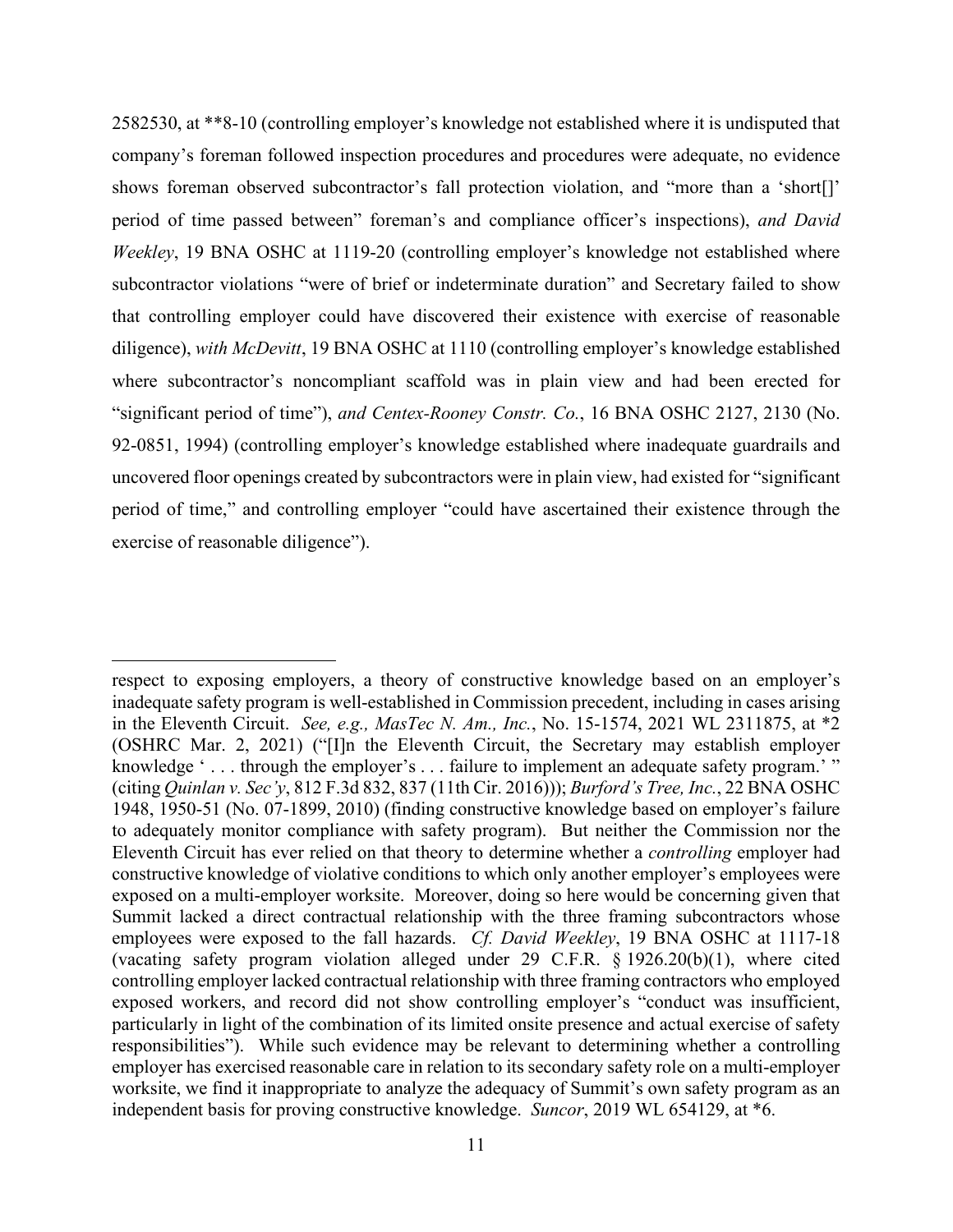Accordingly, we reverse the judge and vacate the citation.

SO ORDERED.

 $\overline{\phantom{a}}$ 

 Chairman SO ORDERED.  $\frac{S}{\sqrt{S}}$ <br>Cynthia L. Attwood

 $\sqrt{s}$ 

Dated: May 10, 2022

Amanda Wood Laihow<br>Commissioner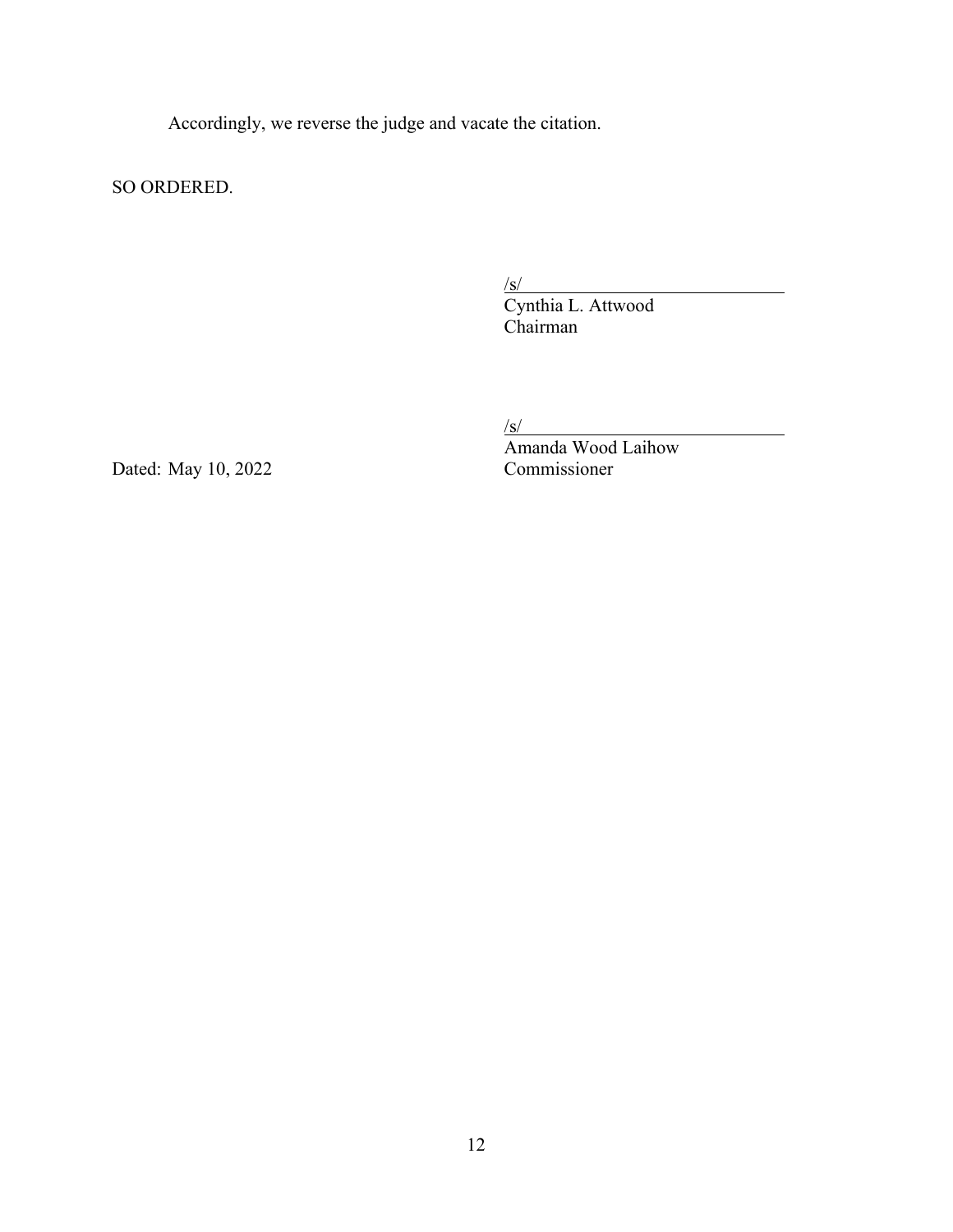

United States of America **OCCUPATIONAL SAFETY AND HEALTH REVIEW COMMISSION**  1120 20th Street, N.W., Ninth Floor Washington, DC 20036-3457

SECRETARY OF LABOR,

Complainant,

v. SHRC Docket No. 18-1451

SUMMIT CONTRACTING GROUP, INC., Respondent.

# **DECISION AND ORDER**

## **Attorneys and Law Firms**

Jeremy K. Fisher, Senior Trial Attorney, Office of the Solicitor, U.S. Department of Labor, Atlanta, GA, for Complainant.

Bryan Judah, General Counsel, Summit Contracting Group, Inc., Jacksonville, FL, For Respondent.

JUDGE: John B. Gatto, First Judge

# **I. INTRODUCTION**

The United States Department of Labor, through its Occupational Safety and Health Administration ("OSHA"), investigated a construction site in Ponte Vedra, Florida, involving Respondent, Summit Contracting Group, Inc. ("Summit"), and subsequently issued a citation to Summit on September 12, 2018, under the Occupational Safety and Health Act of 1970 (the "Act"), 29 U.S.C.  $\S$  651-678.<sup>14</sup> The citation asserted Summit committed a serious<sup>15</sup> violation of the

<sup>&</sup>lt;sup>14</sup> The Secretary of Labor has assigned responsibility for enforcement of the Act to OSHA and has delegated OSHA. See Order No. 4–2010 (75 FR 55355), as superseded in relevant part by 1–2012 (77 FR 3912). The his authority under the Act to the Assistant Secretary for Occupational Safety and Health, who heads Assistant Secretary has redelegated his authority to OSHA's Area Directors to issue citations and proposed penalties. *See* 29 C.F.R. §§ 1903.14(a) and 1903.15(a). The terms "Secretary" and "OSHA" are used interchangeably herein.

 $15$  The Act contemplates various grades of violations of the statute and its attendant regulations- "willful"; "repeated"; "serious"; and those determined "not to be of a serious nature" (referred to by the Commission as "other-than-serious"). 29 U.S.C. § 666. A serious violation is defined in the Act; the other grades are not. *See* 29 U.S.C. § 666(k)*.*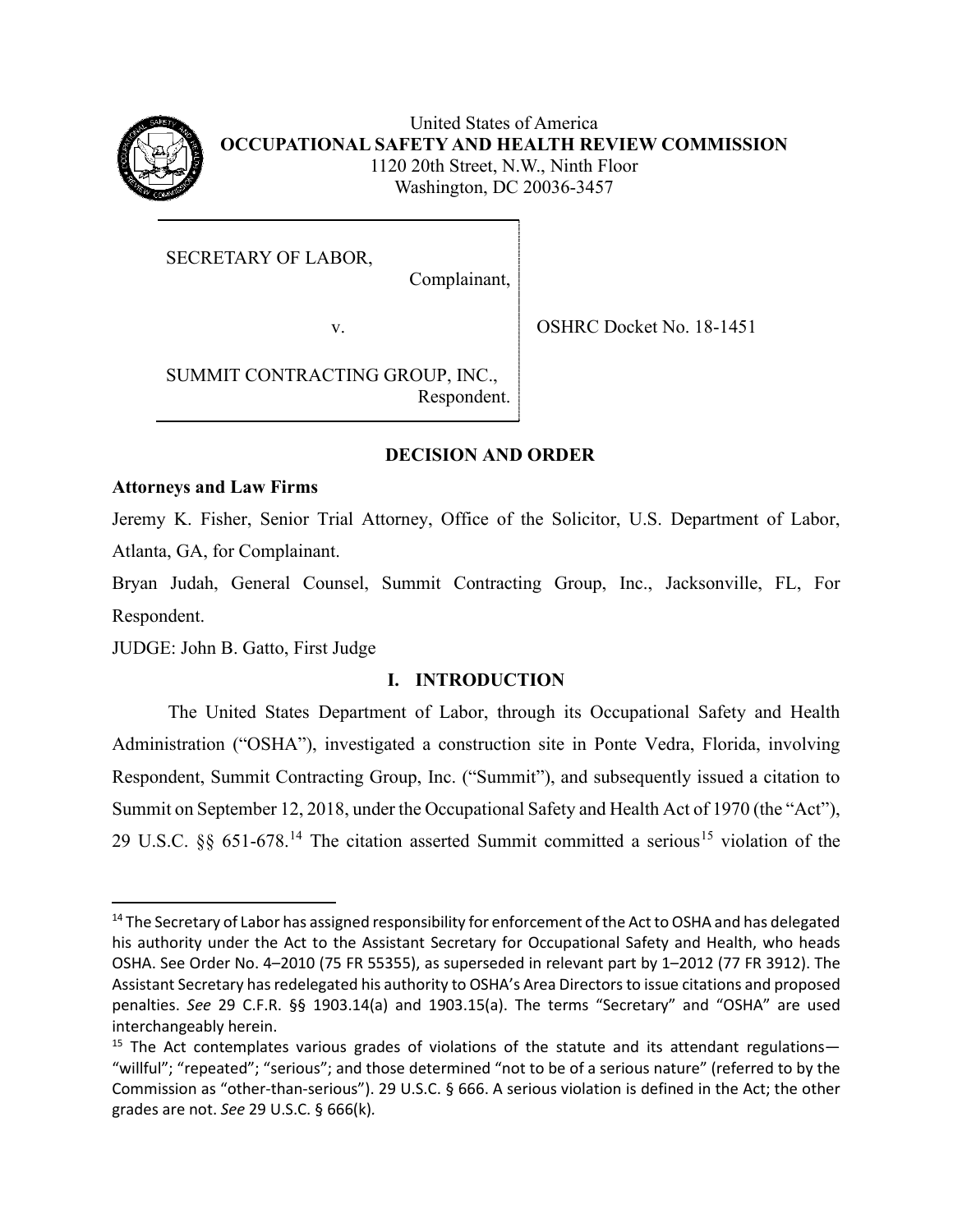requirements of 29 C.F.R. § 1926.501(b)(13), one of OSHA's fall protection standards, and proposed a penalty of \$11,640. Summit timely contested the citation, and thereafter, the Secretary filed a formal complaint in the Commission seeking an order affirming the citation.<sup>16</sup> A bench trial was held in February 2020, in Jacksonville, Florida.

 The parties stipulated that Summit was an employer engaged in a business affecting 659(c). (Compl.  $\P\P$  1, 2; Answer  $\P\P$  1, 2; *see also* Ex. J-1  $\P$  (a)).<sup>17</sup> Pursuant to Commission Rule interstate commerce within the meaning of section (5) of the Act, 29 U.S.C. § 652(5), and that the Commission has jurisdiction over this proceeding under section  $10(c)$  of the Act, 29 U.S.C. § 90, after hearing and carefully considering all the evidence and arguments of counsel, the Court issues this Decision and Order, which constitutes its final disposition of the proceedings.<sup>18</sup> For the reasons indicated *infra*, the Court concludes the Secretary has proven all the necessary elements of the alleged violation of 29 C.F.R. § 1926.501(b)(13), Summit has failed to carry its burden as to any preserved affirmative defenses, and therefore, the citation is **AFFIRMED** as a serious violation and Summit is **ASSESSED** a civil penalty of \$11,640.

# **II. BACKGROUND**

## **A. The Worksite**

 33, 90-92; *see also* Ex. C-9, p. 15, Ex. R-1, Ex. R-2, Ex. R-3, Ex. R-15). Summit was the "non- performing" general contractor at the worksite and did not engage in actual construction activities, The issuance of the citation arose from activities observed by OSHA Compliance Officer Jose Carrion-Ruiz on the construction site of The Reserve at Nocatee (the "worksite"), a multifamily, residential complex located in Ponte Vedra, Florida. (Tr. 31-32, 91-92; Ex. J-1 ¶ (d); *see also* Ex. R-1, Ex. R-15). The project consisted of seven multi-family apartment buildings, a clubhouse, garages, pool facilities and a pond on an approximately 14-acre plot of land. (Tr. 32-

 complaint. (Compl. Ex. A). Commission Rule 30(d) provides that "[s]tatements in a pleading may be adopted by reference in a different part of the same pleading or in another pleading or in any motion. A copy of any written instrument which is an exhibit to a pleading is a part thereof for all purposes." 29 C.F.R  $$2200.30(d).$  $16$  The citation was attached as an exhibit to the complaint and was also adopted by reference in the

 additional stipulations not originally included in the exhibit. (Tr. 8-12). The parties filed an updated version  $17$  At trial, the stipulations of joint Exhibit J-1 were read into the record, and the parties agreed to of the exhibit that included all stipulations of the parties. (Tr. 12). Any references to Exhibit J-1 are to the updated version of the joint exhibit.

<sup>&</sup>lt;sup>18</sup> If any finding is in truth a conclusion of law, or if any stated conclusion is in truth a finding of fact, it shall be deemed so.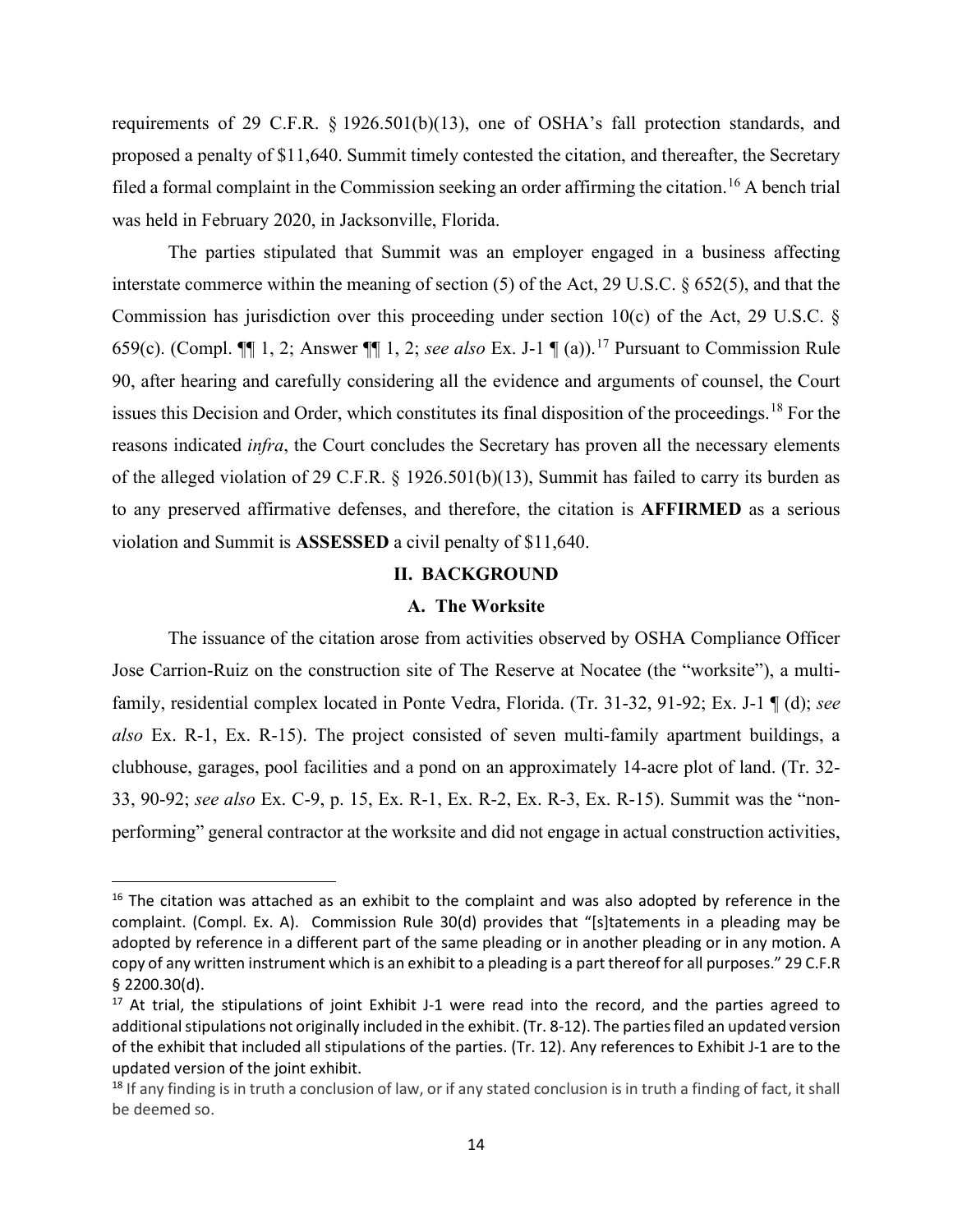onsite. (Tr. 106-07, 196-97; *see also* Ex. J-1 ¶ (g), Ex. C-8). Summit contracted with Gunner- *also* Ex. J-1 ¶ (g), Ex. C-18). In turn, Gunner-Houston subcontracted with three framing ("Sarrano"),19 and Superior Framing, LMT, LLC ("Superior"). (Tr. 52-53, 288; *see also* Ex. J-1 but rather, oversaw the worksite and coordinated construction with the various subcontractors Houston, Ltd. ("Gunner-Houston") to provide framing services at the worksite. (Tr. 52-53; *see*  subcontractors: Elite Construction & Associates, LLC ("Elite"), Martin Sarrano Remodeling, LLC  $\P\P$  (e), (k)).

 Summit had at least three superintendents at the worksite: John Riddle was Summit's Superintendent included overseeing the entire worksite and managing the Assistant was observed. (Tr. 112-14, 178-80, 193; *see also* Ex. C-6, Ex. C-7). Riddle and Redden both walked the worksite at least once daily and corrected safety violations if they found any. (Tr. 87- General Superintendent, Steven Redden was Summit's Site Superintendent, and Alex Wrightman was Summit's Framing Superintendent.<sup>20</sup> (Tr. 169-72, 207). Riddle's duties as the General Superintendents, including Redden and Wrightman. (Tr. 107-08, 207; *see also* Ex. C-7). As the Site Superintendent, Redden's duties largely focused on "groundwork" and coordinating the "logistics" and deliveries for the worksite. (Tr. 153, 170-71, 198-99; *see also* Ex. C-6). Summit was, to an extent,  $2^1$  responsible for safety issues at the worksite, and its superintendents had the authority to correct the employees of the subcontractors at the worksite when a safety violation 88, 112-13, 190-91; *see also* Ex. C-6, Ex. C-7).

#### **B. Worksite Safety Measures**

Summit required the employees of all subcontractors on the worksite to view a fifteenminute training video before beginning work. (Tr. 93-94, 98-99; *see also* Ex. J-1 ¶ (h)). This video was in English and Spanish and covered a variety of safety topics, one of which was fall protection. (Tr. 94; *see also* Ex. J-1 ¶ (h)). Riddle would follow up the safety video with a few minutes of

<sup>&</sup>lt;sup>19</sup> The Court uses the parties stipulated spelling of "Sarrano" rather than the spelling "Serrano" as reflected in the trial transcript. (*E.g.*, Tr. 36).<br><sup>20</sup> Redden also referred to as the "Finishing Superintendent." (Tr. 207).

<sup>&</sup>lt;sup>20</sup> Redden also referred to as the "Finishing Superintendent." (Tr. 207).<br><sup>21</sup> The extent of Summit's responsibility lies at the heart of a material dispute between the parties, namely Summit's responsibility as a "controlling employer" under the Multi-Employer Worksite Doctrine. (Sec'y's addresses this issue more fully in its analysis of Summit's liability for the violations. *See* Part III(A)(3), *infra*. Br. 9-15; Resp't's Br. 10-17). *See generally Summit Contractors, Inc.*, 22 BNA OSHC 1777, 1780-81 (No. 03- 1622, 2009) (explaining the Multi-Employer Worksite Doctrine for controlling employers). The Court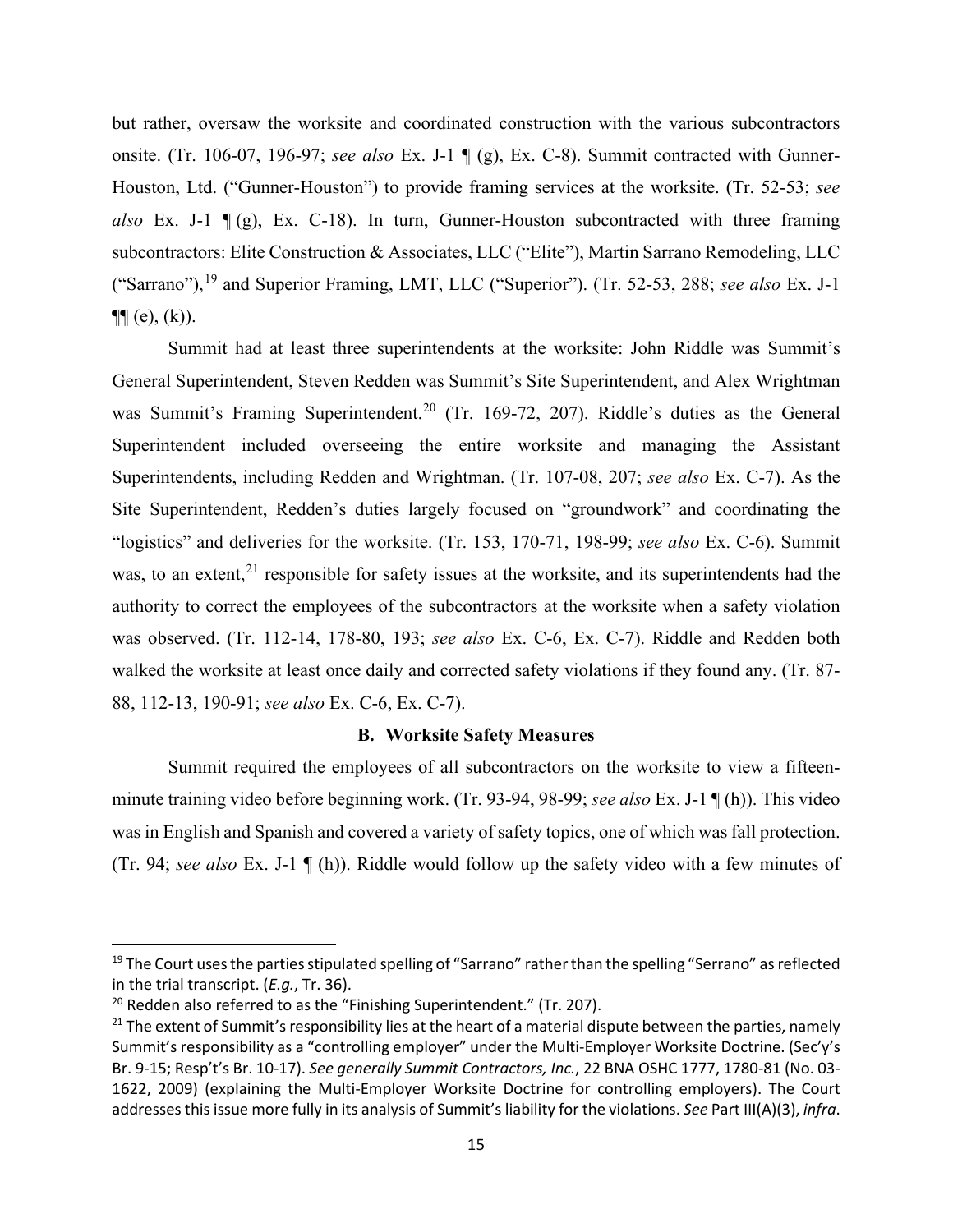discussion on worksite safety. (Tr. 93). This was the only training on fall protection Summit conducted before beginning work. (Tr. 105).

 written reports. (Tr. 246-47, 250; *see also* Ex. R-6). He shared these reports and his findings with Summit had a contract with Morrow & Associates, LLC, for "Safety Consultant Services" at the worksite. (Tr. 211; Ex. C-5). In furtherance of this contract, Hal Morrow, the owner of Morrow & Associates, visited the worksite once a month to conduct an inspection of the worksite and document any safety violations he found. (Tr. 212-13, 226-27, 250-51; *see also* Ex. R-6). Morrow took photos of the worksite and included them with his findings and recommendations in Summit's superintendents. (Tr. 268).

 work on the top plate without using a ladder. (Tr. 248-49). On March 28, Morrow again inspected Morrow inspected the worksite on February 28, 2018 and March 28, 2018. (Tr. 226-27; *see also* Ex. R-6). On February 28, Morrow observed at least one fall protection violation where a framer was working on the "top plate"<sup>22</sup> without employing any method of fall protection.<sup>23</sup> (Ex. J-1  $\P$ (i)). Following this observation, Morrow brought the framer down and told him he could not the worksite and observed two framers working on the top plate without using a ladder. (Tr. 253; Ex. R-6). Following this observation, Morrow brought the workers down and told them, per Summit's policy, they could not work on the top plate without using a ladder. (Tr. 256-57).

 the worksite but applied to residential construction sites like the worksite.24 (Tr. 230-32; *see also*  Morrow also developed a fall protection plan for the worksite, which was not specific to Ex. C-12). Summit's superintendents were "informed" of the plan, and it represented the

 $^{22}$  Based on the photos in Morrow's report, the "top plate" appears to be the top board of a wall frame. (Ex. R-6). The approximate distance from the top plate of a first-floor wall to the ground is 10 feet. (Tr. 261-62).

<sup>&</sup>lt;sup>23</sup> The parties stipulated that on February 28, 2018, "Morrow observed at least one fall protection violation rather, he might have seen someone about to commit a violation, which he would have corrected. (Tr. 216- Exhibit 6 and admitted there was at least one fall protection violation depicted. (Tr. 246-49; *see also* Ex. Rinvolving a subcontractor employee and ordered corrective action and issued verbal warnings." (Ex. J-1 ¶ (i)). And in the February 28 inspection report, Morrow included the phrase: "*MOST* trades were *following OSHA Standards (FALL PROTECTION)* during Morrow & Associates audit/inspection." (Ex. C-10, p. 2) (emphases in original). At trial, when asked about the stipulation and this phrase included in the inspection report, Morrow testified it did not necessarily mean that he observed a fall protection violation; 18). However, on cross-examination, Morrow reviewed the photos attached to the report in Summit's 6).

 if all the hazards are addressed." (Tr. 231). *But see* 29 C.F.R. § 1926.502(k)(1) (requiring a fall protection <sup>24</sup> According to Morrow, a fall protection plan for "garden-style homes do[es] not have to be site-specific plan for residential construction work to be "developed specifically for the site").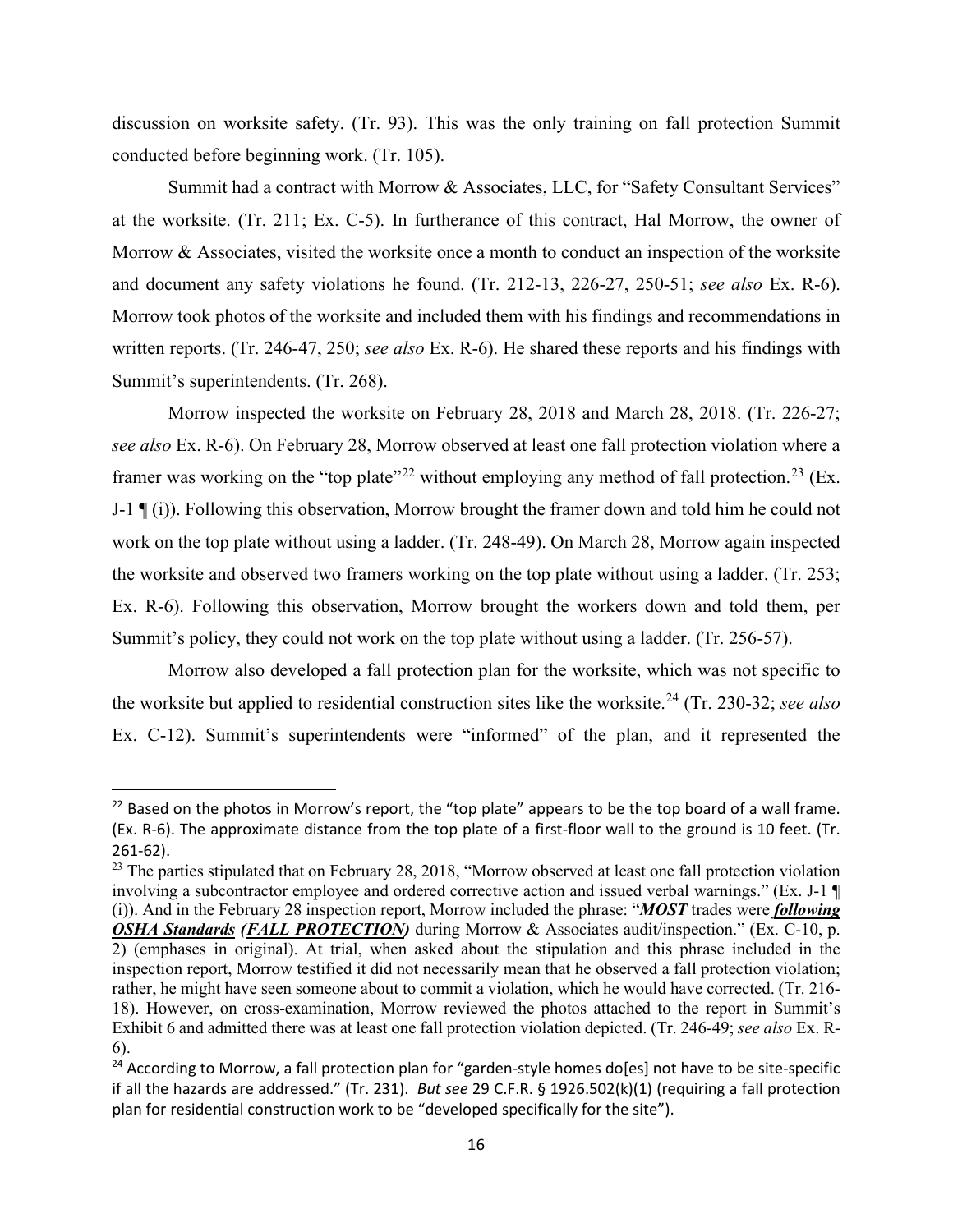conducting inspections. (Tr. 233-34; *see also* Ex. C-12, p. 3). No employees of subcontractors protection plans specific to their trades. (Tr. 233-34, 271-72; *see also* Ex. R-15). Morrow also subcontractors. (Tr. 237). Finally, Morrow provided Summit with weekly safety meeting topics, which *may* have included fall protection. (Tr. 141-42, 277; *see also* Ex. C-16). "minimum" fall protection requirements Summit's superintendents were looking for when were trained on the plan. (Tr. 233). Instead, subcontractors were expected to have their own fall conducted some fall protection training at the worksite, mainly for Gunner-Houston and its

 Summit had a progressive discipline policy at the worksite. (Tr. 130-32, 243-244; *see also*  Ex. C-13). Under the policy, the first level of discipline was a "verbal warning," and the policy indicated "[s]everal verbal warnings may be issued depending on the gravity of the violation." (Ex. C-13). The policy provided for two successive written warnings, which "stipulated that further infractions will result in termination." (Ex. C-13). Finally, the policy required a final written notice resulting in termination. (Ex. C-13). As the Court discusses more fully below in addressing Summit's knowledge of the violations, there is little evidence in the record that this policy was meaningfully enforced at the worksite. *See* Part III(A)(4)(b)(iii), *infra.* 

## **C. The Inspection and Citation**

 Redden some workers on the roof of Building 3 were not tied off. (*Id.*). Redden called Riddle who The inspection giving rise to the citation occurred on April 17, 2018. (Ex. J-1 ¶ (d)). "A few days before" this date, Redden spoke with an individual, who he believed to be another OSHA Compliance Officer,<sup>25</sup> at the entrance of the worksite clubhouse. (Ex. C-6). This individual told in turn contacted Gunner-Houston's framing superintendent about the issue. (*Id.*). Redden and Riddle walked the site but did not confirm any fall protection violations. (Tr. 175).

 photographs of the worksite.26 (Tr. 23-31; *see also* Ex. C-1, pp. 13-15). The photographs depicted Sometime before April 17, OSHA's Jacksonville office also received an email containing two employees working on roofs without using any form of fall protection. (Ex. C-1, pp. 13-15).

 25 Redden testified he believed the individual was an OSHA officer (Tr. 172-75; *see also* Ex. C-6), but the individual, the salient fact to the Court is that Redden's attention had been drawn to potential fall protection violations a few days before the inspection leading to the issuance of the citation. Secretary's counsel represented it was not an OSHA officer. (Tr. 183). Regardless of the identity of this

 time before April 17. The parties agreed to the admission of the photographs into evidence for the purpose of establishing Summit's knowledge, without agreeing to the exact date they were taken. (Tr. 29- <sup>26</sup> Carrion-Ruiz did not know the exact date the photographs were taken, only that they were taken some 31).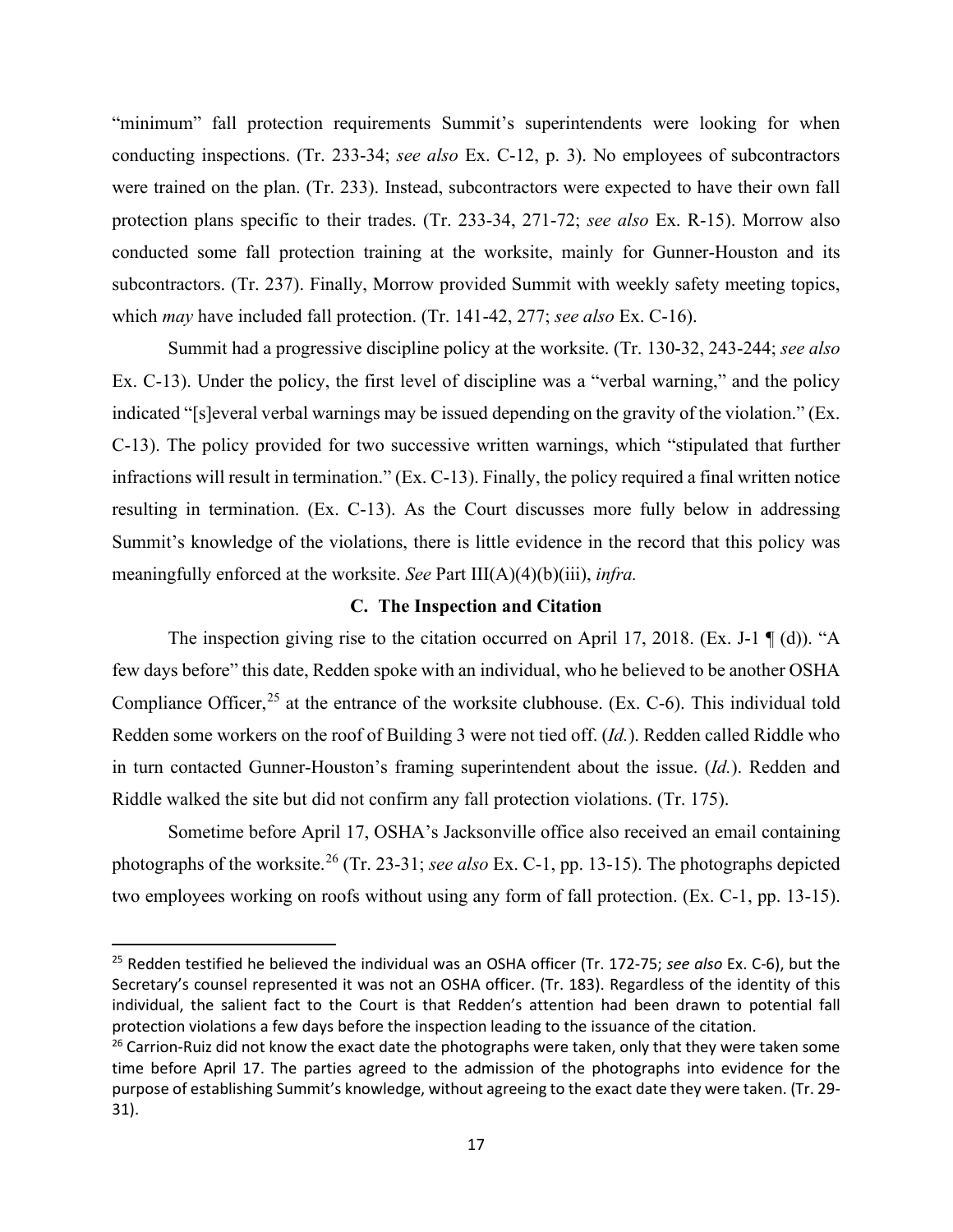photographs, before parking his vehicle. (Tr. 32-34; *see also* Ex. C-1, Ex. R-2 at notations "3" to Thereafter, on April 17, Carrion-Ruiz visited the worksite to conduct the inspection. (Ex. J-1 ¶ (d)). Carrion-Ruiz arrived at the worksite around 2:00 p.m. and entered the site in his vehicle, first stopping across from the pond, which was about 200 or 300 feet away from a building being framed. (Tr. 32-35, 76, 78; *see also* Ex. R-2 at notation "2"). From this vantage point, Carrion-Ruiz could see a framer working on a roof without using fall protection. (Tr. 34-35). Carrion-Ruiz then drove further into the worksite, making several stops to observe workers and take "5").

 Sarrano himself, working on one roof without fall protection (Tr. 36-40, 49; *see also* Ex. C-1, pp. 49; *see also* Ex. C-1, pp. 11, 13-17); and one employee of Superior working on a third roof without Over the course of his inspection, Carrion-Ruiz observed active construction on three buildings. (Tr. 49). He also observed employees from subcontractors Elite, Superior, and Sarrano, on the buildings working at heights of 12 to 34 feet without using any form of fall protection. (Ex. J-1 ¶¶ (e), (f)). Specifically, Carrion-Ruiz observed four employees of Sarrano, as well as Martin 4-10, 12); three employees of Elite working on a different roof without fall protection (Tr. 41-45, fall protection (Tr. 44-46, 49; C-1, pp. 18-22), totaling at least nine individuals working at heights above six feet without using any form of fall protection. (Tr. 49; *see also* Ex. J-1 ¶¶ (e), (f)). Carrion-Ruiz observed at least one fall protection violation on every building undergoing construction on the date of his inspection. (Tr. 49). The parties have also stipulated that although none of Summit employees were exposed to fall hazards, employees from Elite, Sarrano, and Superior were exposed to fall hazards of 12 to 34 feet. (Ex. J-1  $\P$  $(e)$ , (f)).

 framers working on a roof. (Tr. 47-49; *see also* Ex. C-1, pp. 23-24, Ex. R-2). Redden pointed After Carrion-Ruiz had been taking pictures for about 10 or 15 minutes, he encountered Redden walking through the worksite around the area where Carrion-Ruiz had seen Sarrano's Carrion-Ruiz in the direction of the worksite's trailer and continued walking. (Tr. 50). Carrion-Ruiz encountered Riddle and Gunner-Houston's operations manager, Ricky Nelson, about halfway to the trailer. (Tr. 50, 270). All three proceeded to the trailer to conduct an opening conference. (Tr. 50). Carrion-Ruiz was not permitted to interview any employees on April 17 but arranged to conduct them at a nearby gas station the next day. (Tr. 52). Following his inspection, opening conference, and interviews, Carrion-Ruiz determined that Summit was the "controlling employer" under OSHA's Multi-Employer Citation Policy. (Tr. 54-55). Thereafter, OSHA issued Summit the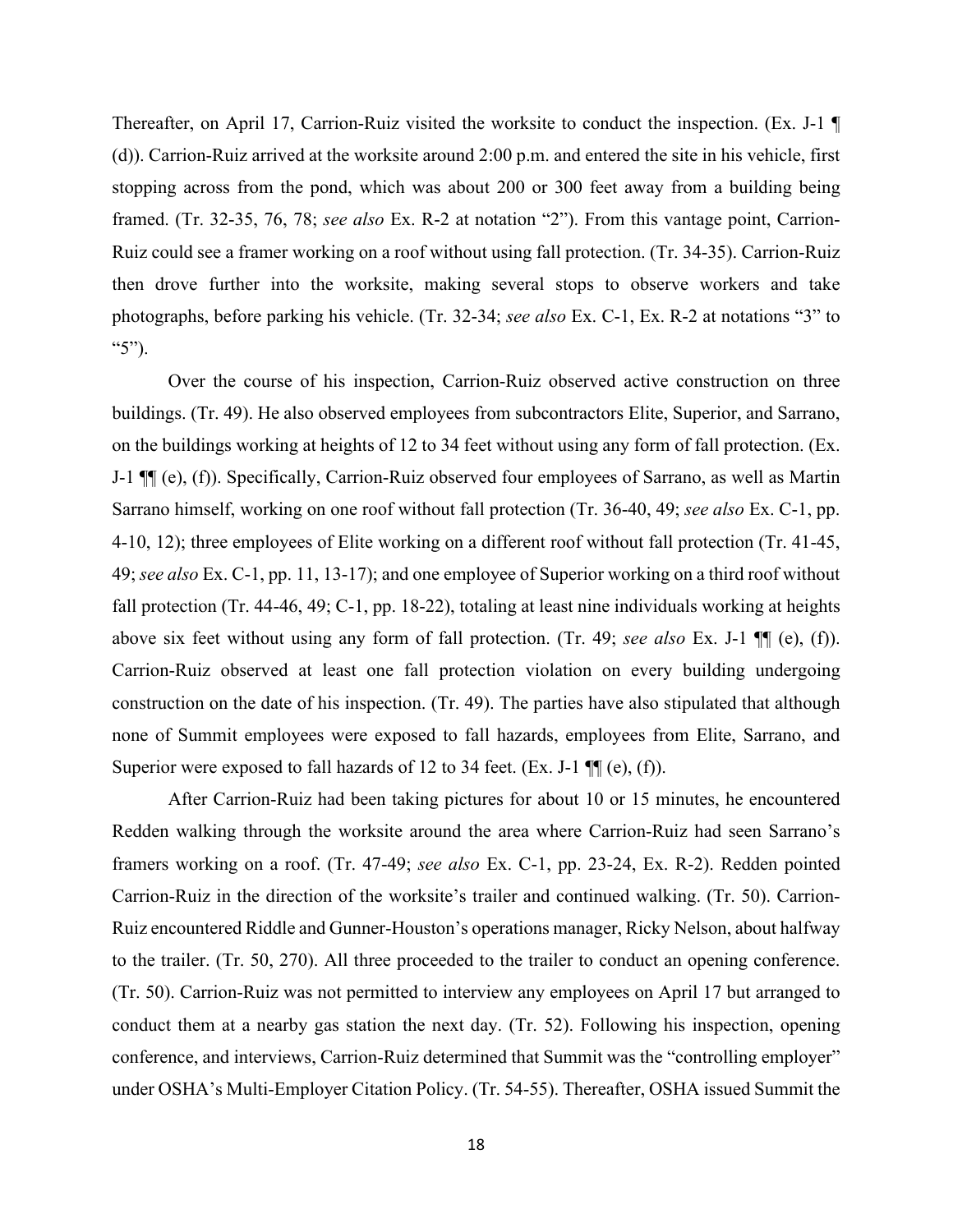citation, which alleged seven instances of a violation of 29 C.F.R. § 1926.501(b)(13). (Compl. Ex. A, pp. 6-7).

### **III. ANALYSIS**

The fundamental objective of the Act is to prevent occupational deaths and serious injuries. *Whirlpool Corp. v. Marshall*, 445 U.S. 1, 11 (1980). Thus, "[t]he Act's purpose is straightforward: 'to assure so far as possible safe and healthful working conditions' for 'every working man and woman in the Nation.' " *Sec'y, U.S. Dep't of Labor v. Action Elec. Co.*, 868 F.3d 1324, 1333 (11th Cir. 2017) (*quoting Georgia Pac. Corp. v. Occupational Safety & Health Review Comm'n*, 25 F.3d 999, 1004 (11th Cir. 1994) (*quoting* 29 U.S.C. § 651(b)). To achieve this purpose, the Act imposes two duties on an employer: a "general duty" to provide to "each of his employees employment and a place of employment which are free from recognized hazards that are causing or are likely to cause death or serious physical harm to his employees," 29 U.S.C.  $\S 654(a)(1)$ ; and a specific duty to comply with all applicable occupational safety and health standards promulgated under the Act. *Id.* § 654(a)(2). Pursuant to that authority, the standard at issue in this case was promulgated.<sup>27</sup>

## **A. Alleged Violation of 29 C.F.R. § 1926. 501(b)(13)**

 engaged in residential construction activities 6 feet (1.8 m) or more above lower levels were not paragraph 1926.501(b)[.]" (Compl. Ex. A, p. 6). The cited standard provides in relevant part: "Each The citation asserts Summit violated the cited standard because "[e]ach employee(s) protected by guardrail systems, safety net system, or personal fall arrest system, nor were employee(s) provided with an alternative fall protection measure under another provision of employee engaged in residential construction activities 6 feet (1.8 m) or more above lower levels shall be protected by guardrail systems, safety net system, or personal fall arrest system unless another provision in paragraph (b) of this section provides for an alternative fall protection measure." 29 C.F.R. § 1926. 501(b)(13).

<sup>&</sup>lt;sup>27</sup> As indicated *supra*, the Secretary delegated his authority under the Act to the Assistant Secretary of Labor for Occupational Safety and Health. The Assistant Secretary has promulgated the occupational safety and health standards at issue.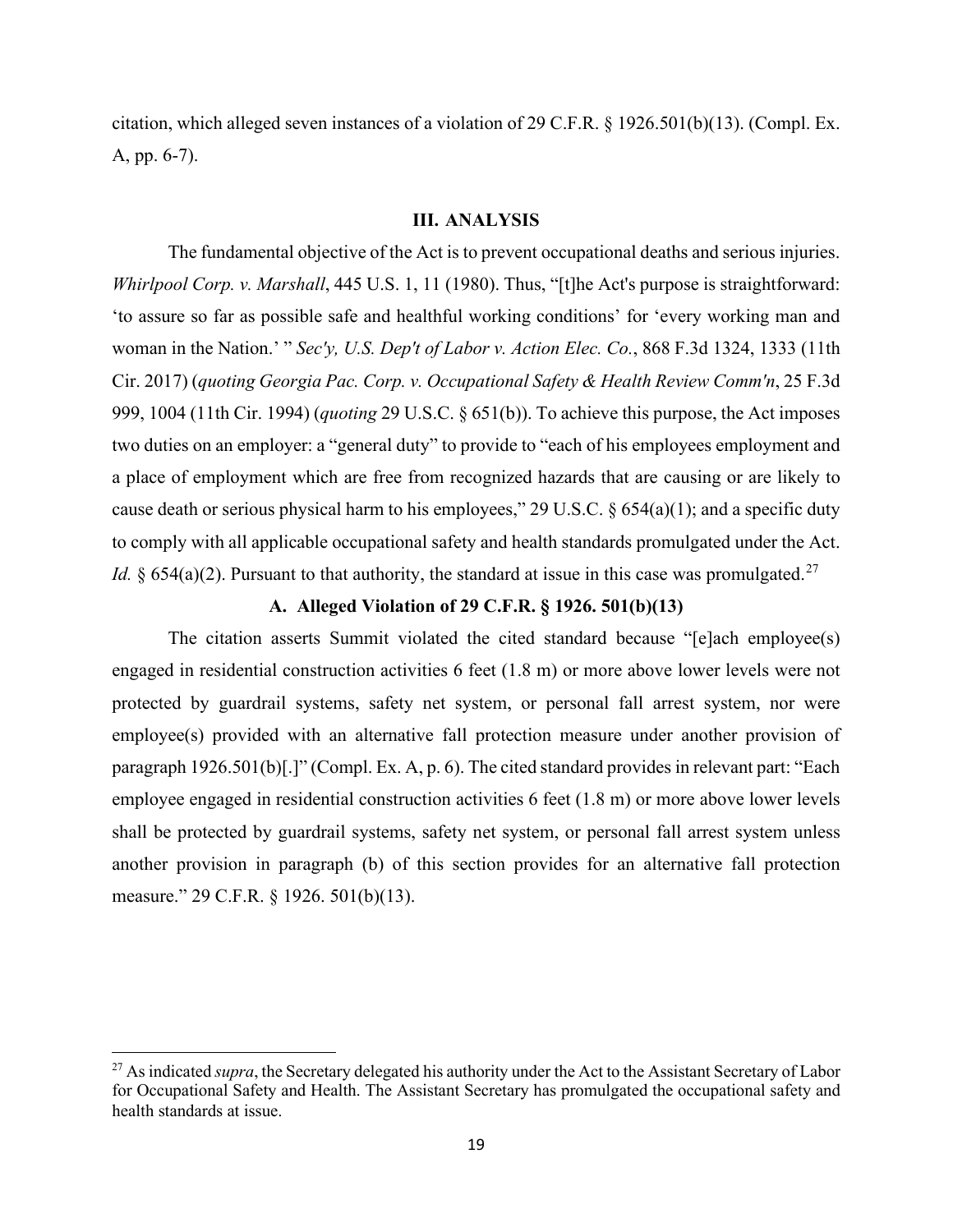*U.S. Dep't of Labor*, 722 F.3d 1304, 1307 (11th Cir. 2013)). "If the Secretary establishes a prima Under the law of the Eleventh Circuit where this case arose,  $28$  "the Secretary will make out a prima facie case for the violation of an OSHA standard by showing (1) that the regulation applied; (2) that it was violated; (3) that an employee was exposed to the hazard that was created; and importantly, (4) that the employer 'knowingly disregarded' the Act's requirements." *Quinlan v. Sec'y, U.S. Dep't of Labor*, 812 F.3d 832, 836 (11th Cir. 2016) (quoting *ComTran Grp., Inc. v.*  facie case with respect to all four elements, the employer may then come forward and assert the affirmative defense of unpreventable or unforeseeable employee misconduct." *Id. (*citing *id.* at 1308).

The parties have stipulated Carrion-Ruiz observed workers engaging in residential construction activities at six or more feet above a lower level.<sup>29</sup> Therefore, the cited standard applied. $30$  The parties have also stipulated, and the record supports, employees of three subcontractors, Gunner-Houston, Elite, Sarrano, and Superior, were observed engaging in construction on a residential building without employing any method of fall protection. Therefore,

 circuit in which the violation allegedly occurred or where the employer has its principal office, and the Summit has indicated its intent to appeal there. (*See* 29 U.S.C. § 660(b); Resp't's Br. 9). The Commission <sup>28</sup> The employer or the Secretary may appeal a Commission order to the federal court of appeals for the employer also may appeal to the District of Columbia Circuit. *See* 29 U.S.C. §§ 660(a) and (b). Here, the violation occurred in Florida, in the Eleventh Circuit, where Summit's principal office is also located, and has held that "[w]here it is highly probable that a case will be appealed to a particular circuit, the Commission generally has applied the precedent of that circuit in deciding the case— even though it may differ from the Commission's precedent." *Kerns Bros. Tree Serv.*, 18 BNA OSHC 2064, 2067 (No. 96-1719, 2000). The Court applies the precedent of the Eleventh Circuit in deciding the case where it is highly probable that the case will be appealed.

 $29$  The cited standard defines a "lower level" in relevant part as "those areas or surfaces to which an feet." (Ex. J-1 ¶ (e)). These distances represented either a fall from a floor to the floor below it, which approximated 12 feet, or a fall from a roof edge to the ground below, which approximated 34 feet. (Tr. employee can fall. Such areas or surfaces include, but are not limited to, ground levels, floors, platforms …" 29 C.F.R. § 1926.500(b). Here, the parties stipulated workers were exposed to fall hazards of "12 to 34 155-57).

 element of his burden, i.e., whether the standard applies. (Sec'y's Br. 8-15). However, under Commission precedent, "the focus of the Secretary's burden of proving that the cited standard applies pertains to the cited conditions, not the particular cited employer." *Ryder Transp. Servs.*, 24 BNA OSHC 2061, 2064 (No. Cir. 2017) (analyzing the application of a standard to the actual activities of the employees). Thus, the <sup>30</sup> Summit made a "threshold" challenge to its liability as a controlling employer under the Multi-Employer Worksite Doctrine. (Resp't's Br. 5). The Secretary addresses this argument in the context of the first 10-0551, 2014); *see also Secretary, U.S. Dep't of Labor v. Action Elec. Co.*, 868 F.3d 1324, 1335-36 (11th Court does not, as the parties did, address Summit's liability under the Multi-Employer Worksite Doctrine in the context of whether the cited standard applies.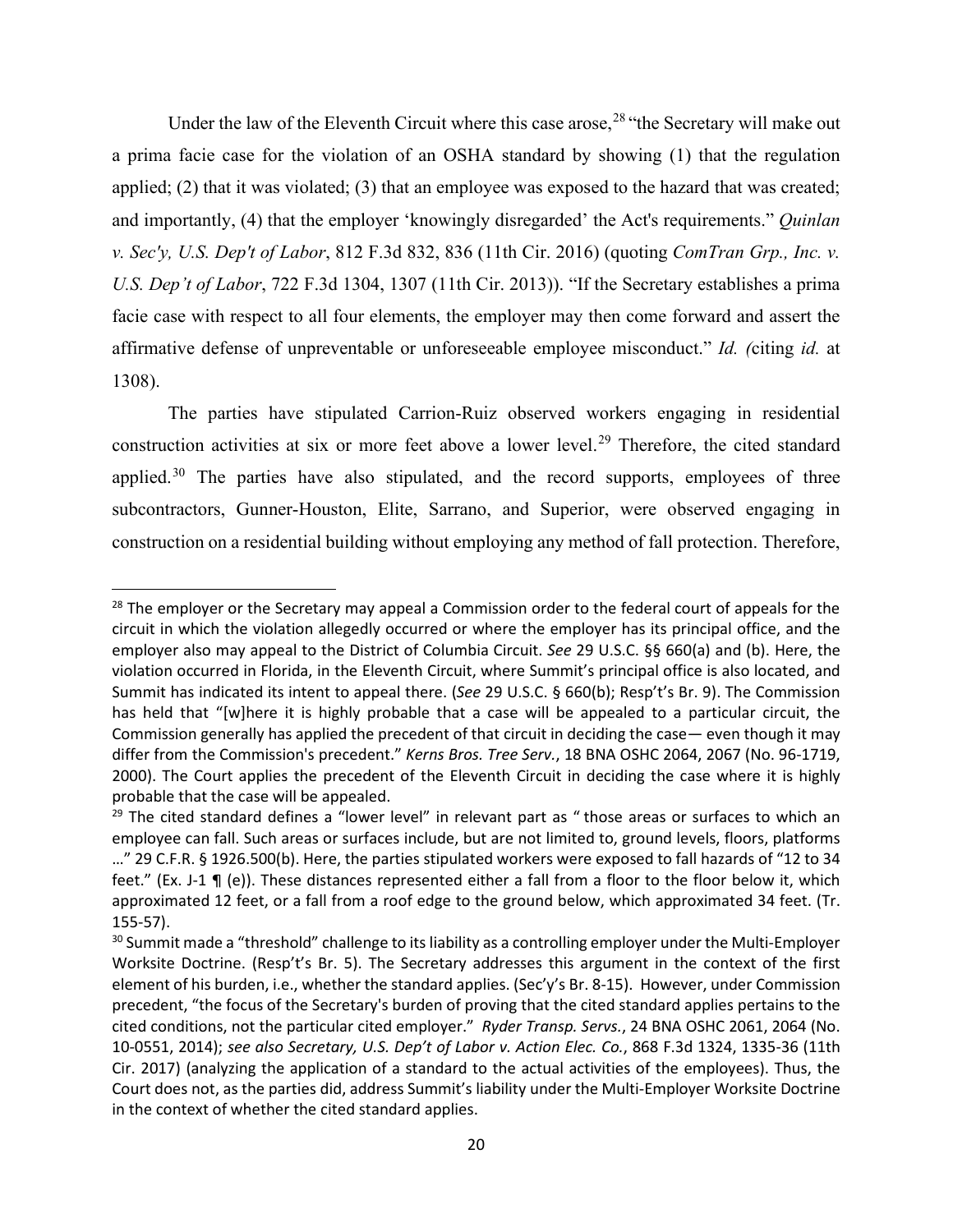the standard was violated. Thus, the Court's remaining focus will be on the last two factors, whether an employee was exposed to the hazard that was created and whether Summit "knowingly disregarded" the Act's requirements.

## **1. Whether Employees Were Exposed to the Hazard**

### *a. Multi-Employer Worksite Doctrine*

doctrine. *Limbach Co.*, 6 BNA OSHC at 1245-46.<sup>31</sup> The main point of contention between the parties is whether Summit should be held liable for the violations as a "controlling employer" under the Commission's "Multi-Employer Worksite Doctrine." *See, e.g.*, *McDevitt Street Bovis, Inc.*, 19 BNA OSHC 1108 (No. 97-1918, 2000). A "controlling employer is one who 'has general supervisory authority over the worksite, including the power to correct safety and health violations or require others to correct them."' *Evergreen Constr. Co.*, 26 BNA OSHC 1615 (O.S.H.R.C. Apr. 26, 2017) (quoting *Summit Contractors Inc.*, 22 BNA OSHC 1777, 1781 (No. 03-1622, 2009) (quotation omitted). Under the Commission's Multi-Employer Worksite Doctrine, an employer may be liable for the violation of an OSHA standard even though none of its employees were exposed to the hazard. *See Flint Engineering & Construction Co.*, 15 BNA OSHC 2052, 2055 (No. 90-2873, 1992). As the Commission noted early in applying the doctrine, the Commission's adoption of the doctrine was an "exercise of the Commission's adjudicatory function in determining liability for safety and health violations," and the Commission makes an "independent legal determination" of an employer's liability under the

 first instance. (Resp't's Br. 5-10). Summit argues: (1) the Multi-Employer Worksite Doctrine is invalid under 11th Circuit law (Resp't's Br. 5-6); (2) the doctrine should be reconsidered in light of decisions from the Supreme Court about the application of *Chevron U.S.A., Inc. v. Nat. Res.*  Summit challenges the application of the doctrine to it under the particular facts of this case, but also makes several preliminary challenges regarding the validity of the doctrine in the *Def. Council*, 467 U.S. 837 (1984) ("*Chevron*"), and the Court therefore owes no deference to the Secretary's interpretation under that decision (*id.* 6-9); and (3) the doctrine is inconsistent with 29 C.F.R. § 1910.12(a) (*Id.* 10).

<sup>&</sup>lt;sup>31</sup> Although OSHA has a Multi-Employer Citation Policy (OSHA Instruction CPL 02-00-124 § X.E.1 (Dec. 10, 1999)), the Commission has held it is not a substantive rule because it does not "create liability on an employer" separate from the requirements of the Act. *Summit Contractors, Inc.*, 22 BNA OSHC 1777, 1779- 80 (No. 03-1622, 2009) (citing *Limbach Co.*, 6 BNA OSHC 1244, 1245-46 (No. 14302, 1977) (finding the same for the previous policy)).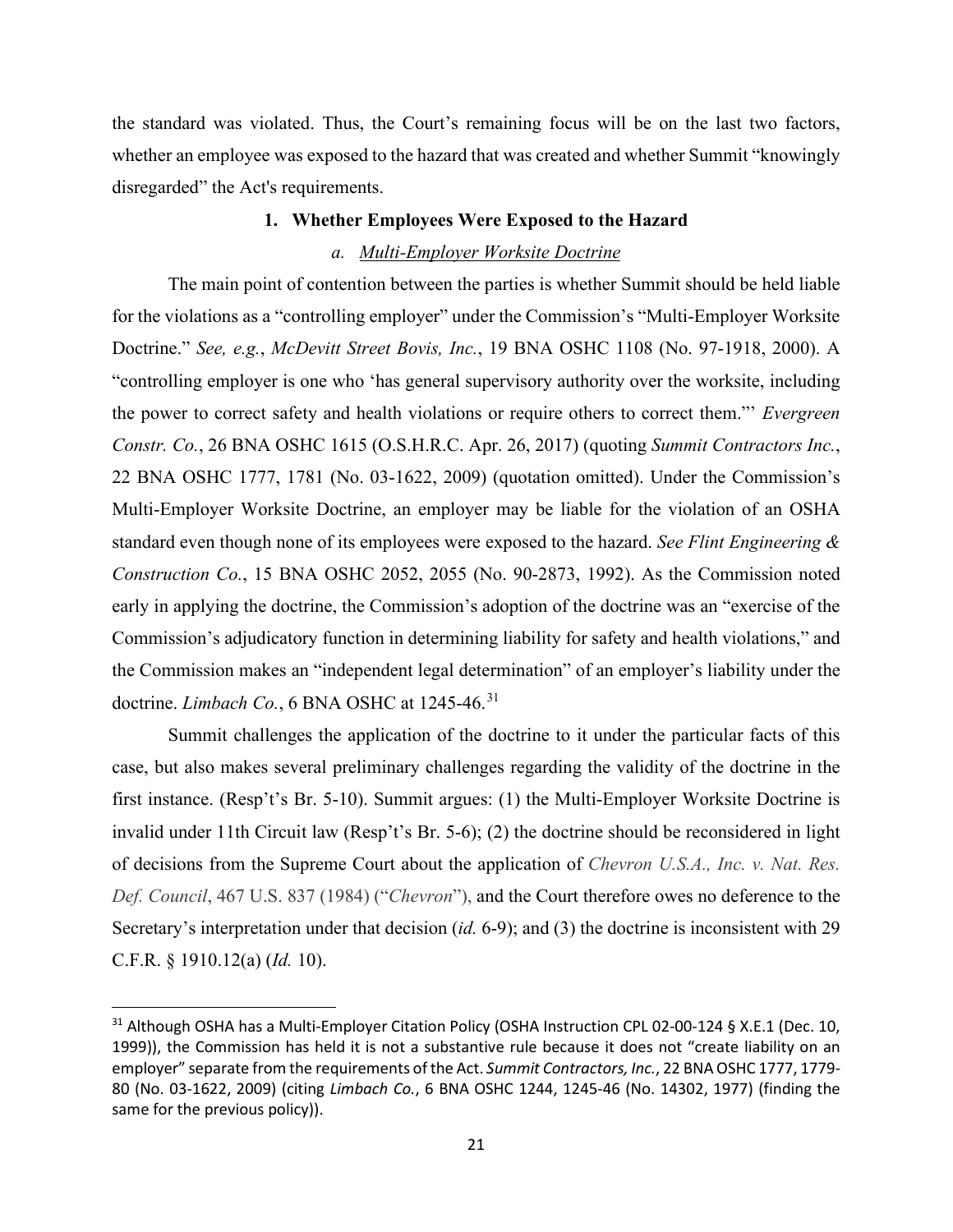## **b.** Whether Multi-Employer Worksite Doctrine is Invalid in Eleventh Circuit

Summit cites *Horn v. C.L. Osborn Contracting Co.*, 591 F.2d 318 (5th Cir. 1979) ("*Horn*")<sup>32</sup> and argues that it "unambiguously provides that [the Act] relates only to the obligations of an employer 'to his employees' and does not extend to other persons" like subcontractors. (Resp't's Br. 6). Summit goes on to argue that, while the Fifth Circuit has overturned this precedent in *Acosta v. Hensel Phelps Construction Co.*, 909 F.3d 723 (5th Cir. 2018), the Eleventh Circuit has yet to do so. *(Id.)*. The Court finds no merit in Summit's argument. As noted by the Fifth Circuit in reversing its precedent on the multi-employer worksite issue, the continued validity of the holding in *Horn* and other cases from the old Fifth Circuit is questionable considering developments in administrative law since those cases were decided. *See Acosta*, 909 F.3d at 730- 31 (finding that the Supreme Court's decisions in *Chevron* and *Nat'l Cable & Telecomms. Ass'n v. Brand X Internet Servs.*, 545 U.S. 967 (2005) required the court to re-engage with the Secretary's reading of the Act "through a *Chevron* lens." (quoting *Dominion Energy Brayton Point, LLC v. Johnson*, 443 F.3d 12, 17 (1st Cir. 2006))). In any event, Summit's contention is untenable in light of subsequent decisions of the Eleventh Circuit and Commission precedent.

In *Southern Pan Servs. v. U.S. Dep't of Labor*, 685 F. App'x 692 (11th Cir. 2017), the Eleventh Circuit upheld the Commission's application of the Multi-Employer Worksite Doctrine and the exposing employer's liability thereunder. *Id.*, 685 F. App'x at 695; *see also Pace Constr. v. Secretary of Labor*, 840 F.2d 24 (11th Cir. 1988) (Table) (summarily affirming *Pace Constr. Corp.*, 13 BNA OSHC 1282 (No. 86-517, 1987) in which the employer was found liable under Multi-Employer Worksite Doctrine). Thus, although the Eleventh Circuit has not explicitly disavowed the holding in *Horn*, it has apparently accepted multi-employer worksite liability under the Act.

 for publication and thus is not considered binding precedent in the Circuit. *See* 11TH CIR. R. 36-2 The Court notes that the Eleventh Circuit's opinion in *Southern Pan* was not designated ("Unpublished opinions are not considered binding precedent, but they may be cited as persuasive authority."). To the extent that *Southern Pan* does not represent the law of the Eleventh Circuit, the Court nonetheless finds it persuasive. Further, Summit's argument is precluded by Commission

 split, the Eleventh Circuit stated in *Bonner v. City of Prichard, Alabama*, 661 F. 2d 1206 (11th Cir. 1981), that any opinion issued by the Fifth Circuit before the close of business on September 30, 1981 is binding precedent on the Eleventh Circuit.  $32$  The Eleventh Circuit was created when the Fifth Circuit split on October 1, 1981. Immediately after the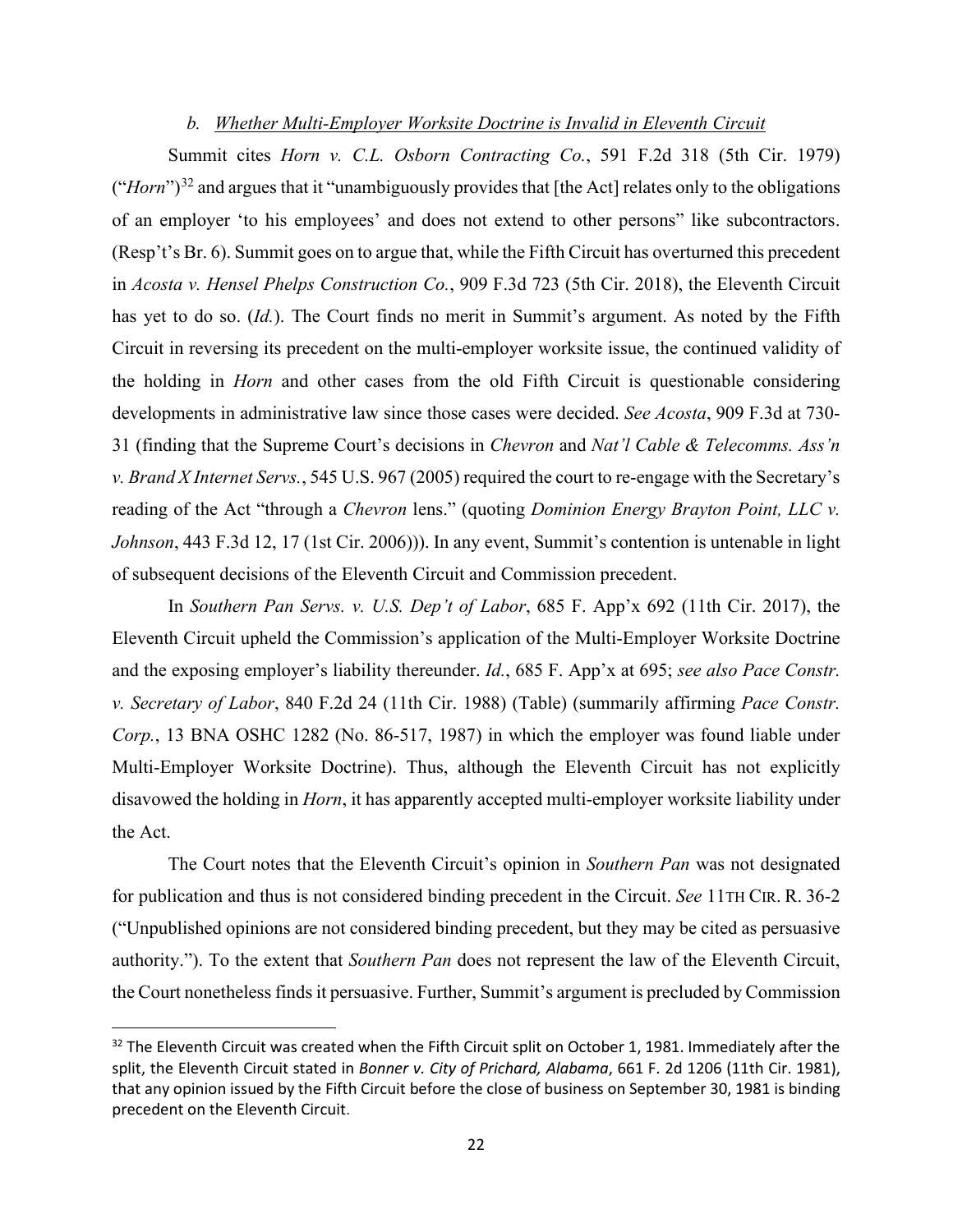in the Eleventh Circuit, the respondent argued that three cases from the former Fifth Circuit precedent. In *McDevitt Street Bovis, Inc.*, 19 BNA OSHC 1108 (No. 97-1918, 2000), a case arising precluded multi-employer worksite liability in the Eleventh Circuit. *See McDevitt Street Bovis, Inc.*, 19 BNA OSHC at 1110. The Commission found, however, that former Fifth Circuit precedent, including *Horn*, "do[es] not preclude ... following Commission precedent [on multiemployer worksite liability]" for cases arising in the Eleventh Circuit.<sup>33</sup> Id. Thus, to the extent Summit's argument is not precluded by Eleventh Circuit law itself, it is precluded by Commission caselaw.

#### *c. Whether Chevron Deference Applies*

 Secretary's interpretation of the Act under *Chevron*. 34 (Resp't's Br. 6). Summit then points to a Summit also argues the Multi-Employer Worksite Doctrine is premised on deference to the series of Supreme Court cases which it argues have "clariffied] the application and call[ed] into question the rationale behind *Chevron* deference and express[ed] the need to reconsider it." (Resp't's Br. 6). Summit goes on to argue "[b]ased on the current reservations the U.S. Supreme Court has with respect to the application of the *Chevron* doctrine, the controlling employer doctrine [i.e., Multi-Employer Worksite Doctrine] arguably presents the appropriate fact patter[n] for the Court to reconsider the application of *Chevron*." (Resp't's Br. 7). The Court is not persuaded.

 Employer Worksite Doctrine. Indeed, the two Commission cases originally setting forth the To start, it is not entirely clear that *Chevron* is necessary for the application of the Multidoctrine preceded *Chevron* by nearly a decade. In *Anning-Johnson Co.*, 4 BNA OSHC 1193 (No.

 (5th Cir. 1975), was a *per curiam* decision which adopted the dissenting Commissioner's reasoning before two cases, *Horn* and *Barrera v. E.I. duPont de Nemours & Co.*, 653 F.2d 915, 920 (5th Cir. 1981), the Commission noted they were "tort cases whose precedential value in the context of a case before the Commission is questionable." *Id.* at 1112, citing *Frohlick Crane Service, Inc. v. Occupational Safety & Health*  proceeding brought under remedial legislation designed to provide a safe place to work for every working man and woman in the Nation. The Act should not be given a narrow or technical construction..."). 33 The Commission noted that one of the cited cases, *Southeast Contractors, Inc. v. Dunlop*, 512 F.2d 675 the Commission had even adopted the Multi-Employer Worksite Doctrine. *Id.* at 1110-11. As for the other *Review Comm'n*, 521 F.2d 628, 631 (10th Cir. 1975) ("This is not a tort case. Rather, it is an administrative

 whether the agency's answer is based on a permissible construction of the statute." *Gonzalez v. U.S. Atty. Gen.*, 820 F.3d 399, 404 (11th Cir. 2016), quoting *Chevron*, 467 U.S. at 842-43. "In such a case, a court may not substitute its own construction of a statutory provision for a reasonable interpretation made by the <sup>34</sup> Under *Chevron*, "[w]hen a court reviews an agency's construction of the statute which it administers ... [and] the statute is silent or ambiguous with respect to the specific issue, the question for the court is administrator of an agency." *Gonzalez*, 820 F.3d at 404, quoting *Chevron*, 467 U.S. at 844.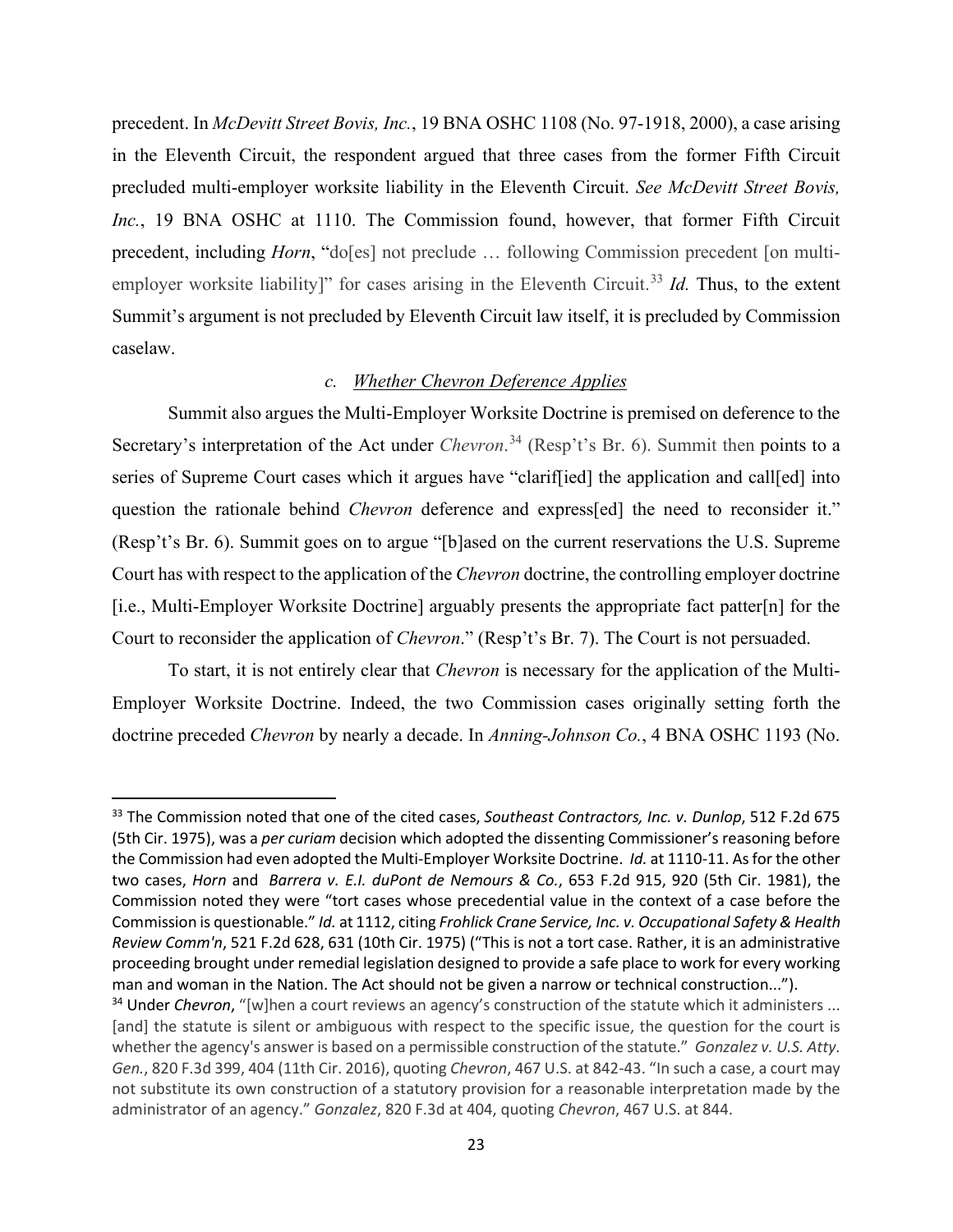3694, 1976) and *Grossman Steel & Aluminum Corp.*, 4 BNA OSHC 1185 (No. 12775, 1976), the Commission adopted the doctrine under its own interpretation of the Act in light of its scope and purpose, not on any deference to the Secretary's view. *See Anning-Johnson Co.*, 4 BNA OSHC at 1196-97; *Grossman Steel & Aluminum Corp.*, 4 BNA OSHC at 1187-88. Indeed, as the Commission later noted in recounting the history of the doctrine, the Commission was initially at odds with the Secretary's position on the issue but later reversed itself, having been persuaded by the reasoning of two courts of appeals. *See Summit Contractors, Inc.*, 23 BNA OSHC 1196, 1200 (No. 05-0839, 2010).

In any event, the Supreme Court has not overturned *Chevron*, despite the misgivings of some Justices pointed out by Summit. (Resp't's Br. 6-7 (citing various cases)). In *Kisor v. Wilkie*, 139 S.Ct. 2400 (2019), wherein the Court limited courts' deference to an agency's interpretation of its own regulations, the Court made clear that its decision in no way impacted *Chevron*  deference. *See Kisor*, 139 S.Ct. at 2425 (Roberts, C.J., concurring) ("Issues surrounding judicial deference to agency interpretations of their own regulations are distinct from those raised in connection with judicial deference to agency interpretations of statutes enacted by Congress. … I do not regard the Court's decision today to touch upon the latter question." (citing *Chevron*)).<sup>35</sup> Thus, Summit's insistence as to the infirmity of *Chevron* poses no basis for this Court to revisit the Multi-Employer Worksite Doctrine as defined by the Commission.

# *d. Whether Multi-Employer Worksite Doctrine is Consistent with 29 C.F.R. § 1910.12(a)*

 construction work by complying with the appropriate standards prescribed in this paragraph." 29 Summit also argues that the Multi-Employer Worksite Doctrine is inconsistent with 29 C.F.R. § 1910.12(a). (Resp't's Br. 10). This section, in pertinent part, states: "Each employer shall protect the employment and places of employment of each of his employees engaged in C.F.R. § 1910.12(a). Summit's argument is foreclosed by the Commission's decision in *Summit Contractors, Inc.*, 23 BNA OSHC 1196 (No. 05-0839, 2010) ("*Summit III*"), *aff'd*, 442 F. App'x. 570 (D.C. Cir. 2011). In that decision, the Commission overruled its previous position that 29

 was taken from the *Kisor* decision, which dealt with deference to an agency's interpretation of its own decision did not impact such a scenario under *Chevron*, and his vote was necessary to the court's opinion. <sup>35</sup> The Court therefore declines to go through the "exhaustion of traditional tools of statutory interpretation" as laid out in Summit's brief. (Resp't's Br. 8-9). The language relied on for Summit's request regulations, not the statute the agency is charged with administering, which implicates *Chevron*  deference. *See Gonzalez*, 820 F.3d at 404. The Chief Justice's concurring opinion in *Kisor* made clear the *See Kisor*, 139 S.Ct. at 2425.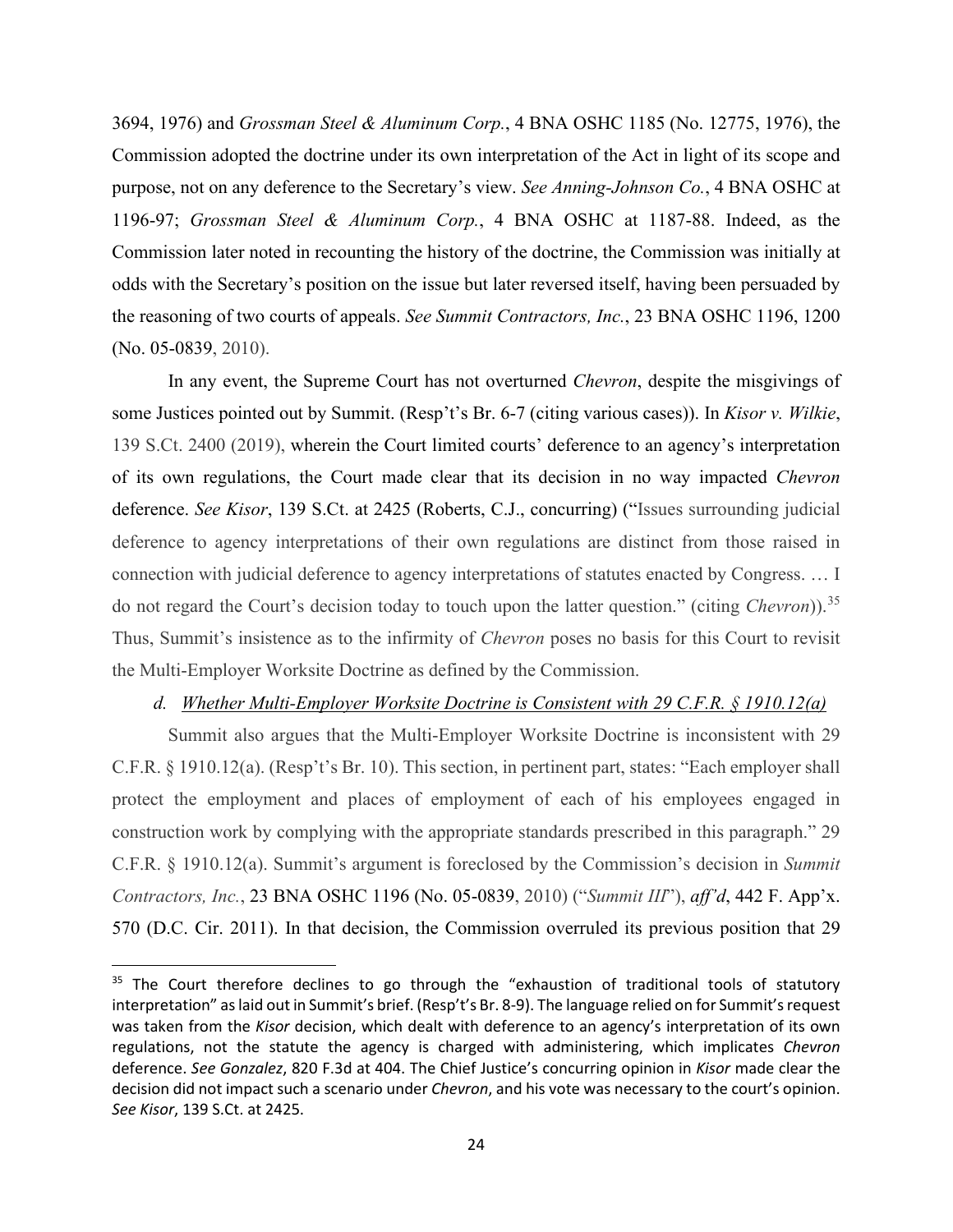C.F.R. § 1910.12(a) shielded controlling employers from liability under the Multi-Employer Worksite Doctrine where none of its own employees were exposed. *Compare Summit Contractors, Inc.*, 21 BNA OSH 2020 (No. 03-1622, 2007) ("*Summit I*") (holding, by the differing views of two Commissioners, that liability of this type was foreclosed by 29 C.F.R. § 1910.12(a)), with *Summit III*, 23 BNA OSHC 1196 (expressly overruling *Summit I*). With no Eleventh Circuit precedent to the contrary,36 the Court is bound by the Commission's decision. *See New Haven Foundry*, 1 BNA OSHC 1721, 1722 (No. 4514, 1974).

## *e. Whether Summit is Controlling Employer of Worksite*

Having rejected Summit's arguments concerning the validity of the Multi-Employer Worksite Doctrine, the Court finds the Secretary has established that Summit was a "controlling employer" at the worksite. Under the Multi-Employer Worksite Doctrine, "an employer who either creates or controls the cited hazard has a duty under  $\S(5(a)(2))$  of the Act ... to protect not only its own employees, but those of other employers engaged in the common undertaking." *Anning-Johnson Co.*, 4 BNA OSHC 1193, 1199 (No. 3694, 1976). A controlling employer "may be held responsible for the violations of other employers where it could reasonably be expected to prevent or detect and abate the violations due to its supervisory authority and control over the worksite." *McDevitt Street Bovis, Inc.*, 19 BNA OSHC at 1109 (quoting *Centex-Rooney Construction Co.*, 16 BNA OSHC 2127, 2130 (No. 92-0851, 1994)).

In the case of a general contractor of a construction worksite, like Summit, "the general contractor is responsible for violations of its subcontractors that the general contractor could reasonably be expected to prevent or to detect and abate by reasons of its supervisory capacity

 36 The Commission initially dealt with the continuing validity of *Summit I* in *Summit Contractors, Inc.*, 22 BNA OSHC 1777 (No. 03-1622, 2009) ("*Summit II*"), which was decided on remand from the Eighth Circuit. for a controlling employer where none of its own employees were exposed to the hazard. *Summit Contractors, Inc.*, 558 F.3d at 824-25. It was perhaps unclear in *Summit II* whether the Commission was simply following the Eighth Circuit's decision as the law of the circuit or adopting the Court's reasoning outright as the Commission's view. However, the Commission later made clear in *Summit III*, that, while since applied *Summit III* in cases arising outside the Eighth Circuit. *See, e.g.*, *Suncor Energy (U.S.A.), Inc.*, 2019 WL 654129 (No. 13-0900, 2019) (Tenth Circuit); *Pullman Power, LLC*, 25 BNA OSHC 1474 (No. 07- *See Solis v. Summit Contractors, Inc.*, 558 F.3d 815 (8th Cir. 2009). The Eighth Circuit concluded that a plain reading of 29 C.F.R. § 1910.12(a) did not preclude liability under the Multi-Employer Worksite Doctrine *Summit II* was decided by the "law of the case," the Commission was overruling *Summit I* entirely based on a reconsideration of the Commission's position*. Summit III*, 23 BNA OSHC at 1201. The Commission has 1796, 2015) (Fourth Circuit). The Court therefore concludes *Summit III* is applicable to this Eleventh Circuit case.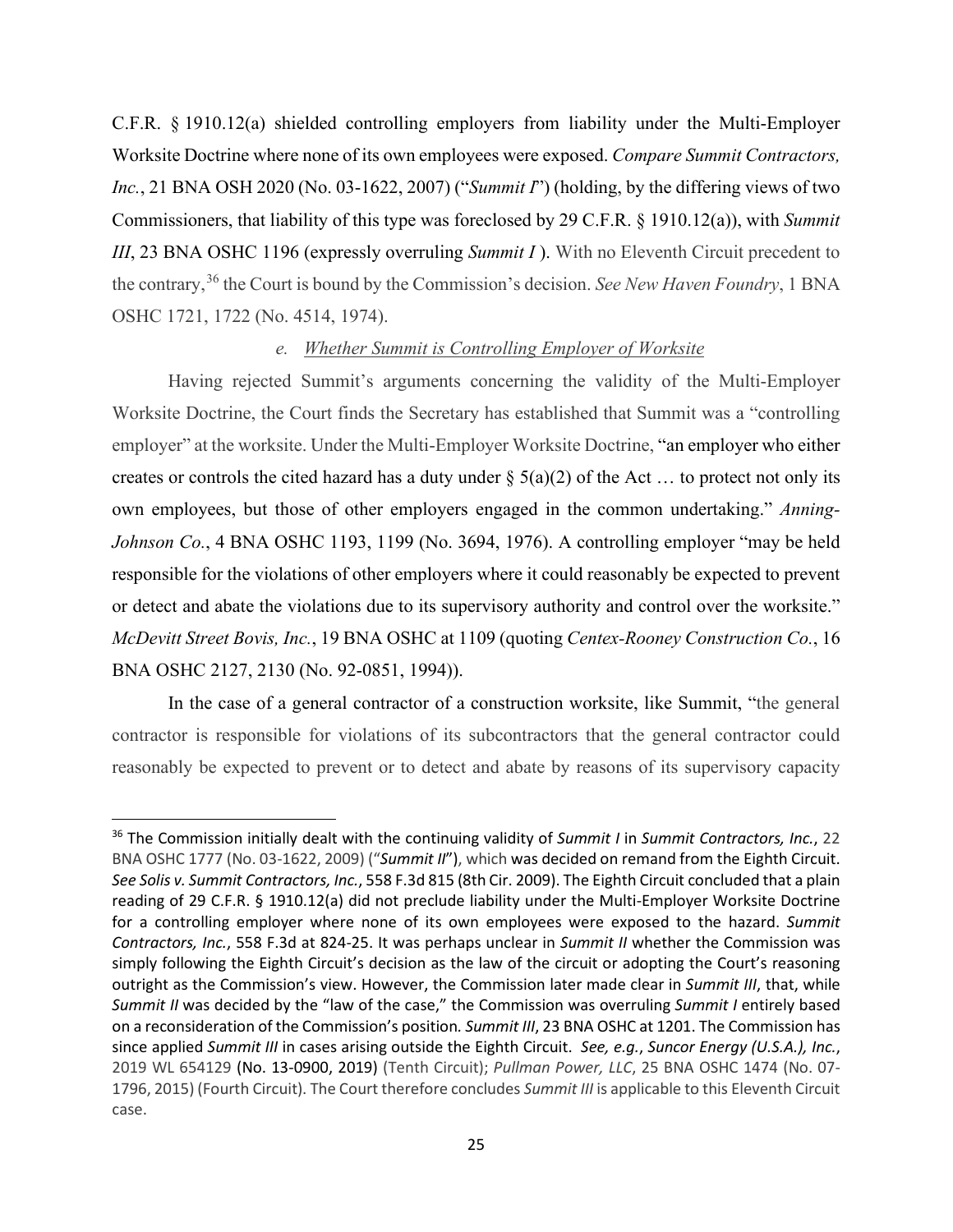over the entire worksite …." *Gil Haugan*, 7 BNA OSHC 2004, 2006 (Nos. 76–1512 & 76–1513, 1979). Moreover, there is a "presumption that, by virtue of its supervisory capacity over the entire worksite, the general contractor on the site has sufficient control over its subcontractors to require them to comply with occupational safety and health standards and to abate violations. The burden of rebutting this presumption is on the general contractor." *Id.* 

 work "at any time and without cause." (Ex. R-10, pp. 3-4). Summit retained the authority to correct evidence of a company's status as a controlling employer. *See Summit II*, 22 BNA OSHC at 1781 Here, the evidence strongly supports a finding that Summit was a controlling employer of the worksite, and Summit has made no cogent argument to rebut that finding. According to the contract designating Summit as the general contractor of the worksite, Summit was "solely responsible for, and ha[d] control over, construction means, methods, techniques, sequences and procedures," was required to "evaluate the jobsite safety thereof," and was "fully and solely responsible for the jobsite safety of such means, methods, techniques, sequences and procedures." (Ex. C-8, p. 15). Likewise, in the contract between Summit and Gunner-Houston, the latter was only to "commence work as directed by Summit" and Summit could suspend Gunner-Houston's Gunner-Houston's work. (*Id.* at 4). Additionally, Summit had the right to terminate its contract with Gunner-Houston if it "disregard[ed] the Laws, Codes, or Regulations of any public body having jurisdiction." (*Id.*). The Commission has held that similar contractual provisions are (contractual provision giving ability to terminate subcontractor for violating safety regulations); *Sunrise Plastering Corp.*, 8 BNA OSHC 1765, 1766 (No. 78-0846, 1980) (contractual provision requiring general contractor to bring all work into compliance with safety regulations).

 general contractor" whose sole role at the worksite was to coordinate work amongst the various was epitomized by one exchange at trial with Riddle: Alongside the contractual provisions granting Summit control over the worksite, Summit in fact exercised such control. Summit was described by its own employees as a "non-performing subcontractors. (Tr. 106-07, 196-97; Exs. J-1  $\P$ (g), C-8). Summit exercised its authority to control the work of the subcontractors, including Gunner-Houston and its subcontractors, who needed Summit's approval to commence their work. (Tr. 138). Summit's general control over the worksite

Q. Okay. So would it be fair to say that someone has general supervisory authority over the worksite?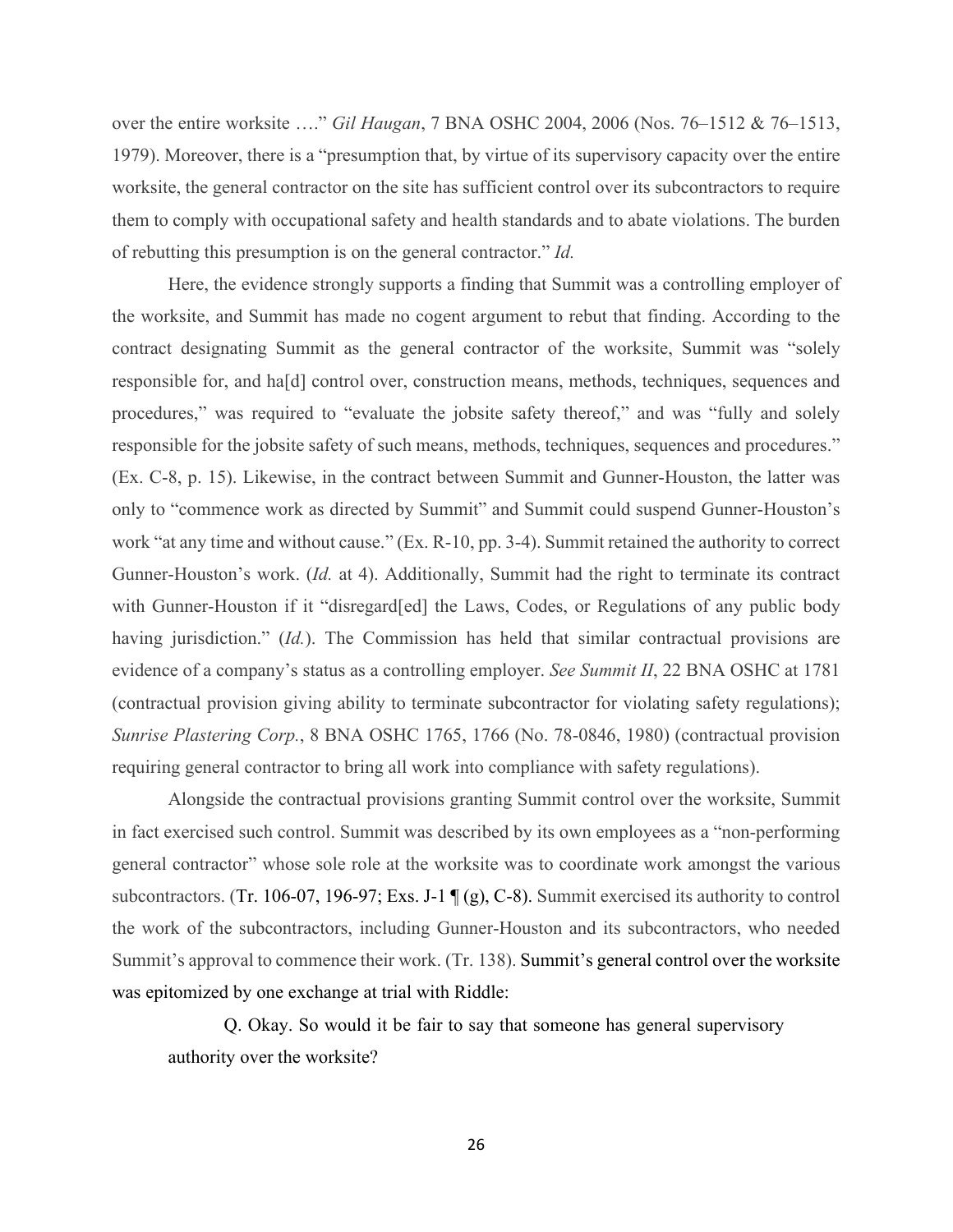A. Over the site? Meaning do I take ownership in this [sic] 14 acres? Is this [sic] 14 acres mine? If that's the question, yes, Summit is the general contractor over that 14 acres.

(Tr. 107). Indeed, Riddle described himself and Redden as "two individuals managing 200 individuals" at the worksite. (Tr. 124).

 correct the worker by stopping work or else inform the worker's respective subcontractor of the violations was evidence of its status as a controlling employer); *Summit II*, 22 BNA OSHC at 1781 Summit's general authority over the worksite included the responsibility and authority to find and correct safety violations. Both Riddle and Redden testified that they walked the site at least once daily, and if they observed any safety violations during these walks, they would either violation. Summit also held weekly meetings to discuss safety issues, including ones directed at specific safety violations occurring on the worksite.<sup>37</sup> Finally, Summit contracted with Morrow to conduct general safety audits of the worksite and highlight safety violations, which were shared with Summit's superintendents and the various subcontractors on site. Summit's general responsibility for safety issues on the worksite lends further support that it was a controlling employer for purposes of the Multi-Employer Worksite Doctrine. *See Calpine Corp.*, 27 BNA OSHC 1014, 1021 (No. 11-1734, 2018) (conduction of safety audits to point out safety issues to subcontractors and the respondent's correction of safety violations of subcontractors was evidence of its status as a controlling employer); *Summit III*, 23 BNA OSHC at 1206 (general authority over worksite safety, including daily walks by the superintendents, as well as weekly meetings to address safety issues with its subcontractors suggested the respondent was a controlling employer); *Southern Scrap Material Co.*, Inc., 23 BNA OSHC 1596, 1616 (No. 94-3393, 2011) (the fact that the respondent's superintendents conducted daily walks of the worksite to look for safety (general contractor's practice of informing subcontractors of their employees fall protection violations indicated it was a controlling employer of the worksite).

The record also reflects that Summit had significant control over the specific fall hazard violations at issue here and had the authority to abate them. *See, e.g.*, *Summit III*, 23 BNA OSHC at 1206 (examining the respondent's control over a specific electric hazard on site to determine

<sup>&</sup>lt;sup>37</sup> For example, the evidence demonstrated that, following Carrion-Ruiz's inspection and observation of the fall protection violations, Summit held a meeting on the subject of fall protection. (Tr. 145-46; Ex. R-7).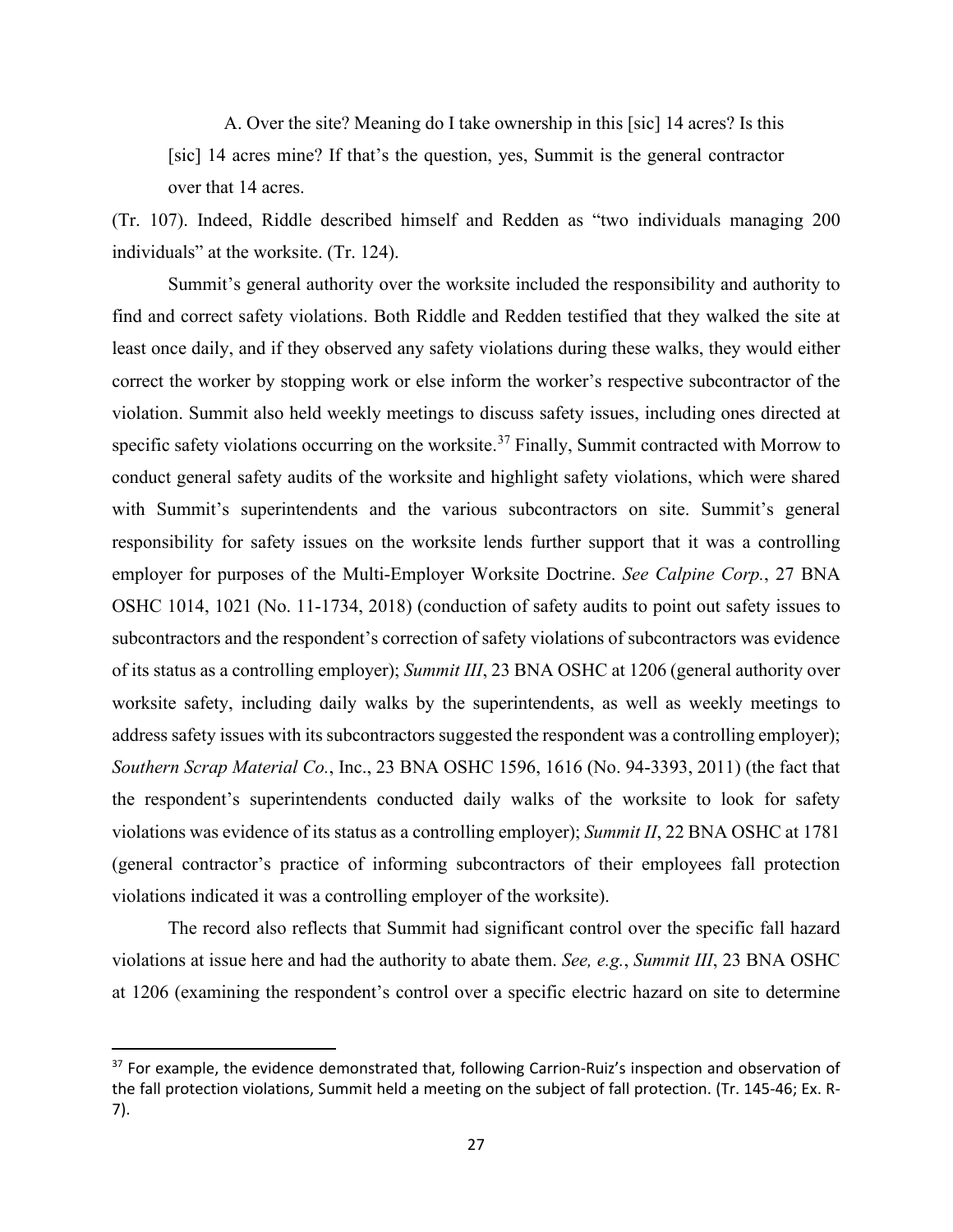worksite regarding fall protection violations whether it could have easily abated the hazard). Summit directed its superintendents in accordance with its fall protection plan to look for fall protection violations on site. Summit's superintendents had the authority to correct fall protection violations of any subcontractor. Indeed, both Riddle and Redden testified they had observed and corrected fall protection violations prior to Carrion-Ruiz's inspection and Riddle specifically remembered issuing verbal warnings to employees at the

 prevent." *Knutson Constr. Co.,* 4 BNA OSHC 1759, 1761 (No. 765, 1976), *aff'd,* 566 F.2d 596 Summit has not rebutted the presumption of its control over the worksite for purposes of holding it liable under the Multi-Employer Worksite Doctrine. Summit argues that "in prior decisions where the Commission has found 'supervisory employer' liability on behalf of a general contractor, notwithstanding the Commission's reference to liability on the basis of its supervisory role, the general contractor was the employer responsible for creating or controlling the particular hazard, and would thus be responsible for the violation on that basis." (Resp't's Br. 11). The Court disagrees. Liability as a "creating employer" under the Multi-Employer Worksite Doctrine is a separate source of liability from an employer's liability as a "controlling employer." *See Summit III*, 23 BNA OSHC at 1205 (acknowledging that these are separate sources of lability under the Multi-Employer Worksite Doctrine). As to liability as a controlling employer, although control over the particular hazard is sometimes a factor in the analysis,<sup>38</sup> it is by virtue of the general contractor's supervisory role that the Commission imposes a duty on the contractor to detect and abate *all* hazards on the worksite except those "it could not reasonably be expected to detect or (8th Cir.1977). In *Blount Int'l Ltd.*, 15 BNA OSHC 1897 (No. 89-1394, 1992), the Commission made it clear that a general contractor's duty to detect and abate violations by its subcontractors does "not depend on whether the employer actually created the hazard or has the manpower or expertise to abate the hazard itself." *Blount Int'l Ltd.*, 15 BNA OSHC at 1899.

employees were exposed to fall protection hazard" and argues that it "lack[s] ... any contractual Finally, Summit argues it "has no direct contractual relationship with the employers whose enforcement mechanism" over the violating employees. (Resp't's Br. 14). *See also* Ex. J-1, ¶ (k). However, Summit retained a "contractual enforcement mechanism" over its direct subcontractor,

 electrical hazard in evaluating whether it was a controlling employer for purposes of abating that hazard). <sup>38</sup>*See, e.g.*, *Summit III*, 23 BNA OSHC at 1197 (examining the respondent's control over a particular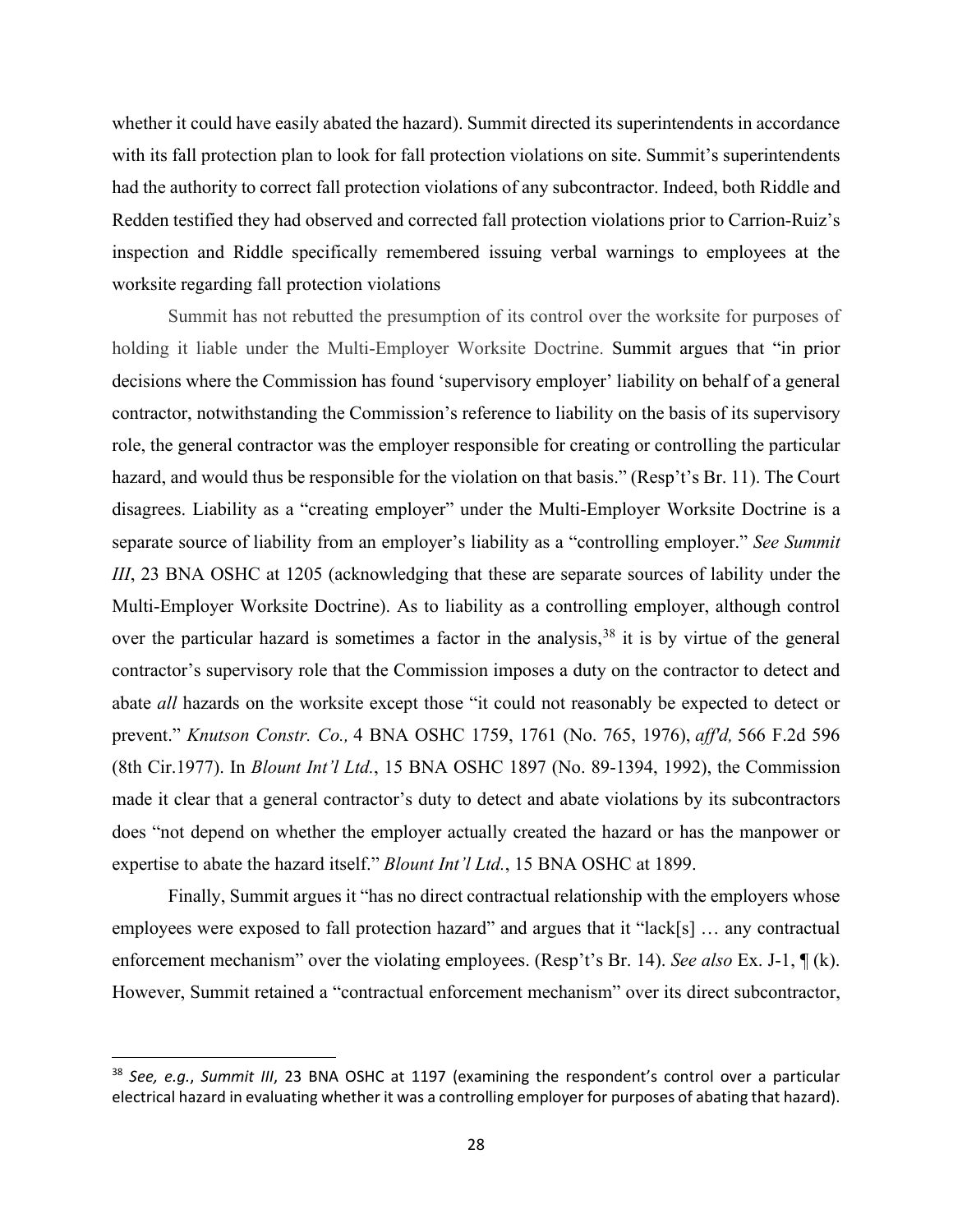control over the worksite and the particular hazard. *Id.* at 1205-06. Thus, a direct contractual Gunner-Houston, if it failed to follow safety rules. And, as evidenced by the testimony of both Riddle and Redden, Summit's superintendents had *de facto* authority to correct the employees of all the subcontractors on site, regardless of whether the employee worked for a direct subcontractor. In *Summit III*, the Commission upheld a citation issued under a similar set of facts. There, as here, the general contractor had subcontracted to a framing subcontractor who in turn had subcontracted with another company to perform the "actual framing labor." *Summit III*, 23 BNA OSHC at 1197. Where an employee of the third subcontractor was exposed to an electrical hazard, the Commission upheld the citation issued to the general contractor in part because of its relationship between a general contractor and the subcontractor whose employees are exposed to the hazard is not the *sine qua non* of liability under the Multi-Employer Worksite Doctrine.

 employer of the worksite because it "could reasonably be expected to prevent or detect and abate Based on the foregoing factors, the Court concludes that Summit was the controlling the violations due to its supervisory authority and control over the worksite." *McDevitt Street Bovis, Inc.*, 19 BNA OSHC at 1109, quoting *Centex-Rooney Construction Co.*, 16 BNA OSHC 2127, 2130 (No. 92-0851, 1994). Summit had a duty under the Multi-Employer Worksite Doctrine to protect not only its own employees, but those of other employers engaged in the common undertaking. As indicated *supra*, the parties stipulated that although no employees of Summit were exposed to fall hazards, employees from Elite, Sarrano, and Superior were exposed to fall hazards of 12 to 34 feet.

#### **2. Whether Summit Had Constructive Knowledge of the Violations**

 "The knowledge element of the prima facie case can be shown in one of two ways." *Eller-* be established, not vicariously through the violator's knowledge, but by either the employer's actual *Ito Stevedoring Co., LLC v. Sec'y of Labor*, 567 F. App'x 801, 803 (11th Cir. 2014) (*citing ComTran* at 1307). "First, where the Secretary shows that a supervisor had either actual or constructive knowledge of the violation, such knowledge is generally imputed to the employer." *Id. (citing ComTran* at 1307–08). "In the alternative, the Secretary can show knowledge based upon the employer's failure to implement an adequate safety program, with the rationale being that—in the absence of such a program—the misconduct was reasonably foreseeable." *Id.* at 803- 04 (*citing ComTran* at 1308). However, in the Eleventh Circuit, a "supervisor's 'rogue conduct' generally cannot be imputed to the employer in that situation. Rather, 'employer knowledge must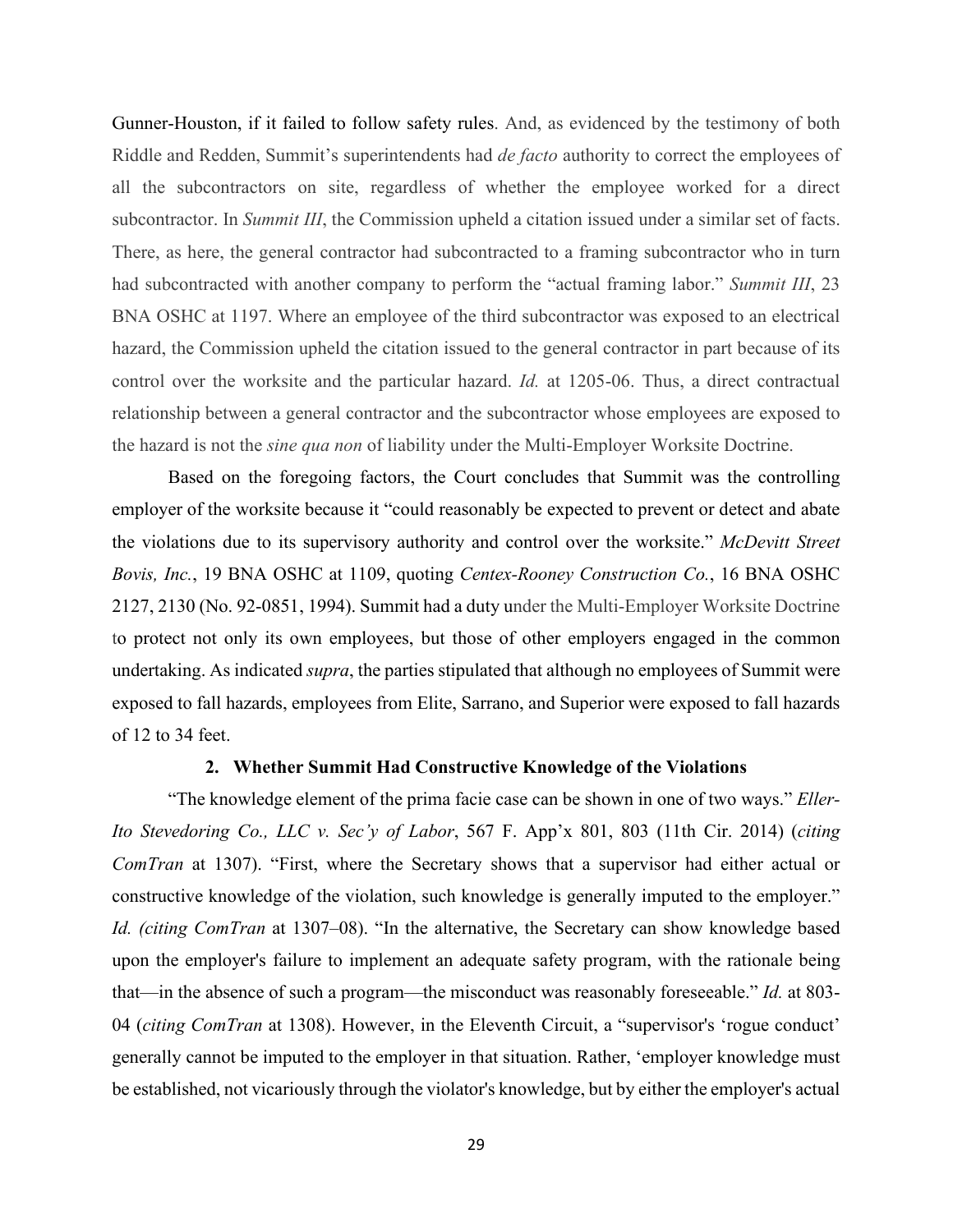violation. (Sec'y Br. 19, 27-44).<sup>39</sup> knowledge, or by its constructive knowledge based on the fact that the employer could, under the circumstances of the case, foresee the unsafe conduct of the supervisor [that is, with evidence of lax safety standards].'" *ComTran* at 1316 (citation omitted). Nonetheless, when a supervisor has engaged in that misconduct while simultaneously supervising a subordinate who is also engaged in such misconduct, "the general rule should apply in this case—i.e., that the knowledge of a supervisor of a subordinate employee's violation should be imputed to the employer." *Quinlan*, 812 F.3d at 841. In this case, the Secretary only argues Summit had constructive knowledge of the

 authority over other employees, even if only temporarily, is considered to be a supervisor for the To start, the Court finds Riddle and Redden were both supervisors for purposes of imputing knowledge to Summit. The Eleventh Circuit has held that "an employee who has been delegated purposes of imputing knowledge to an employer." *M.C. Dean, Inc. v. Secretary of Labor*, 505 F. App'x 929, 934 (11th Cir. 2013) (quoting *Access Equip. Sys.*, 18 BNA OSHC 1718, 1726 (No. 95- 1449, 1999)). As to Riddle, the Court has no hesitation finding, and there appears to be little dispute, that he qualified as a supervisor by virtue of being "delegated authority over other employees ...." *Id.* Indeed, he was in charge of the entire worksite (Tr. 107-08; Ex. C-7, Ex. R-18) with the authority to: direct the activities of Summit's assistant superintendents (Tr. 153, 207; Ex. C-7); coordinate and approve the start of work for the subcontractors on site (Tr. 112-13, 136-38); and correct and discipline employees who committed safety violations, including fall protection violations. (Tr. 112-14; Ex. C-7).

However, as to Redden, Summit appears to argue he did not qualify as a supervisor because he had "been assigned responsibility solely over … sitework and hardscape activities, consisting

 against Summit's unavoidable employee misconduct defense. (Sec'y's Br. 27-44). As the Eleventh Circuit noted in *ComTran*, "the Secretary's alternative method to show employer knowledge and the unforeseeable employee misconduct affirmative defense involve an identical issue: whether the employer  had an adequate safety policy." *ComTran*, 722 F.3d at 1308 n.3 (quoting *New York State Elec. & Gas Corp. v. Sec'y's of Labor*, 88 F.3d 98, 106 (2d. Cir. 1996)). Because the Secretary bears the burden of establishing the inadequacy of an employer's safety measures in the first instance (*see ComTran*, 722 F.3d at 1309), "same factors" and considering them accordingly), *aff'd*, 413 F. App'x 222 (11th Cir. 2011) (unpublished). <sup>39</sup> A large portion of the Secretary's argument for constructive knowledge is made in the context of arguing and further because the Court finds Summit has waived its affirmative defense of unavoidable employee misconduct (*see* Part III(C), *infra*), the Court considers the Secretary's arguments in the context of constructive knowledge. *Cf. Burford's Tree, Inc.*, 22 BNA OSHC 1948, 1951-52 (No. 07-1899, 2010) (noting that the factors for constructive knowledge and the factors for unavoidable employee misconduct are the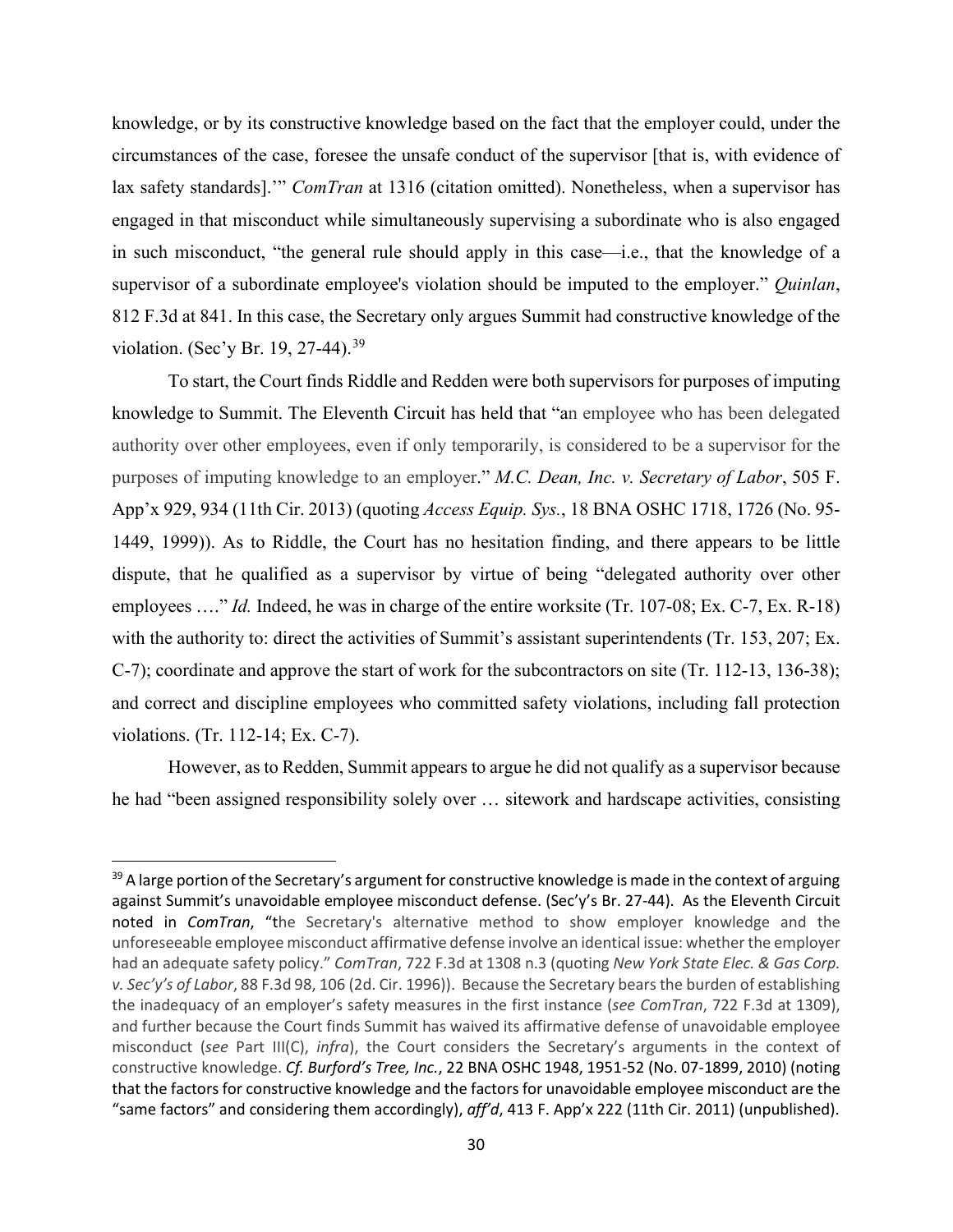any vertical construction activities." (Resp't's Br. 3).<sup>40</sup> The Court finds no merit in Summit's 198-99, 207). Whatever Redden's nominal duties were, the record indicates that his supervisory designated as the General Superintendent of the jobsite, Redden was put in charge of the entire jobsite when Riddle was not on site. (Tr. 190-91). Despite Redden's apparent focus being on "groundwork," he testified several times that he had general supervisory authority to direct the employees of subcontractors to correct any safety violations, including fall protection violations. supervisor observing a safety violation. (Tr. 191-93; Ex. C-3). Riddle also held an expansive view of sidewalks, paving, and building pads" and had "no supervisory responsibilities with respect to assertion. It is true, as Summit suggests, Riddle gave Redden no responsibilities regarding framing work of the type that was being performed during Carrion-Ruiz's inspection. (Tr. 153). Redden likewise emphasized his duties focused on "groundwork" and that the site had its own Framing Superintendent, Wrightman, whose purview was supervising framing activities. (Tr. 153, 169-71, authority of the site was far broader than Summit suggests. Although Riddle may have been (Tr. 178-80, 189-90, 193; Ex. C-3, Ex. C-6). Indeed, he had corrected fall protection violations in the past. (Tr. 193; Ex. C-6). Redden also had the authority to report an employee to their direct of Redden's authority over the worksite.<sup>41</sup> (Tr. 113-14, 118-19). Thus, although Riddle may not have explicitly assigned Redden duties relates to "vertical construction," the Court finds he also was a supervisor for purposes of imputing knowledge to Summit. *Cf. M.C. Dean, Inc.*, 505 F. App'x at 935 (noting that designation as a supervisor, ability to discipline or recommend discipline, and duty of "monitor[ing] safety at the worksite" as evidence an employee is a supervisor); *Rawson Contractors, Inc.*, 20 BNA OSHC 1078, 1080 (No. 99-0018, 2003) (supervisory status found for employee who, inter alia, could "supervise the work activities of his crew … and [] ensure that the work was done in a safe manner"); *Propellex Corp.*, 18 BNA OSHC 1677, 1680 (No. 96-0265, 1999) (ability to report behavior to a worker's supervisor indicative of supervisory status).

## *a. Lack of Reasonable Diligence*

The Secretary can establish an employer's constructive knowledge where he demonstrates that the employer could have uncovered the violating conduct with the exercise of reasonable

<sup>&</sup>lt;sup>40</sup> Summit made this assertion in its proposed findings of fact without proffering any legal analysis in its brief. (Resp't's Br. 3). The Secretary did not address the issue at all.<br><sup>41</sup> At one point, apparently referring to himself and Redden, Riddle testified: "We're two individuals

managing 200 individuals." (Tr. 124).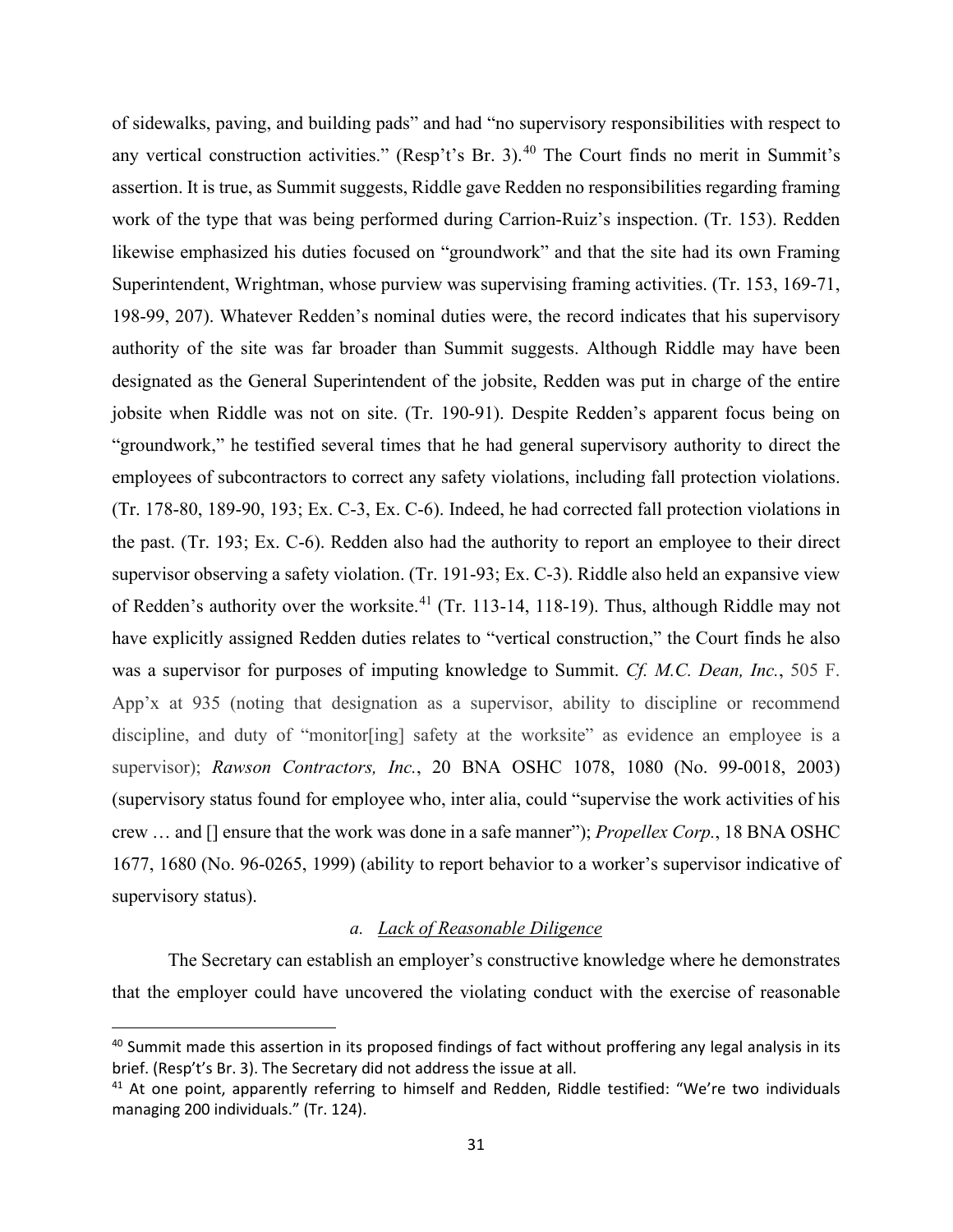diligence. *Martin v. Commission*, 947 F.2d 1483, 1485 (11th Cir. 1991). "What constitutes reasonable diligence will vary with the facts of each case." *Id.* The record here amply demonstrates that Summit's superintendents could have uncovered the fall protection violations with the exercise of reasonable diligence. As evidenced by Carrion-Ruiz's testimony, a fall protection violation was immediately visible to him upon entering the worksite when he observed workers on a roof from 200 to 300 feet away without using fall protection. Within 10 to 15 minutes of driving around and inspecting the remaining buildings on site, Carrion-Ruiz was able to observe nine fall protection violations on three buildings, all from the ground. In fact, he saw a fall protection violation on every building with active construction that day. Such violations in "plain view" could have easily been uncovered by Summit's superintendents with reasonable diligence. *See Kokosing Construction Co.*, 17 BNA OSHC 1869, 1871 (No. 92-2596, 1996)*.* 

 Redden repeatedly emphasized that he was focused on groundwork and therefore not generally concerned with fall protection violations, even if he corrected those violations when he found Although Riddle and Redden conducted daily walks of the worksite, the evidence bears out that these walks fell well short of reasonable diligence to root out fall protection violations. them. (Tr. 153, 169-71, 198-99, 207; Exs. C-3 & 6). Riddle testified as to no particular method he employed during his walks to detect fall protection violations and admitted there was no particular schedule for these walks. (Tr. 121-22). Rather, he testified it was difficult to see whether a worker was tied off from the vantage point of the ground and complained that Carrion-Ruiz's photographs were "deceiving" because they were taken with the zoom lens of a camera. (Tr. 153-54, 157). However, Summit introduced no evidence to suggest that its superintendents could not utilize similar equipment or other alternative means, such as physically inspecting the roofs, to uncover fall protection violations. *See M.C. Dean, Inc.*, 505 F. App'x at 935-36 (finding that a supervisor's further investigation of a skylight, a known hazard, would have uncovered the hazard).

 Summit's duty to exercise reasonable diligence to uncover the violations at issue was matter, Riddle testified that it was a common occurrence for workers to forget to tie off while on particularly acute in light of past fall protection violations occurring at the worksite. As a general the buildings' roofs. (Tr. 120-21). Nelson, Gunner-Houston's Superintendent, likewise recognized this to be a common occurrence. (Tr. 282). More specifically, however, Morrow observed violations during both his February and March inspections and relayed his findings to Summit's superintendents. (Tr. 226-27, 253, 265, 268; Exs. J-1(i), R-6). Just days before Carrion-Ruiz's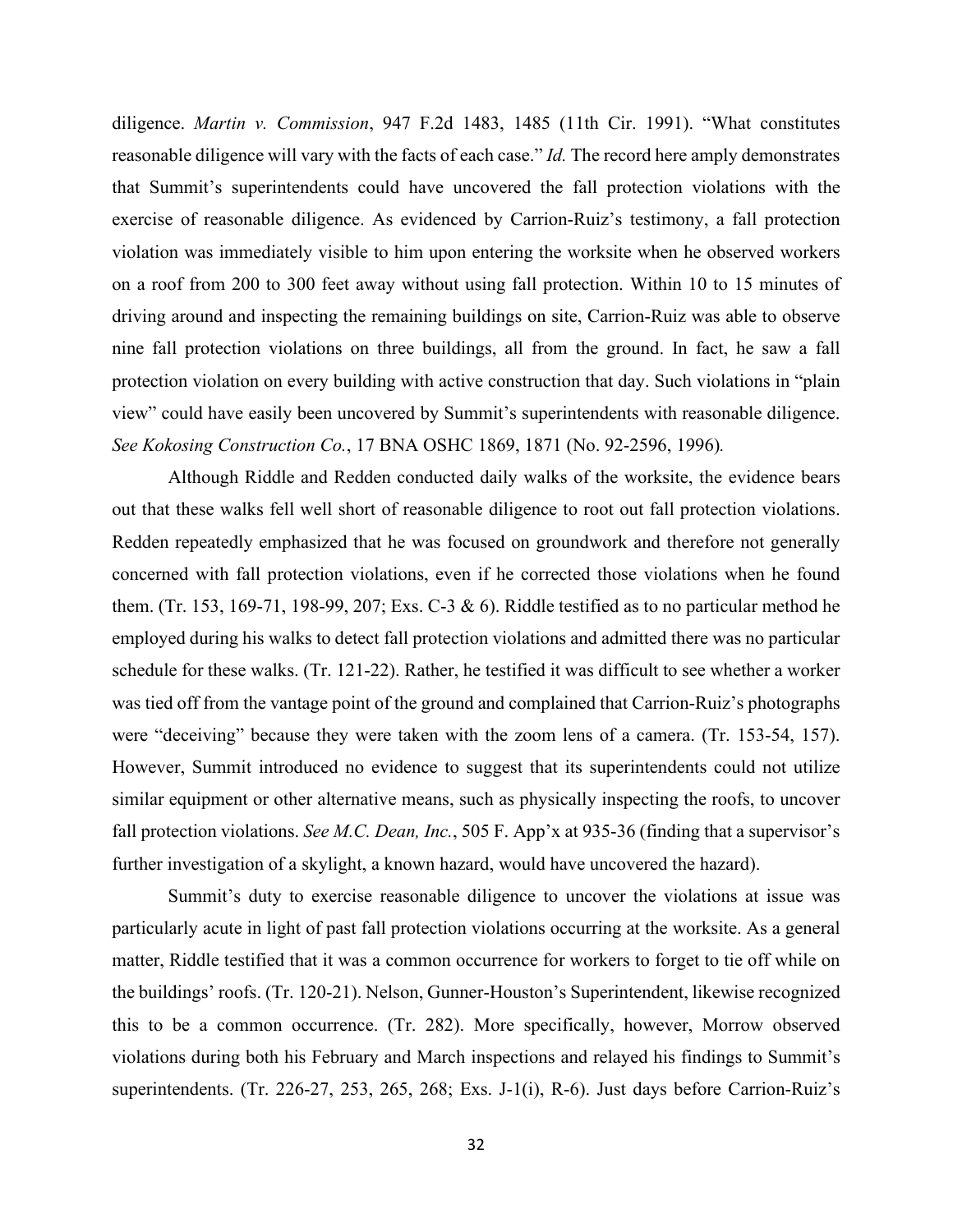inspection. Redden was informed by an individual that workers were committing fall protection violations. (Ex. C-6). Such knowledge of Summit's superintendents increased their obligation to exercise reasonable diligence in detecting violations. *See Hackensack Steel Corp.*, 20 BNA OSHC 1387, 1389 (No. 97-0755, 2003) (noting that multiple previous OSHA violations should have led the foreman to do "more to discover safety violations than he did.").

Summit argues that the "duration" of the violation must be considered and argues "[t]he Secretary did not proffer any evidence to suggest that the violative condition extended for any significant period of time. Since the timing of the inspection occurred shortly after lunch, it is unlikely that the violative conditions existed for any substantial period of time." (Resp't's Br. 17). Summit is correct in arguing that the "nature, duration, and location" factor into whether an employer's reasonable diligence would have uncovered a safety violation. *See David Weekley Homes*, 19 BNA OSHC 1116, 1119 (No. 96-0898, 2000). However, the Court finds Summit's proffered timeline to be speculative. Carrion-Ruiz testified that his inspection started at 2 p.m. (Tr. 76). Redden could not remember when the inspection occurred at all, or even whether it was in the morning or afternoon. (Tr. 203-04). Riddle's testimony that the believed Carrion-Ruiz was there "closer to 1:00" was conjecture. Even accepting Riddle's timeline, the Court notes his testimony at most acknowledged that he knew there was a problem with workers failing to tie off after lunch. However, Riddle admitted that he had taken no measures to address this known problem. (Tr. 121- 22).

 As to the actual duration of the employees' exposure, while the issue was not discussed in detail at trial, Carrion-Ruiz's violation worksheet indicated the durations of the observed employees' exposure to be at least 20 minutes. (Ex. C-2, p. 2). The Court concludes the employees had been exposed for at least the duration of Carrion-Ruiz's inspection of the worksite, which took approximately 10 to 15 minutes before Carrion-Ruiz went to the trailer conduct the opening conference.42 (Tr. 47-50, 78-80). Summit offered no evidence to rebut this minimum duration of exposure or to even suggest that the workers had ever been properly tied off at all while working

 $42$  The record is less clear if the exposed employees continued working on the roofs without fall protection while the Carrion-Ruiz conducted the opening conference. However, nothing in the record indicates the employees were brought down from the roofs in between the time Carrion-Ruiz was directed to the trailer by Redden and the holding of the opening conference.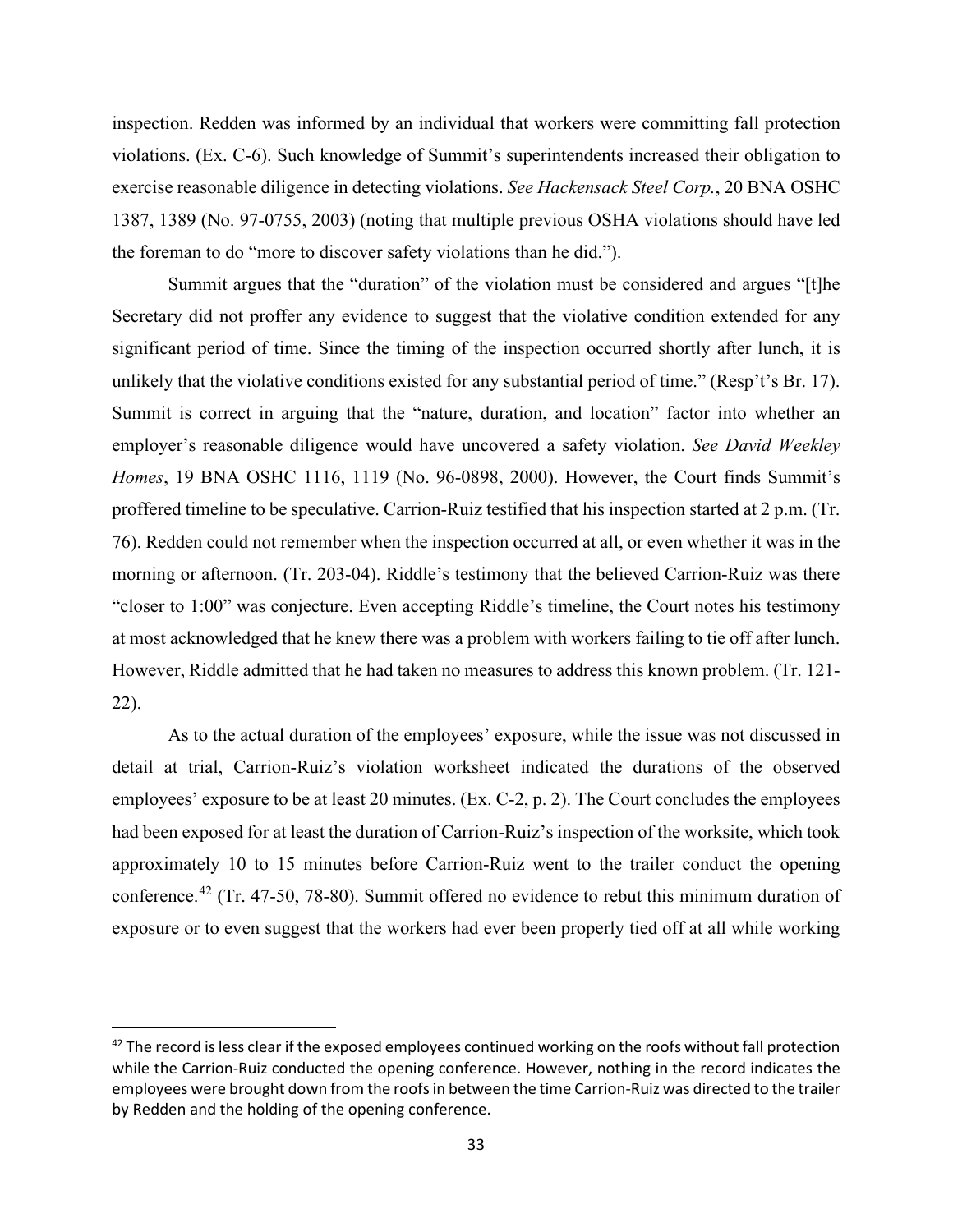on the site the day Carrion-Ruiz visited.<sup>43</sup> Especially given that the violations were plainly visible to Carrion-Ruiz immediately upon entering the worksite, the Court does not find this to be an instance where the condition was "of brief or indeterminate duration" such that Summit's reasonable diligence could not have uncovered the violations. *See David Weekley Homes*, 19 BNA OSHC at 1119; *see also Centex-Rooney*, 16 BNA OSHC at 2130 (where conditions were in plain view and existed for a significant period of time, general contractor could have ascertained their existence through the exercise of reasonable diligence). Thus, the Court concludes the Secretary has demonstrated that Summit's superintendents failed to exercise reasonable diligence to uncover the fall protection violations. As the Court finds both superintendents were supervisors, their constructive knowledge is imputed to Summit. *See ComTran*, 722 F.3d at 1307-08. Summit could have known of the violative condition with the exercise of reasonable diligence.

## *b. Inadequate Safety Program*

 Summit had multiple deficiencies in its safety program. The Secretary can independently demonstrate Summit's constructive knowledge by establishing that it lacked an adequate safety program. *Quinlan v. Sec'y, U.S. Dep't of Labor*, 812 F.3d 832, 837 (11th Cir. 2016); *ComTran*, 722 F.3d at 1307-08. An adequate safety program requires an employer to have work rules in place to prevent safety violations, adequate communication of those rules to employees through training, and effective enforcement of the work rule through employee discipline. *See Fla. Lemark Corp. v. Sec'y, U.S. Dep't of Labor*, 634 F. App'x 681, 688 (11th Cir. 2015) (noting employer's failure to train its employees in the specific hazard as evidence of an inadequate safety program); *Eller-Ito Stevedoring Co., LLC v. Sec'y of Labor*, 567 F. App'x 801, 803-804 (11th Cir. 2014) (work rules and communication to employees are elements of an adequate safety program); *Daniel Int'l Corp. v. Commission*, 683 F.2d 361, 364 (11th Cir. 1982) (discussing enforcement of work rule through discipline in the context of an adequate safety program). *See also S.J. Louis Constr. of Tex.*, 25 BNA OSHC 1892, 1894 (No. 12- 1045, 2016); *Thomas Indus. Coatings*, 23 BNA OSHC 2082, 2088-89 (No. 06-1542, 2012). Here,

*i. Summit Did Not Have Work Rule to Address Fall Hazards* 

 further that there was no specific schedule for those walks. (Tr. 121-22). <sup>43</sup> Although Riddle and Redden testified that they walked the worksite at least once a day, neither testified that his respective walk had occurred by the time Carrion-Ruiz arrived for the inspection. Riddle testified that no one from Summit went around in the morning or afternoon to see if workers were tied off and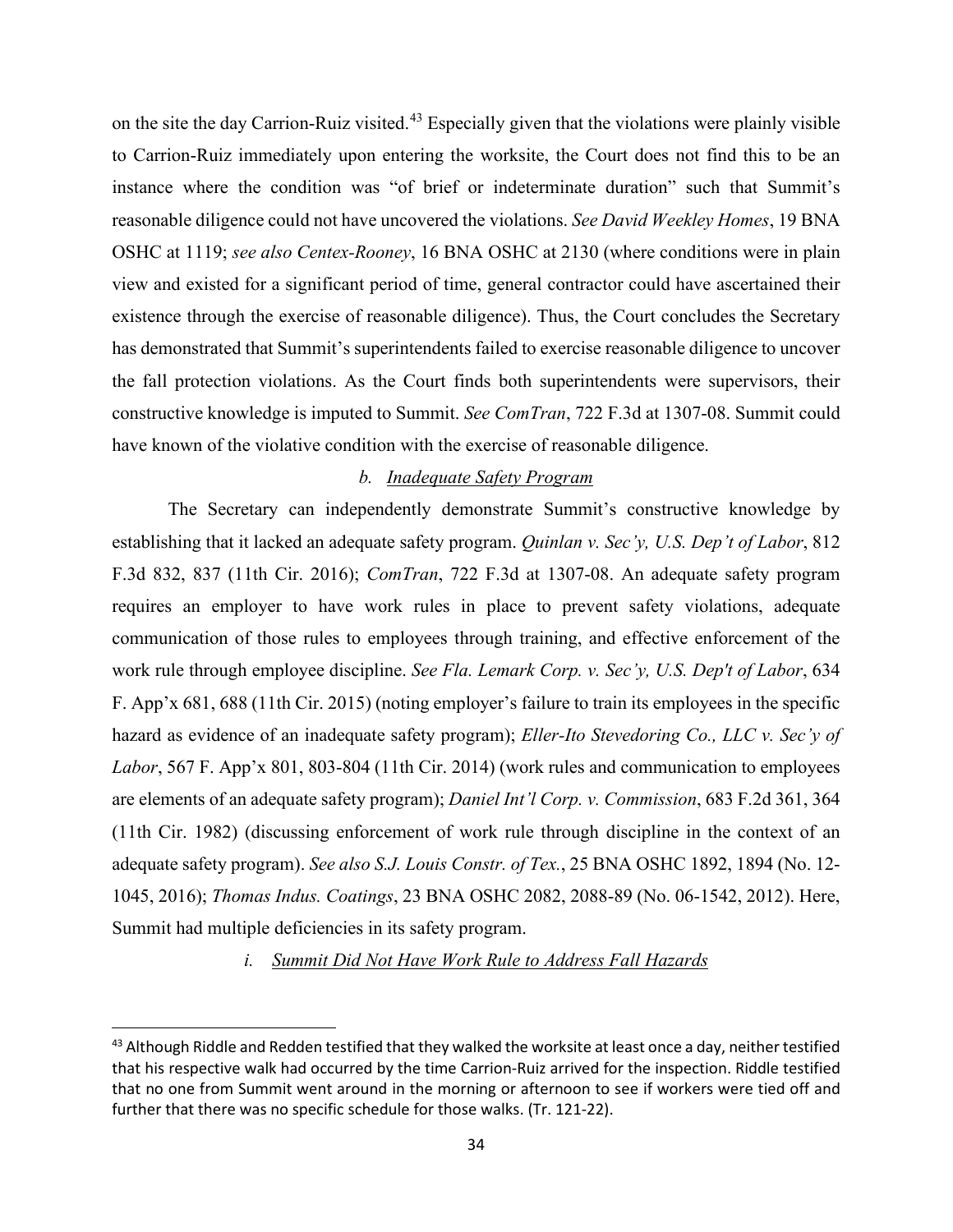rules regarding fall protection, the testimony at trial bore out that this plan was only for Summit's employees; Summit did not train or instruct its subcontractors in this plan and relied on its As to the existence of a work rule, the Secretary correctly observes the record contains little evidence of the existence of a specific work rule in place to address fall hazards or fall protection violations. Riddle made a passing reference to Summit's general rule that "if they're above four foot, then they're to be tied off." (Tr. 96). Redden testified that subcontractors on the site were required to follow "Summit's rules and Gunner Houston's rules," without further elaboration as to the contours of those rules. (Tr. 196). Although Summit had a fall protection plan which contained subcontractors to have their own fall protection plans. (Tr. 129, 232-33; Ex. C-12). The Court therefore finds little evidence of a work rule that was "sufficiently precise to implement the requirements of the standard or be functionally equivalent to it." *Beta Constr. Co.*, 16 BNA OSHC 1435, 1444 (No. 91-102, 1993).

#### *ii. Summit Did Not Adequately Communicate Its Work Rules*

Even assuming, *arguendo*, that Summit had a work rule to address fall hazards, the evidence further demonstrates that Summit put minimal effort into communicating the rule to workers at the worksite. The only training Summit gave to workers at the worksite was a fifteenminute training video and only a portion of this video covered the subject of fall protection. (Tr. 93-94, 195-96; Ex. J-1(h)). Although Summit ostensibly had a sticker-on-hardhat system in place to be able to verify whether a given worker had viewed the video, Riddle later admitted there was no system in place to ensure every worker had indeed viewed it. (Tr. 102-05).

 evidence that Summit, or anyone else for that matter, trained workers at the worksite to protect as to the content of this training and stated there were no records of workers actually attending it. Other than this video, the precise content of which is unclear from the record, there is little themselves from fall hazards. Morrow offered brief, indeterminate testimony regarding training he *may* have given Gunner-Houston's subcontractors. (Tr. 237). And, although Nelson testified that Gunner-Houston provided its subcontractors with training in fall protection, he offered no specifics (Tr. 285-287). Rather, Nelson repeatedly referred back to the video shown by Summit as evidence of adequate training. (Tr. 273-74, 285-86). Although Summit introduced records of weekly safety meeting topics prepared by Morrow, none of the records submitted related to fall protection. (Ex. R-7). In any event, generally only superintendents, not the subcontractors' employees, attended these meetings. (Tr. 140-41; Ex. C-16). Finally, there is evidence of safety meetings held by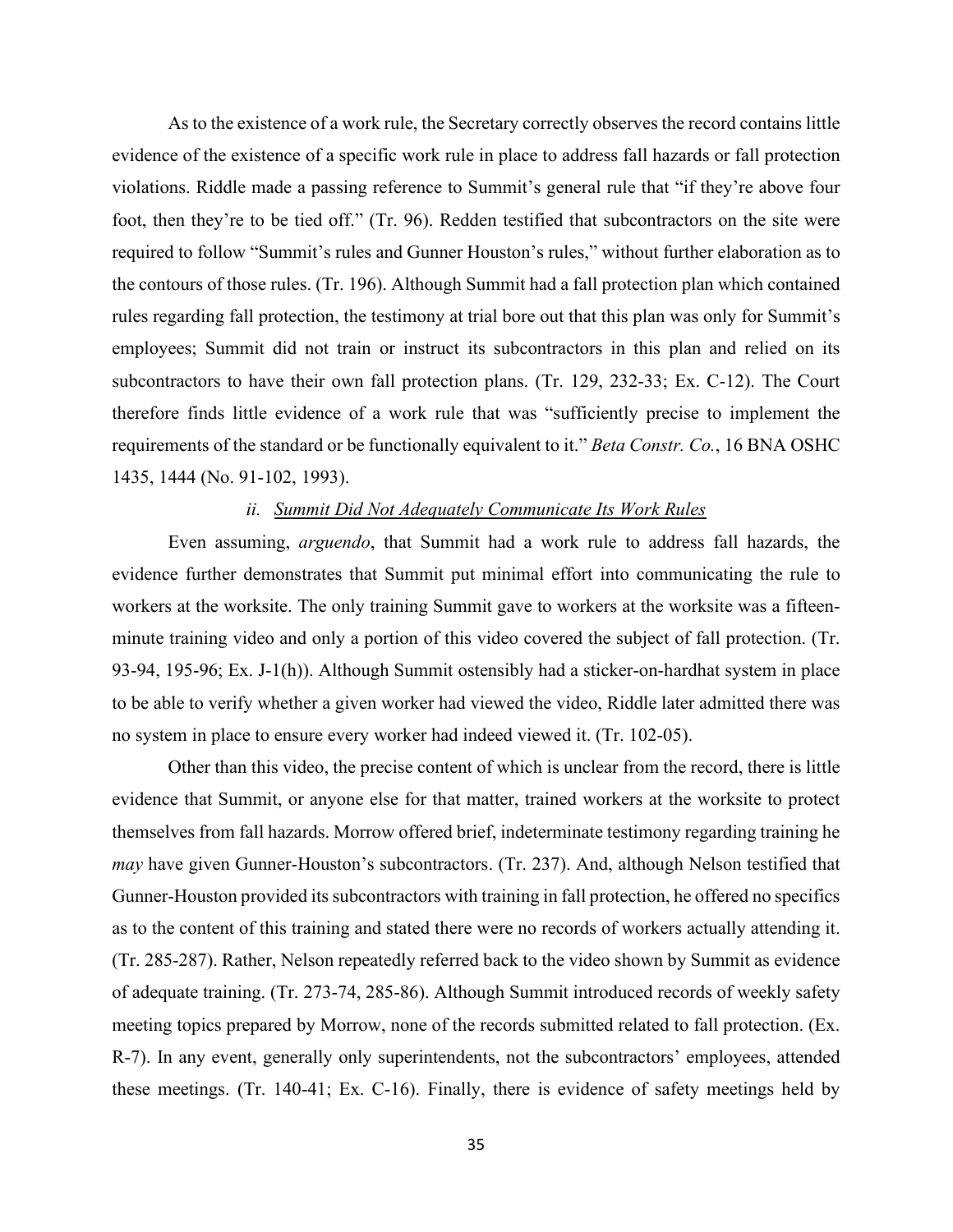Gunner-Houston. (Ex. C-16). However, only one of these meetings related to "Falls," and it was held in response to Carrion-Ruiz's inspection, not as a means of communicating a work rule to employees before they encountered fall hazards. (Tr. 145-46, 277-78; Ex. R-7). Therefore, the Court concludes Summit did not adequately communicate any work rules regarding fall protection to the workers at the worksite.

#### *iii. Summit Did Not Effectively Monitor or Discipline Workers*

 The Secretary has further demonstrated that Summit failed to consistently monitor and discipline employees who committed fall protection violations. As to monitoring, Summit points to the hiring of Morrow as a safety consultant for worksite as well as the walks of the worksite conducted by Summit's superintendents. (Resp't's Br. 16-17). While it is true that Morrow visited the worksite and corrected any fall protection violations he observed, he only visited the worksite once a month. (Tr. 212-13, 226-27, 250-51; Ex. R-6). Riddle and Redden both testified they walked the worksite at least once daily and would correct safety violations if any were observed. (Tr. 87- 88, 112-13, 190-91; Exs. C-6 & 7). However, Riddle admitted there was no schedule to these walks, and no effort was made to ensure that all workers were properly employing fall protection at any point during the day. (Tr. 121-22). Redden testified similarly. (Tr. 192). There was also no evidence that Summit's superintendents visited the roofs on which the framers were working to monitor the use of fall protection equipment even though Riddle admitted it was substantially more difficult to detect fall protection violations from the ground. (Tr. 153-54). Redden focused almost entirely on the ground during his walks of the worksite. (Tr. 153, 170-71, 198-99; Ex. C-3, Ex. C-6). Further, the walks conducted by Summit's superintendents were clearly not sufficient to uncover any of the nine fall protection violations that occurred at the worksite on the day of Carrion-Ruiz's inspection.

 In examining Summit's monitoring efforts at the worksite, the Court notes that, prior to Carrion-Ruiz's inspections, Summit's superintendents: (1) had been informed by Morrow of fall protection violations occurring at the worksite during his visits in both February and March (Tr. 268); (2) had been informed by another individual a few days before of potential fall protection violations at the worksite (Ex. C-6); and (3) knew that fall protection violations were a common issue at the worksite (Tr. 120-21). The Court finds, especially in light of these facts, Summit's monitoring efforts were inadequate. *Cf. Stahl Roofing Inc.*, 19 BNA OSHC at 2182 (finding close supervision was not necessary in light of frequent visits to the worksite of different managers and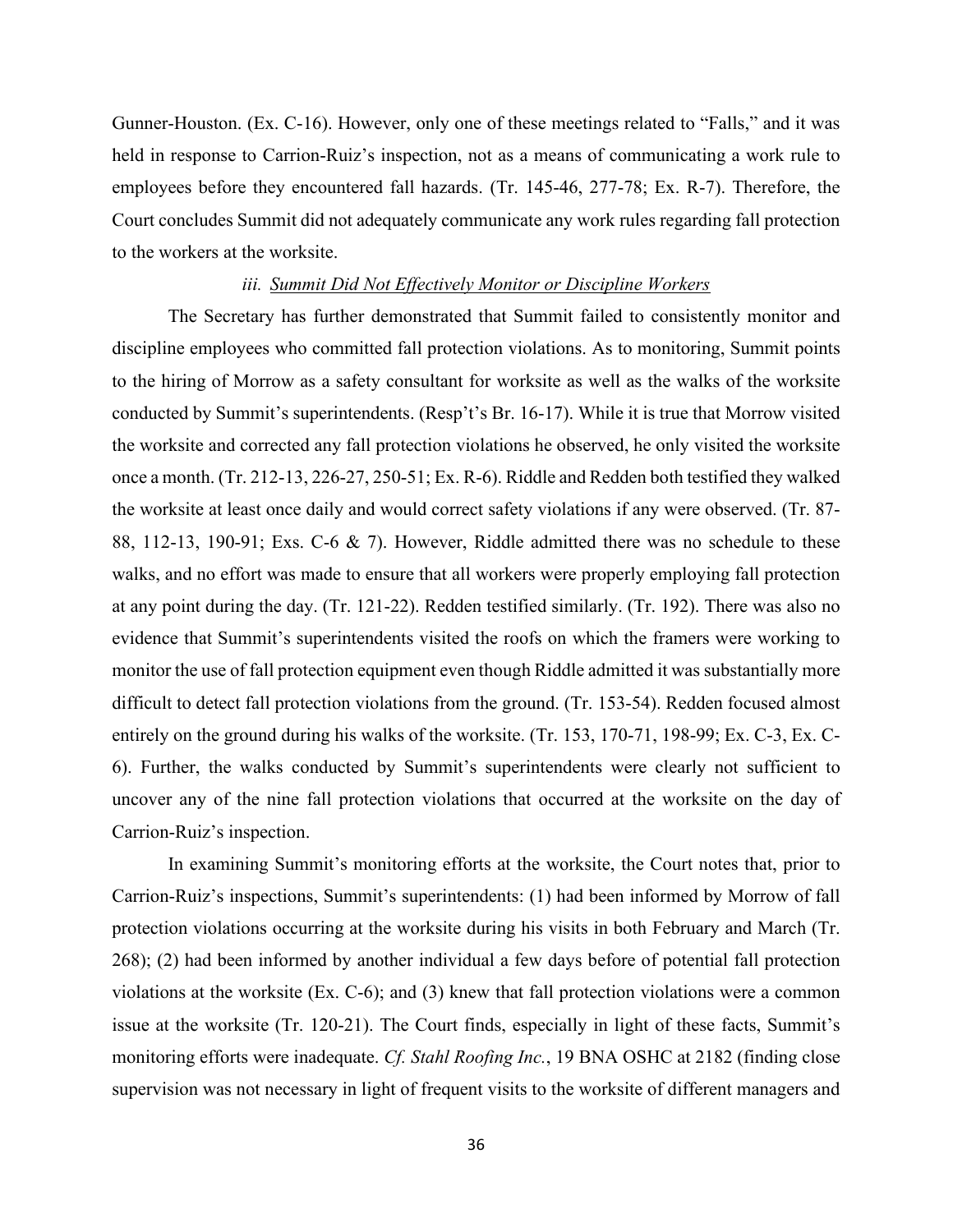safety officers); *Hackensack Steel Corp.*, 20 BNA OSHC at 1394 (finding closer supervision of employees was required in part because of the employer's "lengthy history of OSHA citations for failure to use safety belts and hardhats").

 may have been nominally in force at the worksite, the Court finds little evidence in the record to As to enforcement, Summit ostensibly had a progressive disciplinary policy in force at the worksite. (Ex. C-13). As written, the policy called first for verbal warnings, several of which may be issued before resorting to two successive written warnings, and finally termination. However, Riddle testified to an entirely different disciplinary policy that called for "one verbal warning. Second time, we'll pull them off the roof. Make them sit out a day. And then the third time, they're gone." (Tr. 116). Nelson's account tracked Riddle's. (Tr. 279-80). Whatever disciplinary policy demonstrates that this policy was ever meaningfully or uniformly enforced. *See Daniel Int'l Co. v. Commission*, 683 F.3d 361, 364 (11th Cir. 1982); *Gem Indus., Inc.*, 17 BNA OSHC 1861, 1863 (No. 93-1122, 1996), *aff'd*, 149 F.3d 1183 (6th Cir. 1998) (unpublished). The only documented instances of employee discipline in the record were for another worksite altogether. (Ex. C-19). There is no documentary evidence to suggest that the progressive disciplinary policy was followed at the worksite, despite the policy calling for written documentation. (Ex. C-13). Summit's superintendents, as well as Nelson and Morrow, testified with no particularity as to verbal warnings allegedly given for fall protection violations at the worksite. (Tr. 114, 194-95, 242, 289). As to the employees observed by Carrion-Ruiz, there is no evidence that they were ever disciplined in connection with their violations. Indeed, by all accounts, none of the employees were disciplined at all.44 (Tr. 86-86, 117, 243). The Court concludes Summit did not have a work rule regarding fall protection that was "uniformly and effectively communicated and enforced" at the worksite. *See Daniel Int'l Co. v. Occupational Safety & Health Review Comm'n*, 683 F.2d at 364.

## **B. Characterization**

 under the Act if "there is substantial probability that death or serious physical harm could result." The Secretary has classified the violation as "serious." A violation is classified as "serious"

 44 Nelson testified that 33 workers, representing those who attended the fall protection meeting *after*  R-7). Even taken on its own terms, this testimony makes little sense because Carrion-Ruiz only observed Carrion-Ruiz's inspection, were fired in connection with Carrion-Ruiz's observations. (Tr. 280, 283-84; Ex. nine employees committing fall protection violations, not all 33 people who later attended the fall protection meeting. (Tr. 49). In any event, Nelson later retracted his statement and said he did not know if anyone had been disciplined at all. (Tr. 290-92).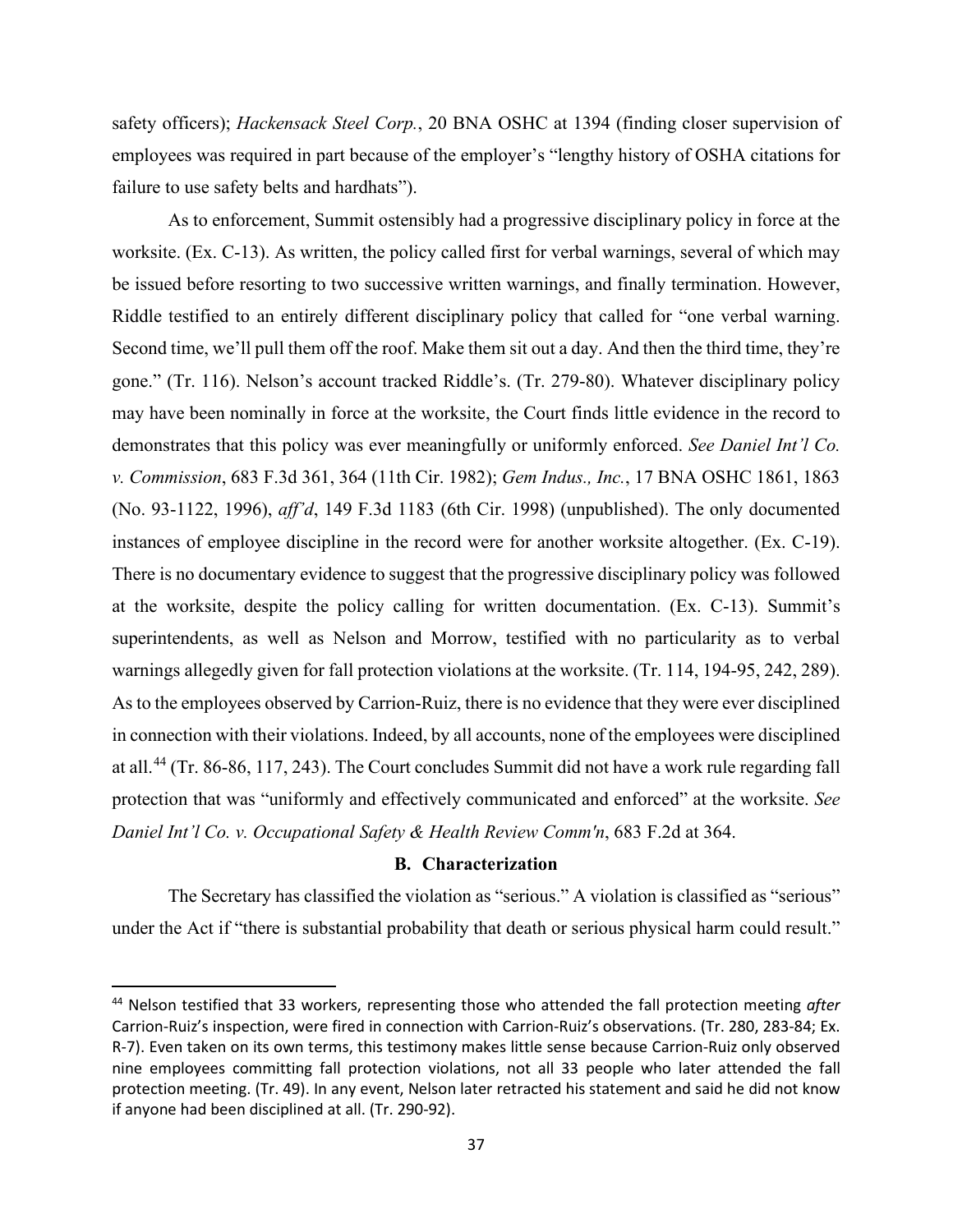29 U.S.C. § 666(k). The Secretary need not show there was a substantial probability an accident as 29 C.F.R. pt. 1926) (noting the risk of fatality or injury from falling from heights of even six to would occur, only that if an accident did occur, serious physical harm could result. *Mosser Constr., Inc.*, 23 BNA OSHC 1044, 1046 (No. 08-0631, 2010). Here, the workers observed without employing fall protection were exposed to fall distances of at least 12 feet with those working near the roof edge being exposed to a fall distance of 34 feet. (Tr. 155-57; Ex. J-1 ¶ (e)). Both distances are well in excess of the six-foot requirement for fall protection under 29 C.F.R. § 1926.501(b)(13). The Court finds serious physical serious harm could result from falls of these heights and thus the violation was properly categorized as serious. *See* Safety Standards for Fall Protection in the Construction Industry, 59 Fed. Reg. 40,672, 40,682 (Aug. 9, 1994) (to be codified ten feet). Therefore, the citation was a serious violation.

### **C. Affirmative Defense**

Summit raised numerous affirmative defenses in its Answer. (Answer ¶ IX-XIII). Summit raised numerous affirmative defenses in its Answer. (Answer ¶ IX-XIII).<br>However, in its pretrial statement, Summit only preserved unavoidable employee misconduct for controlling employer  $\ldots$ " (Resp't's Br. 18).<sup>45</sup> Summit goes on to argue that the defense requires that, despite Summit having established the elements of the defense, this "affirmative defense is trial. (Resp't's Prehearing Statement ¶ VI(b)). Likewise, Summit's post-trial brief only addressed this defense. (Resp't's Br. 17-18). The Court deems the rest of Summit's affirmative defenses waived. In its post-trial brief, Summit argues the defense of unavoidable employee misconduct "has been applied by the Commission in instances where the cited contractor was found to be the a progressive discipline policy, but not in the context of a multi-employer worksite,<sup>46</sup> and further inapplicable [in multi-employer worksite cases] as it establishes a higher duty on a controlling

 in the preceding paragraph: *American Sterilizer Co.*, 18 BNA OSHC 1082, 1087 (No. 91-2494, 1997) and *Eutaw Constr. Co.*, 23 BNA OSHC 2137, 2141 (No. 10-2329, 2011). However, neither case stands for the proposition stated by Summit. *American Sterilizer* did not involve a multi-employer worksite and *Eutaw*, worksite but the respondent in that case had asserted the defense with regard to its own employee, not 45 Summit's "*Id.*" citation for this proposition is ambiguous, as it could refer to either of the two cases cited which was an unreviewed judge decision with no precedential value, did involve a multi-employer the employee of a subcontractor, as Summit has done here.

 46 Summit cites *Evergreen Constr. Co.*, 26 BNA OSHC 1615 (No. 12-2385, 2017) for this proposition. However, in that case the two Commissioners then comprising the Commission were unable to reach agreement on review and therefore vacated the direction for review, leaving the judge's decision undisturbed. *Id.*, 26 BNA OSHC at 1616.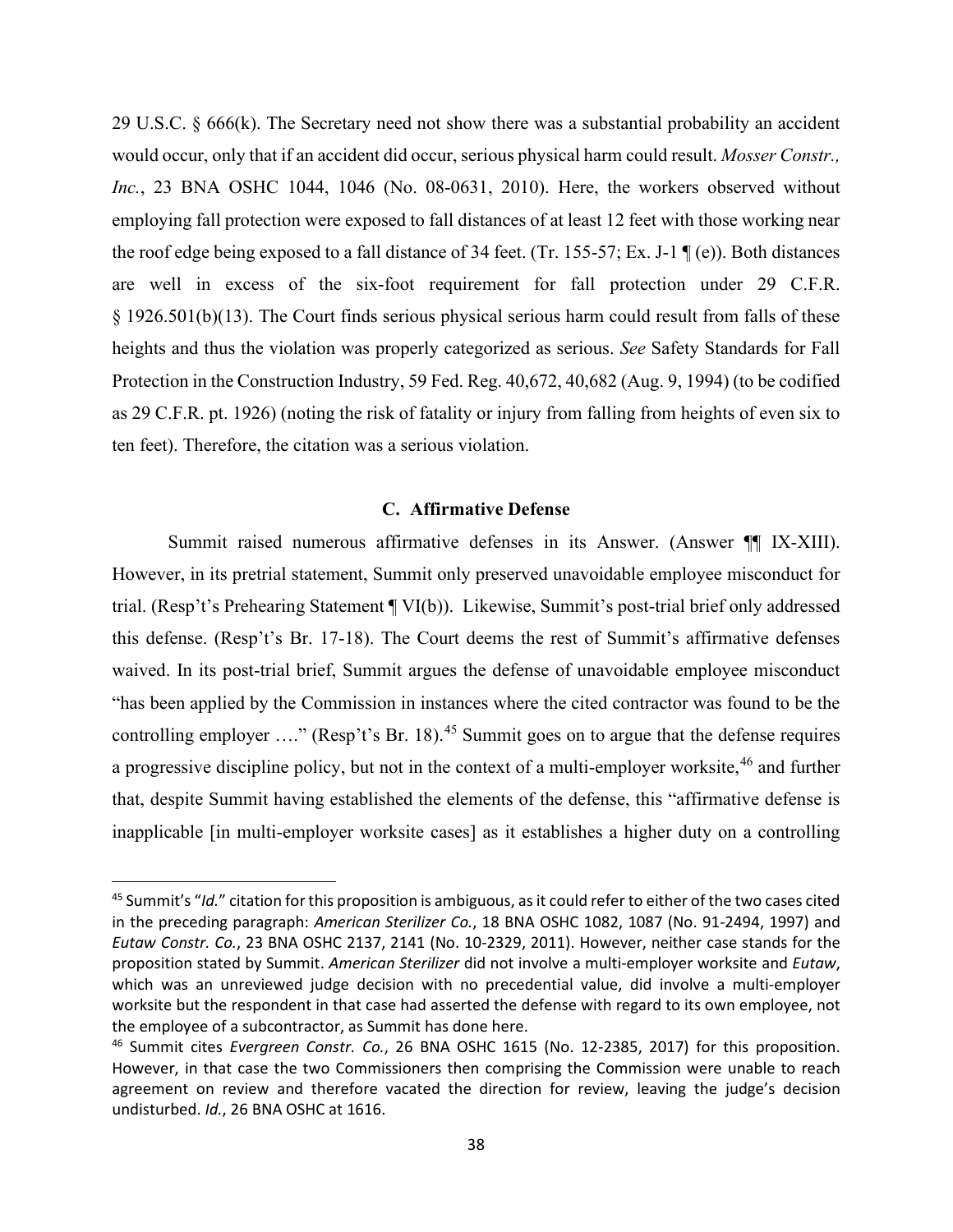employer than the burden required to be satisfied by the Secretary under its own application of controlling employer liability under the OSH Act." (Resp't's Br. 18). Whatever the Court might make of these scattershot arguments, Summit has only cursorily addressed the requisite elements and failed to cite to the record to support its burden of proof. *See ComTran*, 722 F.3d at 1314 (respondents before the Commission bear the burden of proof for affirmative defenses); *Marson Corp.*, 10 BNA OSHC 1660, 1662 (No. 78-3491, 1982) (burden of proof for unavoidable employee misconduct defense lies with the employer). The Court therefore concludes Summit has failed to carry its burden of proof as to this affirmative defense.

## **IV. PENALTY DETERMINATION**

 requires the Court to give due consideration to the four criteria: (1) the size of the employer's applicable statutory criteria. *See ComTran*, 722 F.3d at 1307; *Valdak Corp.*, 17 BNA OSHC 1135, In determining the appropriate penalty for affirmed violations, section  $17(i)$  of the Act business; (2) the gravity of the violations; (3) the good faith of the employer; and (4) the employer's prior history of violations. 29 U.S.C. § 666(j); *D & S Grading Co.*, 899 F.2d 1145, 1148 (11th Cir. 1990). Gravity is the primary consideration and is determined by the number of employees exposed, the duration of the exposure, the precautions taken against injury, and the likelihood of an actual injury. *J.A. Jones Constr. Co.*, 15 BNA OSHC 2201, 2214 (No. 87-2059, 1993). It is well established that the Commission and its judges conduct *de novo* penalty determinations and have full discretion to assess penalties based on the facts of each case and the 1138 (No. 93-0293, 1995), *aff'd* 73 F.3d 1466 (8th Cir. 1995); *Allied Structural Steel Co.*, 2 BNA OSHC 1457, 1458 (No. 1681, 1975).

 history." (Tr. 63-64; Ex. C-2). Summit has not disputed any of the factors leading to the Secretary's Here, the Secretary proposed a penalty of \$11,640. Carrion-Ruiz indicated that the gravity of the violation was considered high because of the heights to which the employees were exposed and their proximity to the roof edge. (Tr. 63; Ex. C-2). A 10% reduction in penalty was proposed based on Summit's size but no reduction for good faith or history was proposed, since "[t]here was proposed penalty.

 reduction, since, as noted above, Summit's safety program was inadequate to detect or prevent fall The Court finds the proposed penalty appropriate. Particularly as to gravity, the Court notes that nine employees were exposed to fall hazards of 12 to 34 feet and that a fall from such heights could lead to serious injury or death. Furthermore, Summit was not entitled to a good faith